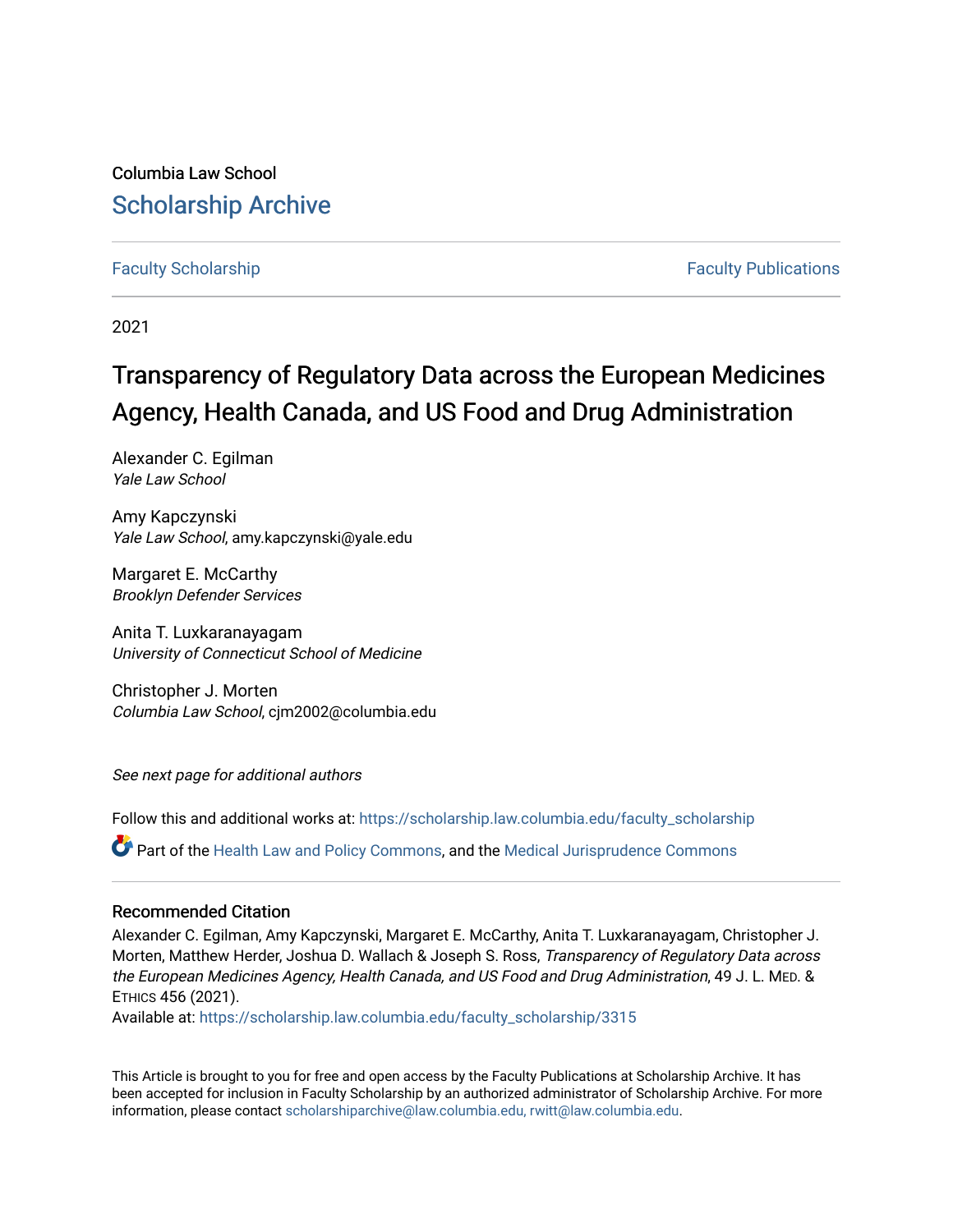# Authors

Alexander C. Egilman, Amy Kapczynski, Margaret E. McCarthy, Anita T. Luxkaranayagam, Christopher J. Morten, Matthew Herder, Joshua D. Wallach, and Joseph S. Ross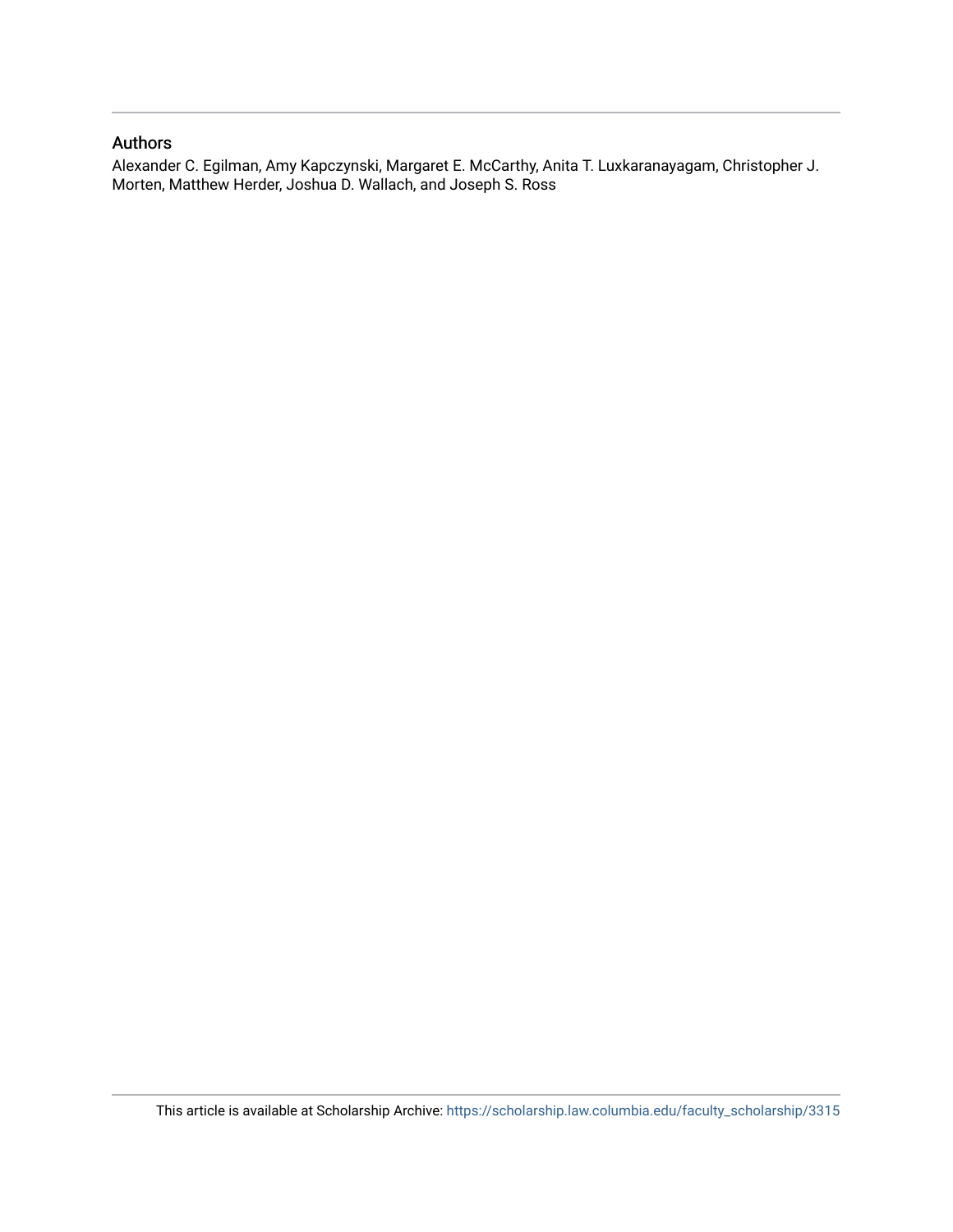# **Transparency of Regulatory Data across the European Medicines Agency, Health Canada, and US Food and Drug Administration**

*Alexander C. Egilman, Amy Kapczynski, Margaret E. McCarthy, Anita T. Luxkaranayagam, Christopher J. Morten, Matthew Herder, Joshua D. Wallach, and Joseph S. Ross*

**Keywords**: Transparency, Clinical Trials, Regulatory Data, Medical Product Regulation, Public Health

**Abstract**: Based on an analysis of relevant laws and policies, regulator data portals, and information requests, we find that clinical data, including clinical study reports, submitted to the European Medicines Agency and Health Canada to support approval of medicines are routinely made publicly available.

Exploritude Supposes and regulatory agencies<br>
have kept confidential much of the clinical<br>
data generated to support the approval and<br>
continued monitoring of small molecule and bio have kept confidential much of the clinical continued monitoring of small molecule and biologic drugs (i.e., regulatory data). Notable cases, such as rofecoxib (Vioxx) and gabapentin (Neurontin), revealed how treating data as confidential can conceal important information about drug safety and effi cacy, as well as improper research practices, including the selective publication and reporting of trial

results.1 Providing access to these data may not only help prevent unscrupulous research practices, but also advance our understanding of the safety and effectiveness of medical products.2

Over the past two decades numerous initiatives have been launched to make regulatory data, including clinical study reports (CSRs) and individual patient-level data (IPD), publicly available.3 For instance, there are data sharing initiatives organized by industry (e.g. ClinicalStudyDataRequest. com [CSDR]) and independent organizations (e.g. Yale University Open Data Access [YODA] Project).<sup>4</sup> While these efforts have advanced transparency for many medical products,<sup>5</sup> they have not gained traction industry-wide and remain constrained by their lack of authority to require companies to make data publicly available.6 In contrast, regulatory agencies, as gatekeepers of market authorization, are best positioned to disclose data, particularly clinical data submitted for regulatory review.

Several laws and policies — some recent — authorize the European Medicines Agency (EMA) in Europe, Health Canada (HC) in Canada, and the Food and Drug Administration (FDA) in the United States

**Alexander C. Egilman, B.A.***, is a Research Associate at the Collaboration for Research Integrity and Transparency at Yale Law School and the Center for Outcomes Research and Evaluation at Yale-New Haven Health System;* **Amy Kapczynski, M.Phil., M.A., J.D.***, is a Professor of Law at Yale Law School and Co-Director of the Collaboration for Research Integrity and Transparency and the Global Health Justice Partnership;* **Margaret E. McCarthy, M.A., J.D., Ph.D.***, is a Supervising Attorney at Brooklyn Defender Services;* **Anita T Luxkaranayagam, B.S.***, is a medical student at the University of Connecticut School of Medicine;* **Christopher J. Morten, J.D., Ph.D.***, is a Fellow of the Engelberg Center on Innovation Law & Policy and the Deputy Director of the Technology Law & Policy Clinic at New York University School of Law;* **Matthew Herder, LL.B., LL.M., J.S.M.***, is an Associate Professor in the Faculties of Medicine and Law at Dalhousie University and Director of Dalhousie University's Health Law Institute;* **Joshua D. Wallach,M.S., Ph.D.***, is an Assistant Professor of Epidemiology at Yale School of Public Health;*  **Joseph S. Ross, M.H.S., M.D.***, is a Professor of Medicine (General Medicine) and of Public Health (Health Policy and Management) at the Yale School of Medicine, a member of the Center for Outcomes Research and Evaluation at Yale-New Haven Health System, and Co-Director of the National Clinician Scholars Program at Yale.* 

*The Journal of Law, Medicine & Ethics,* 49 (2021): 456-485. © 2021 The Author(s). This is an Open Access article, distributed under the terms of the Creative Commons Attribution licence (http://creativecommons.org/licenses/by/4.0/), which permits unrestricted re-use, distribution, and reproduction in any medium, provided the original work is properly cited. DOI: https://doi.org/10.1017/jme.2021.67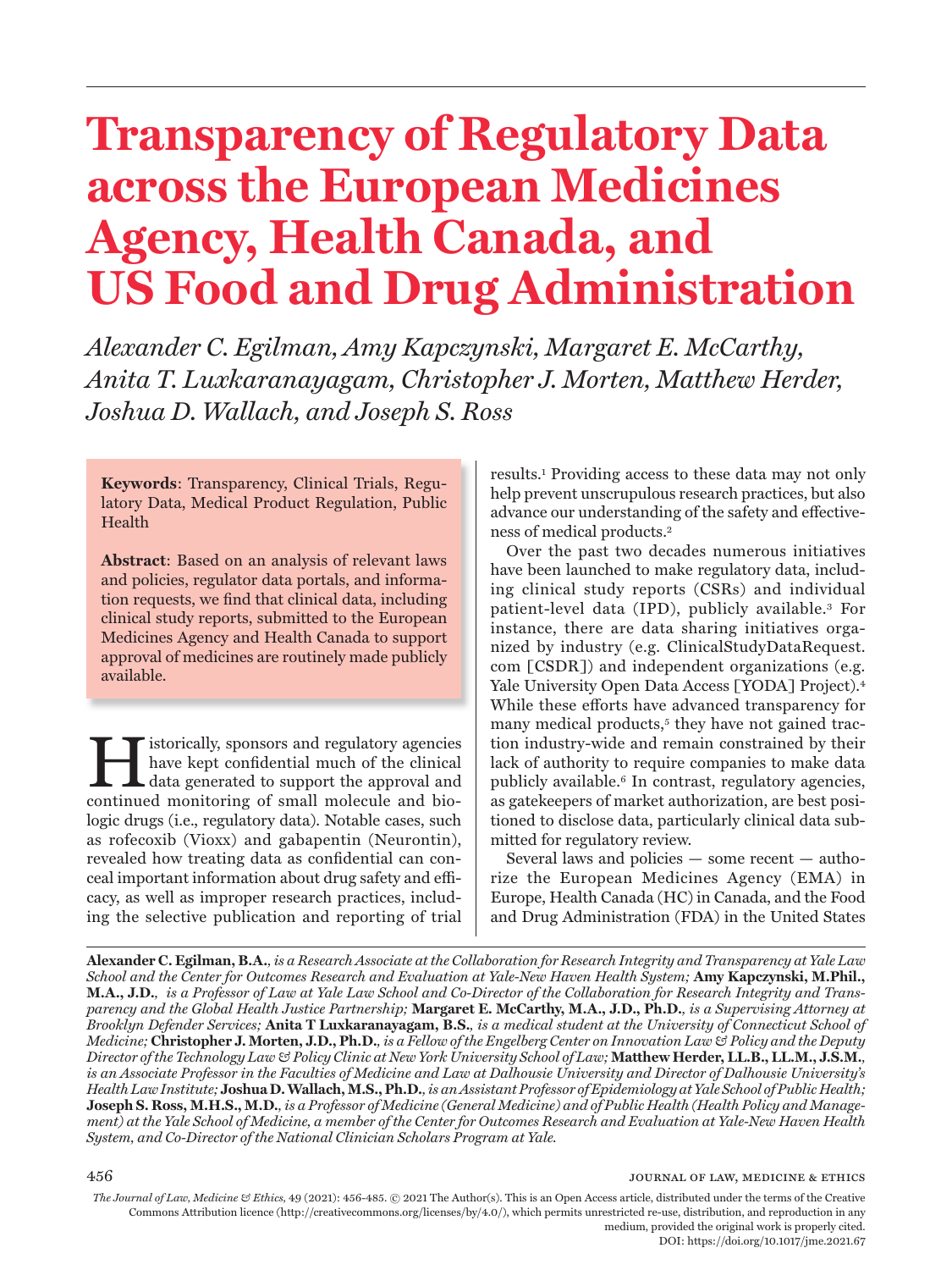to make clinical data of drugs publicly available, either proactively or reactively in response to information requests. These data (**Box 1**), such as clinical summaries, CSRs, individual case safety reports, and other information sponsors must submit to regulators, contain substantially more information than published articles and can be used to more comprehensively ascertain the risks and benefits of drugs, assess regulatory decisions, and inform clinical decision making.7

While regulatory data have been relied on for many studies, including systematic reviews and meta-analyses,<sup>8</sup> there is substantial opportunity to increase use of regulatory data for secondary research.9 For example, one survey found that only 3% of authors of Cochrane

2010, authorizes the EMA to release data reactively.11 Policy 0070, adopted in 2014, authorizes the EMA to proactively publish data on an online data sharing portal.12 The scope of policy 0043 is expansive, providing access to any document originated, received, or held by the EMA. The scope of Policy 0070 is narrower, applying only to data submitted under the central marketing authorization procedure after January 1, 2015. EMA plans to implement Policy 0070 in two phases. Phase 1 publishes clinical reports, which include clinical overviews, clinical summaries, CSRs, along with several appendices to the CSRs, including protocol and protocol amendments, sample case report forms (CRFs), and statistical analysis plans

In this analysis, we provide an overview of the key laws and policies governing disclosure of data at the EMA, HC, and FDA, including how each regulator defines certain data as "confidential commercial information" (CCI) that may be kept secret. Based on a review of agency data sharing portals, published research on information requests, and our own parallel information requests, we then compare the accessibility and comprehensiveness of data proactively disclosed and made available upon request by the EMA, HC, and FDA. Lastly, we propose ways for these regulatory bodies to enhance transparency.

Reviews obtained data from regulatory agencies.10 Raising awareness of the scope of clinical data made available across the EMA, HC, and FDA, and the most efficient ways to obtain it, may increase the use and utility of clinical research data for patients, clinicians, and researchers.

In this analysis, we provide an overview of the key laws and policies governing disclosure of data at the EMA, HC, and FDA, including how each regulator defines certain data as "confidential commercial information" (CCI) that may be kept secret. Based on a review of agency data sharing portals, published research on information requests, and our own parallel information requests, we then compare the accessibility and comprehensiveness of data proactively disclosed and made available upon request by the EMA, HC, and FDA. Lastly, we propose ways for these regulatory bodies to enhance transparency.

# **Transparency Laws and Policies European Medicines Agency**

Policy 0043 and Policy 0070 govern the EMA's approach to providing access to regulatory data for drugs and biologics (**Table 1**). Policy 0043, adopted in (SAPs). Phase 2 will publish IPD. However, in 2018 EMA temporarily suspended its proactive publication of data, citing the disruption and resource constraints caused by the United Kingdom's withdrawal from the European Union.13

EMA's proactive and reactive disclosure policies take a similar position on CCI, generally considering information contained in clinical reports not as CCI, unless disclosure undermines the competitive position of the information's owner. This position faced several challenges in court but was recently validated by the European Court of Justice. The Court found that clinical reports were not covered by a general presumption of confidentiality and that market authorization holders must meet a high standard to qualify any data included in the reports as CCI, by establishing that disclosure poses the risk of concrete harm to their commercial interests.14 Additional details regarding data accessibility and the timeline for data publication are available in Table 1.

# **Health Canada**

In March 2019, HC launched its Public Release of Clinical Information (PRCI) initiative, which goes beyond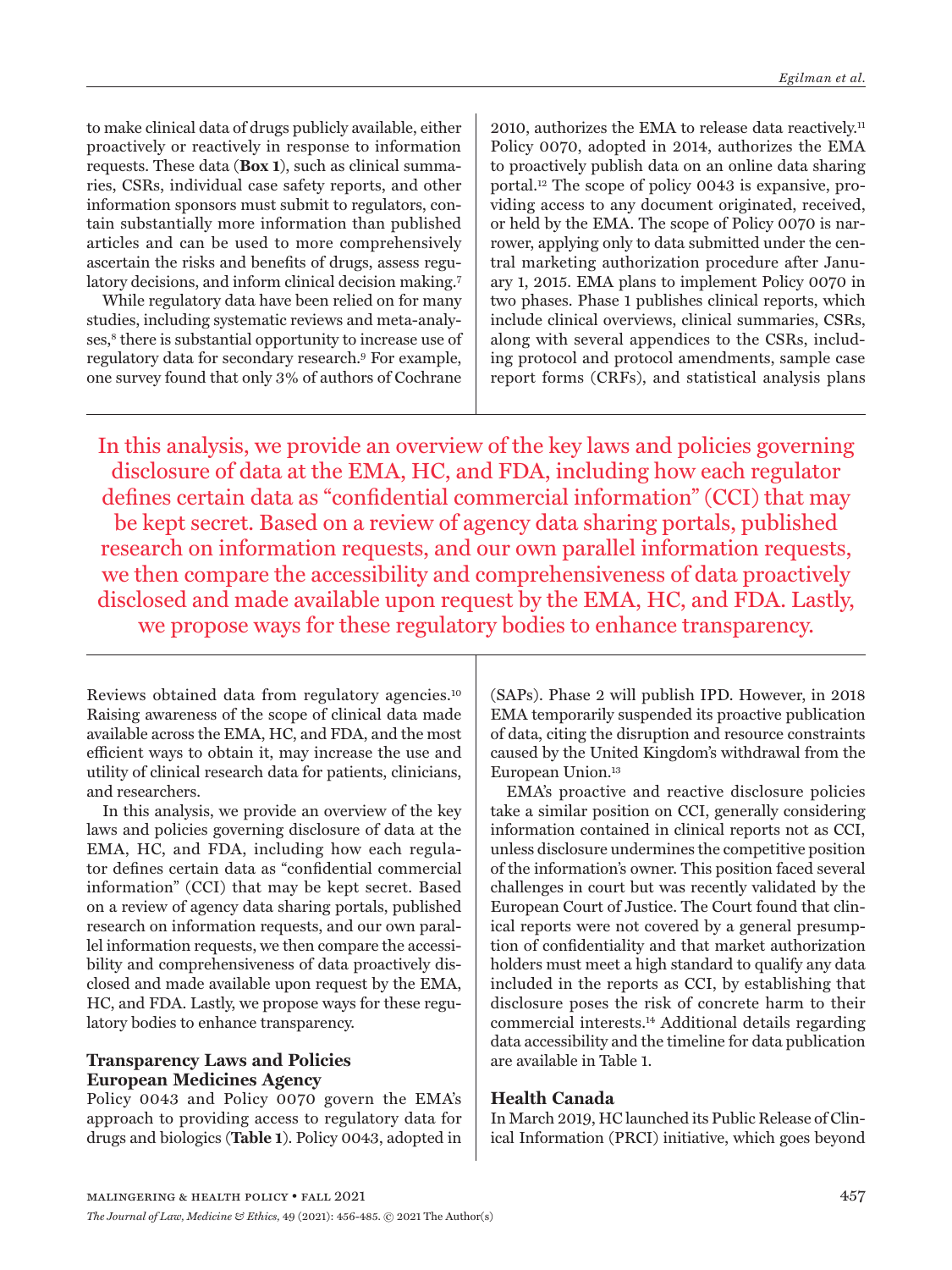| Box I                                               |                                                                                                                                                                                                                                                                                                                                                                              |                                                                                                                                                                                                                                                                                                                                                                                                                                                                                                                                                                                                                                                                                                                                               |
|-----------------------------------------------------|------------------------------------------------------------------------------------------------------------------------------------------------------------------------------------------------------------------------------------------------------------------------------------------------------------------------------------------------------------------------------|-----------------------------------------------------------------------------------------------------------------------------------------------------------------------------------------------------------------------------------------------------------------------------------------------------------------------------------------------------------------------------------------------------------------------------------------------------------------------------------------------------------------------------------------------------------------------------------------------------------------------------------------------------------------------------------------------------------------------------------------------|
| <b>Categories of regulatory data</b>                |                                                                                                                                                                                                                                                                                                                                                                              |                                                                                                                                                                                                                                                                                                                                                                                                                                                                                                                                                                                                                                                                                                                                               |
| <b>Type of document</b>                             | Information provided <sup>a</sup>                                                                                                                                                                                                                                                                                                                                            | <b>Potential uses</b>                                                                                                                                                                                                                                                                                                                                                                                                                                                                                                                                                                                                                                                                                                                         |
| <b>Clinical overview</b><br>and clinical<br>summary | Provide a factual summary and critical<br>analysis of the clinical data submitted in<br>the dossier. These documents present the<br>strengths and limitations of the development<br>program, analyze the benefits and risks of<br>the medicinal product in its intended use,<br>and describe how the study results support<br>critical parts of the prescribing information. | • Provide insight into the quality and limitations of studies,<br>issues encountered during product development and test-<br>ing, and unusual prescribing information                                                                                                                                                                                                                                                                                                                                                                                                                                                                                                                                                                         |
| <b>Clinical study</b><br>report                     | Comprehensively describes the<br>methodology and results of a clinical trial. It<br>contains more detail regarding trial design,<br>conduct, and results than is contained in<br>published versions of the same trial. It has<br>several appendices, which include protocol<br>and protocol amendments, sample case<br>report forms, and statistical analysis plans.         | • Appraise a trial and synthesize evidence, including evalua-<br>tion of product safety and effectiveness<br>• Inform systematic reviews, meta-analyses, and risk of bias<br>evaluations<br>• Provide greater detail than journal publications, which are<br>often subject to word-count restrictions, particularly on<br>secondary effectiveness endpoints and safety<br>Determine improper research practices, such as data-<br>٠<br>dredging, outcome switching, and selective reporting                                                                                                                                                                                                                                                   |
| <b>Protocol</b><br>and protocol<br>amendments       | Describe the original objectives, design,<br>methods, statistical considerations and<br>organization of a clinical trial, and include<br>any subsequent protocol modifications. Both<br>the protocol and later modifications are<br>reviewed by an ethics committee.                                                                                                         | • Assess study design and facilitate replication<br>• Identify unscrupulous research practices, such as<br>outcome switching and P-hacking                                                                                                                                                                                                                                                                                                                                                                                                                                                                                                                                                                                                    |
| Case report forms                                   | Questionnaires used by the sponsor of the<br>clinical trial to record information about<br>each trial participant.                                                                                                                                                                                                                                                           | • Ensure the accuracy of individual patient-level data                                                                                                                                                                                                                                                                                                                                                                                                                                                                                                                                                                                                                                                                                        |
| <b>Statistical analysis</b><br>plan                 | Provides a complete description of<br>the planned methods for collection,<br>analysis, interpretation, presentation, and<br>organization of the data.                                                                                                                                                                                                                        | • Assess statistical methodology, including clinical trial<br>power calculations, endpoint definitions, and proposed and<br>conducted analyses<br>• Appraise and replicate statistical methods                                                                                                                                                                                                                                                                                                                                                                                                                                                                                                                                                |
| Individual case<br>safety report                    | Provides detailed information related to a<br>suspected adverse reaction to a medicinal<br>product that occurs in a single patient at a<br>specific point of time.                                                                                                                                                                                                           | • Identify an increase in the reporting of a known adverse<br>event, a new serious adverse event not listed in a medi-<br>cines label, or a new drug-drug interaction                                                                                                                                                                                                                                                                                                                                                                                                                                                                                                                                                                         |
| Individual patient-<br>level data                   | Individual data recorded for each participant<br>in a clinical study, such as age, gender, race,<br>efficacy and safety outcomes, laboratory<br>results, etc.                                                                                                                                                                                                                | • Appraise a trial and synthesize evidence, including for<br>evaluation of product safety and effectiveness and for use<br>in systematic reviews and meta-analyses<br>• Classify all adverse events when performing a meta-analy-<br>sis focused on safety<br>• Perform relevant subgroup analyses<br>• Allow for longer follow-up compared to publications<br>• Perform time-to-event analyses<br>• Inform risk of bias evaluations<br>• Check the validity of previously reported findings<br>• Derive effects from data<br>• Standardize units of analyses<br>• Conduct more complex analyses<br>• Account for a wider range of covariates<br>• Answer secondary clinical questions<br>• Explore prognostic factors and surrogate outcomes |

IPD=individual patient-level data.

 $^{\rm a}$ Definitions were adapted from EMA's definitions of regulatory data. $^{37}$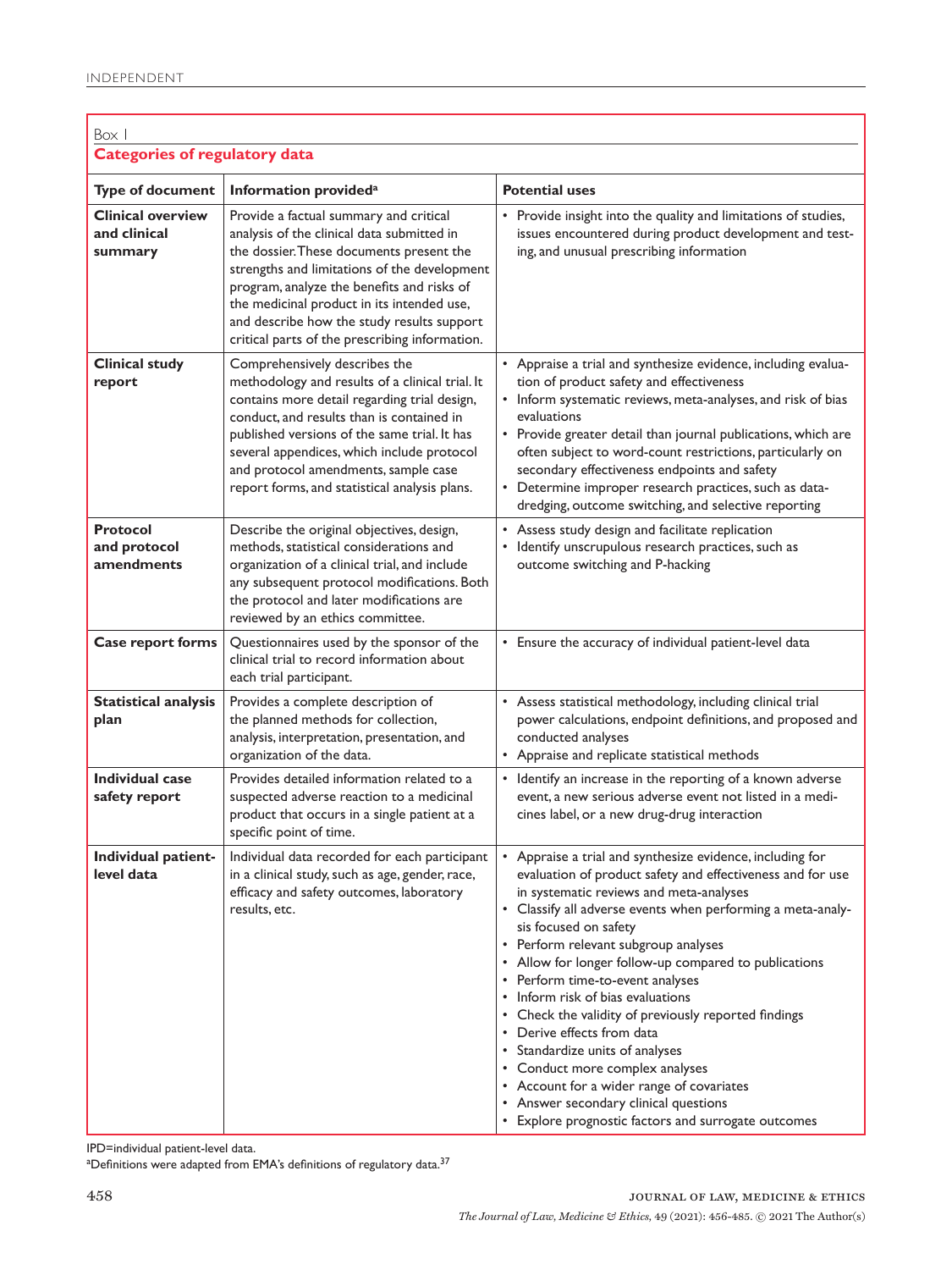EMA Policy 0070 by proactively releasing data for not only approved, unapproved, and withdrawn drug and biologic submissions but also Class III and IV medical device applications (**Table 1**).15 The clinical data made available is similar in scope to EMA Policy 0070, with HC publishing clinical reports. HC also intends to make clinical reports available upon request for medical products that had a final regulatory decision prior to March 2019, similar to Policy 0043. However, HC will not release IPD under the PRCI initiative. HC plans to phase in the proactive release of clinical reports over four years, beginning in 2019.

HC construes CCI (known as "confidential business information" in Canada) narrowly, protecting only clinical information not used by the applicant to support the proposed conditions of use or clinical information that describes tests, methods, or assays used exclusively by the manufacturer, and then only with adequate justification.16 Going forward, HC aims to publish data within 120 days after issuance of a final regulatory decision or after an information request is lodged. Unlike the EMA, data posted in response to information requests are made available on HC's online portal, requests are not limited to the citizens of the nation's regulator (i.e. Canadians), and registration is not required to access data.

# **US Food and Drug Administration**

In January 2018, FDA launched a new pilot program to proactively publish CSRs of pivotal studies for nine recently-approved novel drugs, including trial protocols, protocol amendments, and SAPs (**Table 1**).17 However, FDA announced in March 2020 that it was ending the pilot, with only a single CSR having been made available.18

The Freedom of Information Act (FOIA), enacted in 1966, requires federal agencies, including the FDA, to disclose records upon request by the public, unless records fall under one of nine specific exemptions protecting interests such as CCI and personal privacy.19 FOIA is the only mechanism to access certain types of regulatory data, such as CSRs, for medical products approved by the FDA.20 The FDA has defined CCI as "valuable data or information which is used in one's business and is of a type customarily held in strict confidence or regarded as privileged and not disclosed to any member of the public by the person to whom it belongs."21 However, even if information meets the definition of CCI, FDA may have discretion to release it if there is a compelling public interest in disclosure.22

# **Assessing Proactive Disclosure of Regulatory Data**

To assess the EMA and HC's proactive publication of clinical data under Policy 0070 and the PRCI initiative, respectively, we systematically searched each agency's online data sharing portal,<sup>23</sup> documenting for each data release through April 2021: the type of medical product (drug, biologic, medical device, or vaccine); regulatory procedure (initial marketing authorization application (MAA) or post-authorization application); regulatory decision (approved, unapproved, or withdrawn); regulatory decision date; public release date; and time from regulatory decision to release. EMA and HC generally release the same categories of data across medical product types and regulatory procedures. Thus, to compare the data released across agencies, we randomly selected a single product for which both EMA and HC had made clinical data available, and then characterized the category of data released, number of pages, presence of redactions, reason for redactions provided (protected personal data (PPD) or CCI), and described the information redacted.

### **Assessing Reactive Disclosure of Regulatory Data**

To assess EMA, HC, and FDA's reactive data disclosure processes, we first reviewed the literature to identify studies on information requests submitted to EMA, HC, or FDA. To better understand the scope of data made available by EMA, HC, and FDA in response to information requests, we submitted a FOIA request to FDA in 2014 for a wide range of clinical data and regulatory records for Gilead's Hepatitis C drugs sofosbuvir (Sovaldi) and ledipasvir/sofosbuvir (Harvoni) (**Appendix Box 1**), as well as a parallel request to EMA in 2016 under Policy 0043 and to HC in 2020 under the PRCI initiative. Sovaldi and Harvoni were selected as illustrative test cases because of their novelty, the safety issues that were being evaluated at the time we initiated this work, their use in the treatment of Hepatitis C, a major global health problem, and high cost.<sup>24</sup> We documented the date of each request milestone (e.g. initial request filed, appeal filed) and the date of each document production. For each production, we then characterized the category of data and the number of pages made available. We then described the information that had been redacted and compared the number of pages and redactions in CSRs of phase 2 and 3 trials produced by EMA, HC, and FDA.

Since HC releases information in response to requests on the same online data sharing portal as the information it proactively discloses, we followed the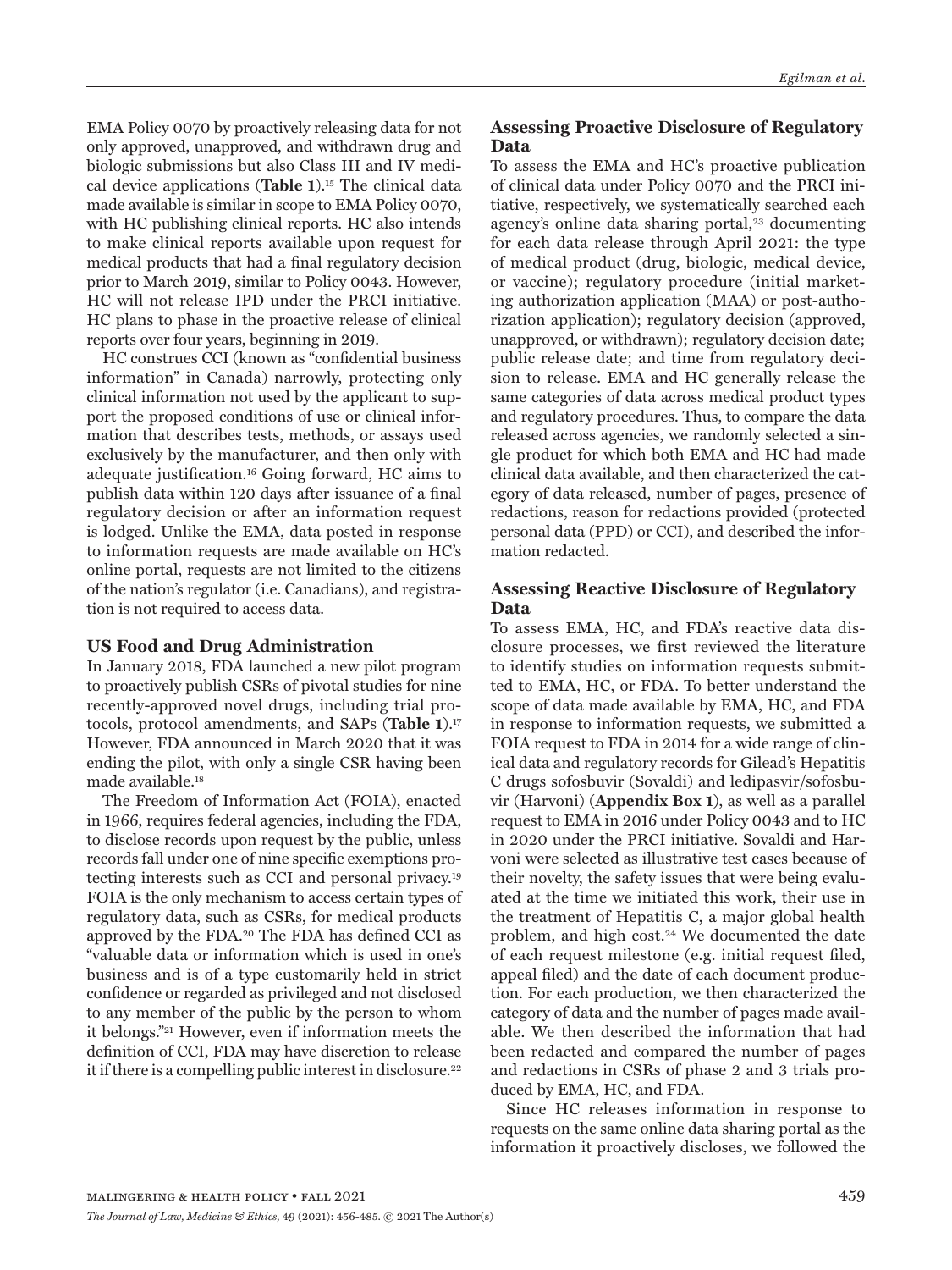|                                          |                                                                                             |                                                                                                                                                                                                 | Characteristics of transparency laws or policies across the European Medicines Agency, Health Canada, and US Food and Drug Administration                                                                                                                                                                                                                                                                                                                                                                                 |                                                                                                                                                                                                                                     |                                                                                     |
|------------------------------------------|---------------------------------------------------------------------------------------------|-------------------------------------------------------------------------------------------------------------------------------------------------------------------------------------------------|---------------------------------------------------------------------------------------------------------------------------------------------------------------------------------------------------------------------------------------------------------------------------------------------------------------------------------------------------------------------------------------------------------------------------------------------------------------------------------------------------------------------------|-------------------------------------------------------------------------------------------------------------------------------------------------------------------------------------------------------------------------------------|-------------------------------------------------------------------------------------|
| <b>Law or</b><br>Policy                  | <b>EMA Policy</b><br>0043                                                                   | EMA Policy 0070                                                                                                                                                                                 | HC's Public Release of Clinical Information<br>Initiative                                                                                                                                                                                                                                                                                                                                                                                                                                                                 | Freedom of Information<br>Act                                                                                                                                                                                                       | Data Summary<br>Pilot Program<br>FDA Clinical                                       |
| (Current<br>Effective<br>status)<br>date | December 1, 2010<br>(Active)                                                                | Phase 2: Unspecified future date<br>(Temporarily suspended)<br>1,2015<br>Phase I: January                                                                                                       | 4 year phase-in schedule for proactive disclosure<br>March 20, 2019<br>(Active)                                                                                                                                                                                                                                                                                                                                                                                                                                           | July 5, 1967<br>(Active)                                                                                                                                                                                                            | January 16, 2018<br>(Concluded)                                                     |
| disclosure<br>Type of                    | Reactive                                                                                    | Proactive                                                                                                                                                                                       | Proactive (new submissions/<br>Reactive (Past submissions/<br>applications)<br>applications)                                                                                                                                                                                                                                                                                                                                                                                                                              | Reactive                                                                                                                                                                                                                            | Proactive                                                                           |
| products<br>covered<br>Medical           | unapproved, or<br>withdrawn<br>Drugs and<br>Approved,<br>biologics<br>Any year<br>$\bullet$ | July I, 2015 (line extension or<br>or Article 58 procedure) and<br>1,2015 (MAA<br>Approved, unapproved, or<br>Drugs and biologics<br>new indication)<br>After January<br>withdrawn<br>$\bullet$ | 2021: All NDS, all SNDS, and Class IV medical<br>amendments (all must have a final regulatory<br>Upon request: NDS, SNDS, ANDS, SANDS,<br>2022: All NDS, SNDS, ANDS, SANDS, and<br>medical device applications or application<br>2019: NDS-NAS, SNDS-c, and Rx-switch<br>EUNDS, SEUNDS, Class III and Class IV<br>2020: All NDS, SNDS-c, and Rx-switch<br>Approved, unapproved, or withdrawn<br>Drugs, biologics, and medical devices<br>decision prior to March 20, 2019)<br>Class III and IV medical devices<br>devices | Drugs, biologics, and<br>medical devices<br>Approved<br>Any year                                                                                                                                                                    | Approved<br>approved<br>Recently<br>Drugs<br>$\bullet$                              |
| <b>Documents</b><br>published            | received, or held<br>Any document<br>by the EMA<br>originated                               | protocol<br>clinical summaries<br>clinical overviews<br>Protocols and<br>Sample CRFs<br>amendments<br>CSR (body)<br>Phase 2: IPD<br>Phase I:<br><b>SAPs</b><br>$\bullet$                        | Protocols and protocol amendments<br>clinical summaries<br>clinical overviews<br>Sample CRFs<br>CSR (body)<br><b>SAPs</b>                                                                                                                                                                                                                                                                                                                                                                                                 | specific exemptions protecting<br>secrets and other confidential<br>unless records fall under nine<br>personal privacy, and national<br>Records held by the FDA<br>commercial information,<br>interests, such as trade<br>security. | Sample CRFs<br>and protocol<br>amendments<br>CSR (body)<br>Protocols<br><b>SAPs</b> |
| Publication<br>channel                   | released only to<br>the requesters<br>Documents                                             | sharing portal<br>EMA clinical data                                                                                                                                                             | HC clinical data sharing portal                                                                                                                                                                                                                                                                                                                                                                                                                                                                                           | Documents released only to<br>the requesters                                                                                                                                                                                        | FDA website with<br>drug approval<br>package                                        |

Table 1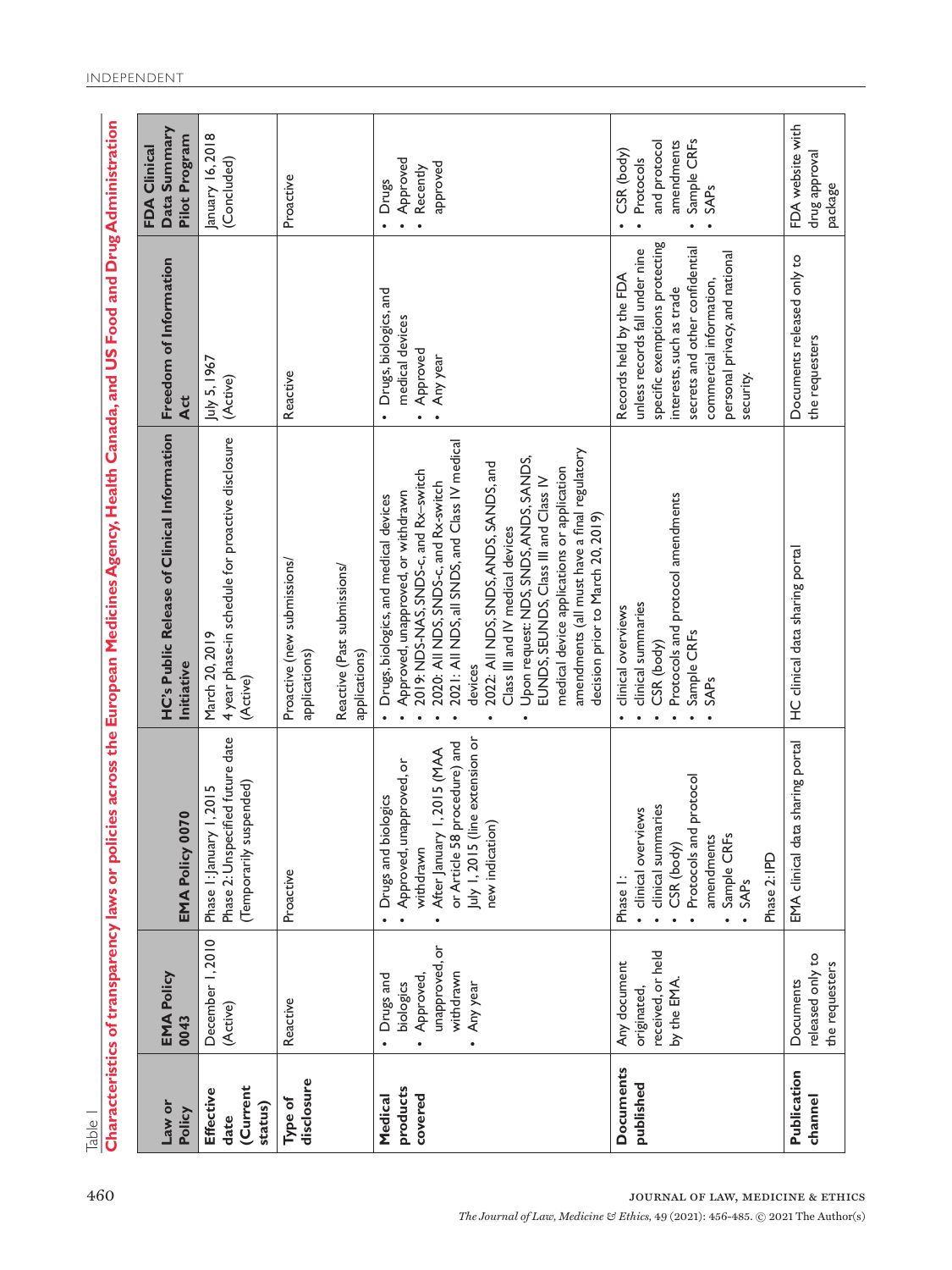| Accessibility                                                                 | European Union<br>citizens or legal<br>make requests.<br>Since October<br>residents may<br>2018, only                                                                                                                                    | Anyone, but must create an<br>access the<br>EMA account to<br>clinical data.                                                                                                                                                                                                                     | Anyone can access and request data, does not<br>require registration.                                                                                                                                                                                                                                                                                                                                                                                                                                                                                                                                                                                                           | name, address, phone number,<br>being sought, and agree to pay<br>a description of the records<br>Anyone may submit a FOIA<br>request, not limited to US<br>requester must provide a<br>citizens or residents. A<br>fees, if necessary.                                                           | does not require<br>access the data,<br>Anyone can<br>registration. |
|-------------------------------------------------------------------------------|------------------------------------------------------------------------------------------------------------------------------------------------------------------------------------------------------------------------------------------|--------------------------------------------------------------------------------------------------------------------------------------------------------------------------------------------------------------------------------------------------------------------------------------------------|---------------------------------------------------------------------------------------------------------------------------------------------------------------------------------------------------------------------------------------------------------------------------------------------------------------------------------------------------------------------------------------------------------------------------------------------------------------------------------------------------------------------------------------------------------------------------------------------------------------------------------------------------------------------------------|---------------------------------------------------------------------------------------------------------------------------------------------------------------------------------------------------------------------------------------------------------------------------------------------------|---------------------------------------------------------------------|
| <b>Timeline for</b><br>publication<br>MALINGERING & HEALTH POLICY . FALL 2021 | for a large number<br>of documents, the<br>exceptional cases,<br>time-limit may be<br>such as requests<br>working days. In<br>Within 15<br>extended                                                                                      | Within 150 days after receipt<br>EPAR (MAA and line exten-<br>following publication of the<br>the European<br>CHMP opinion (Article 58<br>of a withdrawn application<br>Commission decision and<br>Within 150 days after the<br>sion or new indication)<br>60 days after<br>procedure)           | the final regulatory decision or a request is<br>Within 120 calendar days after issuance of<br>received.                                                                                                                                                                                                                                                                                                                                                                                                                                                                                                                                                                        | records. In practice, agencies<br>within 20 days unless there<br>routinely take much longer<br>are unusual circumstances,<br>respond to FOIA requests<br>to process and fulfill FOIA<br>Agencies are required to<br>such as a need to review<br>a voluminous number of<br>requests. <sup>38</sup> | Not specified                                                       |
| Definition of<br><b>U</b>                                                     | which is not in the<br>economic interest<br>publicly available<br>public domain or<br>Any information<br>undermine the<br>or competitive<br>position of the<br>disclosure may<br>information. <sup>39</sup><br>owner of the<br>and where | to the Agency by the applicant/<br>the clinical reports submitted<br>MAH that is not in the public<br>n contained in<br>domain or publicly available<br>and where disclosure may<br>legitimate<br>economic interest of the<br>applicant/MAH. <sup>40</sup><br>Any information<br>undermine the I | sures that are reasonable in the circumstances<br>b. In respect of which the person has taken mea-<br>to ensure that it remains not publicly available,<br>would result in a material financial loss to the<br>c. That has actual or potential economic value<br>to the person or their competitors because<br>it is not publicly available and its disclosure<br>person or a material financial gain to their<br>Confidential business information, in respect<br>of a person to whose business or affairs the<br>information relates, means - subject to the<br>regulations - business information:<br>a. That is not publicly available<br>competitors. <sup>41</sup><br>and | which is used in one's business<br>regarded as privileged and not<br>Valuable data or information<br>disclosed to any member of<br>the public by the person to<br>and is of a type customarily<br>held in strict confidence or<br>whom it belongs. <sup>42</sup>                                  | Not specified                                                       |

NDS=new drug submission; Rx-switch=submissions to switch an authorized medicinal ingredient to non-prescription status; SANDS=supplemental abbreviated new drug submissions; SAP=statistical NDS=new drug submission; Rx-switch=submissions to switch an authorized medicinal ingredient to non-prescription status; SANDS=supplemental abbreviated new drug submissions; SAP=statistical analysis plan; SEUNDS=supplemental extraordinary use new drug submissions; SNDS-c=supplemental new drug submission containing confirmatory trials; SNDS=supplemental new drug submission. States Food and Drug Administration; HC=Health Canada; IPD=individual patient-level data; MAA=market authorization; MAH=market authorization holder; NAS=new active substance; States Food and Drug Administration; HC=Health Canada; IPD=individual patient-level data; MAA=market authorization application; MAH=market authorization holder; NAS=new active substance; CRF=clinical report form; CSR=clinical study report; EMA=European Medicines Agency; EPAR=European public assessment report; EUNDS=extraordinary use new drug submissions; FDA=United CRF=clinical report form; CSR=clinical study report; EMA=European Medicines Agency; EPAR=European public assessment report; EUNDS=extraordinary use new drug submissions; FDA=United Committee for Medicinal Products for Human Use ANDS=abbreviated new drug submission; CCI=confidential commercial Information; CHMP=Committee for Medicinal Products for Human Use Information; LHYIL ANDS=abbreviated new drug submission; CCI=confidential

analysis plan; SEUNDS=supplemental extraordinary use new drug submissions; SNDS-c=supplemental new drug submission containing confirmatory trials; SNDS=supplemental new drug submission.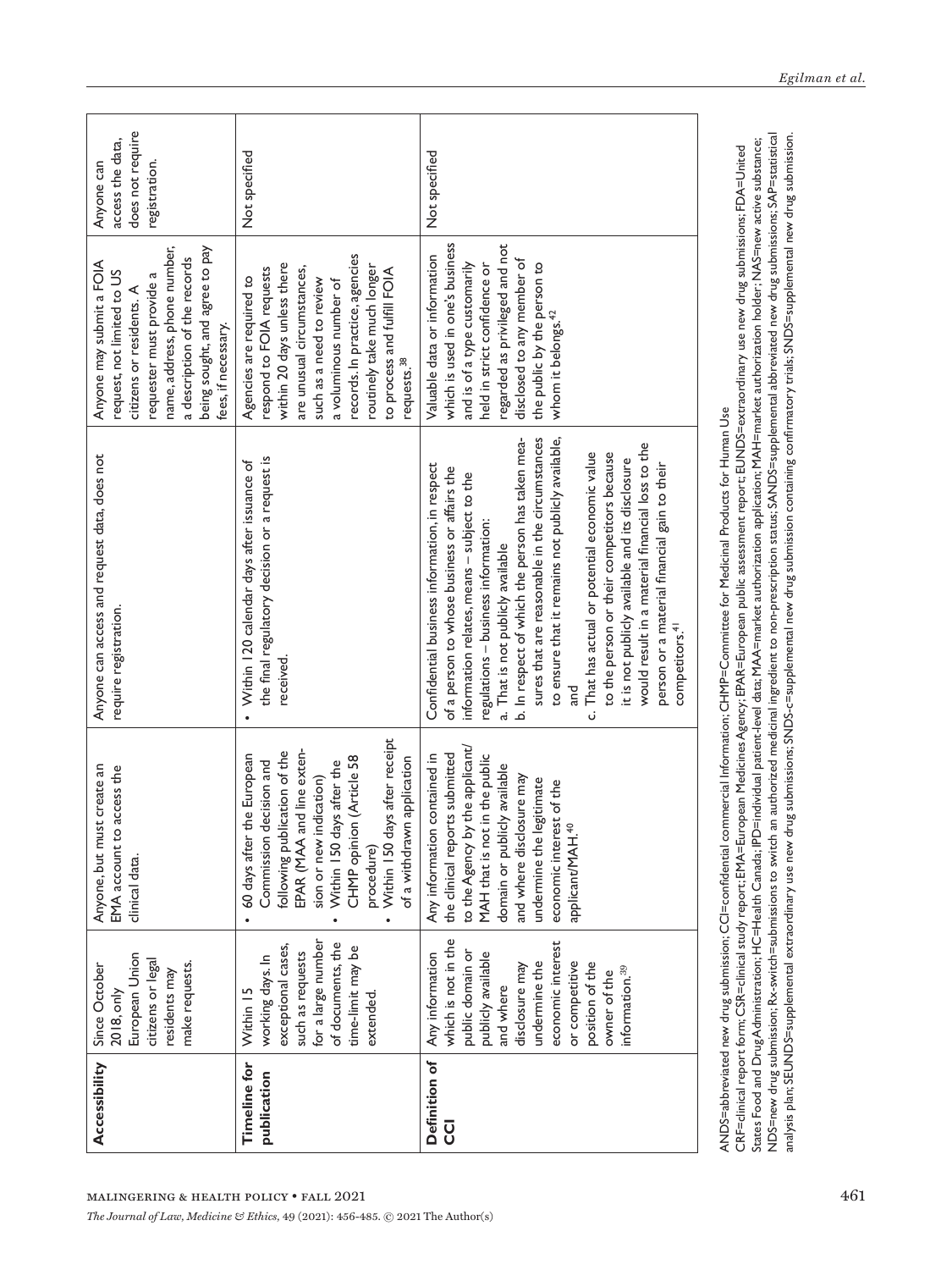same methodology (described above) for extracting information on HC's reactive disclosure as we did for the agency's proactive disclosure.

### **Findings: Proactive Disclosure of Regulatory Data**

Between 2016 and April 2021, EMA proactively released data for 123 unique medical products (**Appendix Table 1**), including 81 drugs, 38 biologics, and 4 vaccines (**Table 2**). Data supporting 147 regulatory procedures reviewed by the EMA between 2015 and 2021 were made publicly available, including 95 initial MAAs and 52 post-authorization applications; of which 135 were approved and 12 were withdrawn. Between 2019 and April 2021, HC proactively released data for 73 unique medical products, including 45 drugs, 23 biologics, 3 vaccines, and 2 medical devices. HC disclosed data supporting 62 initial MAAs and 13 post-authorization applications; all 75 were approved between 2016 and 2021. In 2018, FDA proactively disclosed data supporting the initial MAA of 1 drug that was approved in 2018. EMA, HC, and FDA took a median of 511 (interquartile range 416- 574), 150 (interquartile range 122-204), and 33 days, respectively, after each agency's regulatory decision to release data.

At the time of initial data collection (April 30, 2020), no data supporting the same MAA were proactively released by both EMA and HC. However, data supporting the same initial MAA for 4 medicines were made available proactively by EMA and reactively by HC. After reviewing HC's data releases and confirming the agency typically makes available equivalent categories of information proactively and reactively, we randomly selected daratumumab (Darzalex) among those 4 medicines to compare the information shared across EMA and HC. EMA and HC released 28 and 29 documents, respectively, for Darzalex, including all of the same categories of data: a clinical overview; summaries of biopharmaceutical and pharmacological studies, summaries of safety and efficacy, a biomarker technical report, and a population pharmacokinetic report; for each of its 5 clinical trials: a CSR (4 full, 1 synoptic), protocol and protocol amendments, sample CRFs, and SAPs for 3 of the trials (**Table 3**). There were no substantive discrepancies in the released data. However, EMA disclosed a more updated clinical overview, while HC posted an additional clinical overview addendum describing Canadian treatment approaches for multiple myeloma. The full CSRs, protocols, including those with amendments, CRFs, and SAPs had a median length of 1612, 108, 115, and 76 pages, respectively, for both EMA and HC. Redactions were comparable and minimal across EMA and HC:

PPD and CCI were provided as the reasons for redactions in 3 and 15 documents, respectively. Names of report investigators or subject ID numbers were the most common redactions.

# **Findings: Reactive Disclosure of Regulatory Data**

We identified two studies on information requests to EMA under Policy 0043, no studies on information requests to HC under the PRCI initiative, one study on FOIA requests to FDA, and one study examining CSRs released in response to information requests to EMA and FDA, among other sources. One study determined that of the 457 information requests EMA received between 2010 and 2012, 66% were granted, 27% were denied, and 7% were pending.25 Requests were processed in a median of 26 days. In a case series of 12 information requests filed between 2011 and 2015, the EMA released a wide variety of regulatory data, including CSRs, regulatory comments, meeting and decision records, periodic safety update reports, correspondence, and postmarket data and took a median of 301 days to process the requests.26 A study examining 78 CSRs, including 11 obtained from information requests to EMA and FDA, found that key appendices of CSRs, such as protocols and case report forms were frequently omitted.27 Based on a study of FOIA requests to FDA between 2008 and 2017, FDA fully or partially granted 72% of requests.<sup>28</sup> FDA processed one-fifth of requests in 20 days but took more than 61 days to process two-thirds of requests.

HC released data for 55 unique medical products in response to 70 processed requests between February 2019 and April 2021, including for 23 drugs, 6 biologics, 6 vaccines, and 20 medical devices. HC took a median of 132 (interquartile range 103-167) days to process requests and published the same categories of regulatory data reactively as it had proactively.

In response to our parallel requests for information supporting approval of Sovaldi and Harvoni, FDA and HC released substantially more regulatory data than EMA, including clinical overviews, summaries and integrated summaries of safety and efficacy, clinical study protocols and amendments, and narratives of deaths and serious adverse events. Information only made available by FDA include individual safety case reports; records and correspondence related to product labeling, safety concerns, pediatric studies, expedited approval pathway designations, and postmarket study requirements and commitments; safety update reports; site initiation visit reports; and IPD, albeit heavily redacted (**Appendix Table 2**). Information only produced by HC include sample case report forms and statistical analysis plans (**Appendix Table 3**).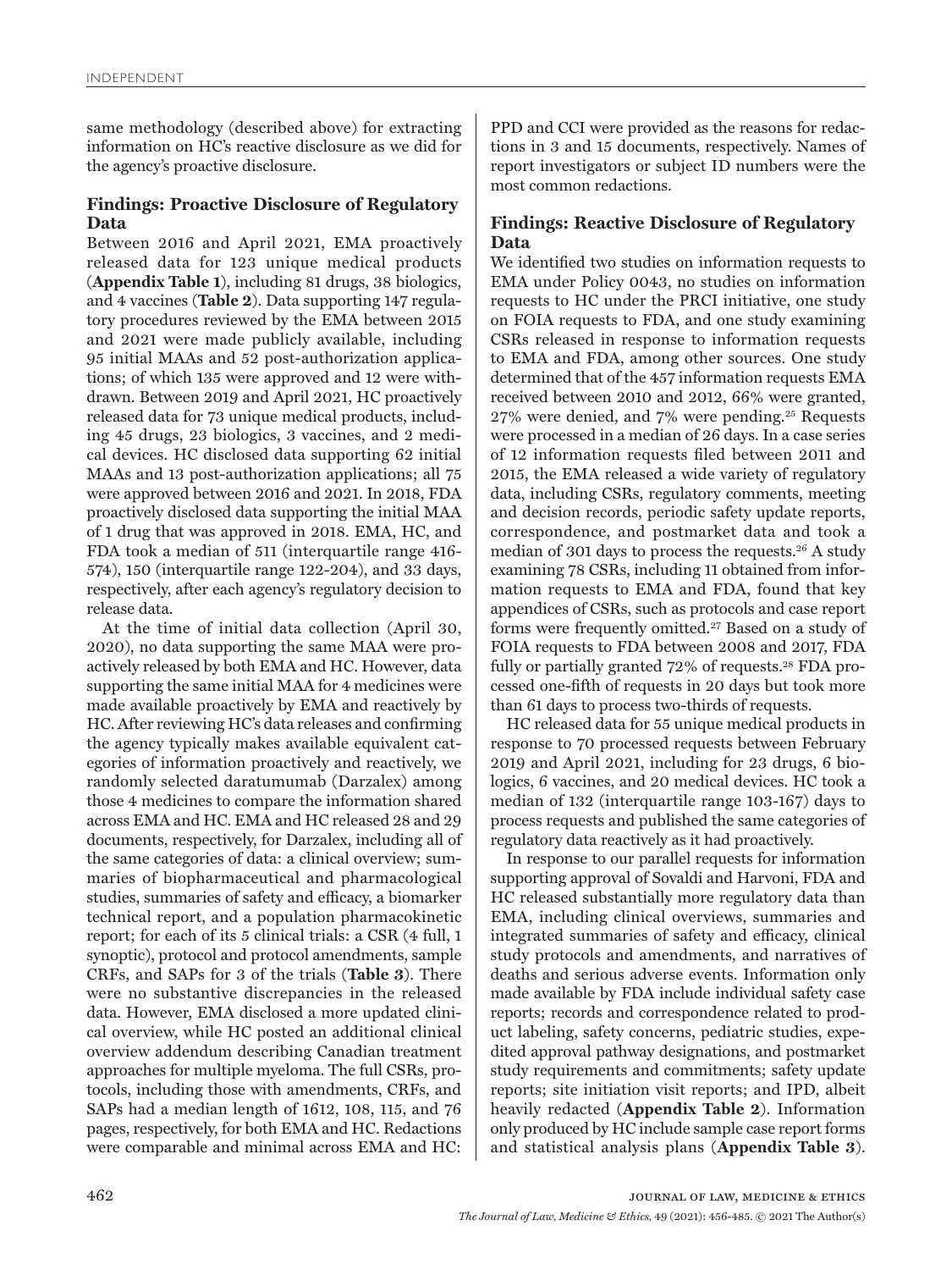### Table 2

# **Characteristics of the medical products in which the European Medicines Agency, Health Canada, and US Food and Drug Administration have proactively made data available through April 2021**

| <b>Regulatory Agency</b>                           | <b>EMA</b>                               | HC                         | <b>FDA</b>                                                                                                                                                                                                                                                                                                                                                                       |
|----------------------------------------------------|------------------------------------------|----------------------------|----------------------------------------------------------------------------------------------------------------------------------------------------------------------------------------------------------------------------------------------------------------------------------------------------------------------------------------------------------------------------------|
| Medical product type <sup>a</sup>                  |                                          |                            |                                                                                                                                                                                                                                                                                                                                                                                  |
| Pharmacologic                                      | 81                                       | 45                         | $\begin{array}{c} \rule{0pt}{2.5ex} \rule{0pt}{2.5ex} \rule{0pt}{2.5ex} \rule{0pt}{2.5ex} \rule{0pt}{2.5ex} \rule{0pt}{2.5ex} \rule{0pt}{2.5ex} \rule{0pt}{2.5ex} \rule{0pt}{2.5ex} \rule{0pt}{2.5ex} \rule{0pt}{2.5ex} \rule{0pt}{2.5ex} \rule{0pt}{2.5ex} \rule{0pt}{2.5ex} \rule{0pt}{2.5ex} \rule{0pt}{2.5ex} \rule{0pt}{2.5ex} \rule{0pt}{2.5ex} \rule{0pt}{2.5ex} \rule{0$ |
| Biologic                                           | 38                                       | 23                         | $\mathbf 0$                                                                                                                                                                                                                                                                                                                                                                      |
| Medical device                                     | $\pmb{0}$                                | $\mathbf 2$                | $\mathbf 0$                                                                                                                                                                                                                                                                                                                                                                      |
| Vaccine                                            | $\overline{4}$                           | 3                          | $\mathsf 0$                                                                                                                                                                                                                                                                                                                                                                      |
| <b>Regulatory procedure</b>                        |                                          |                            |                                                                                                                                                                                                                                                                                                                                                                                  |
| Initial marketing authorization <sup>b</sup>       | 95                                       | 62                         | T                                                                                                                                                                                                                                                                                                                                                                                |
| Post-authorization <sup>c</sup>                    | 52                                       | 3                          | $\pmb{0}$                                                                                                                                                                                                                                                                                                                                                                        |
| Regulatory decision                                |                                          |                            |                                                                                                                                                                                                                                                                                                                                                                                  |
| Approved                                           | 135                                      | 75                         | $\begin{array}{c} \rule{0pt}{2.5ex} \rule{0pt}{2.5ex} \rule{0pt}{2.5ex} \rule{0pt}{2.5ex} \rule{0pt}{2.5ex} \rule{0pt}{2.5ex} \rule{0pt}{2.5ex} \rule{0pt}{2.5ex} \rule{0pt}{2.5ex} \rule{0pt}{2.5ex} \rule{0pt}{2.5ex} \rule{0pt}{2.5ex} \rule{0pt}{2.5ex} \rule{0pt}{2.5ex} \rule{0pt}{2.5ex} \rule{0pt}{2.5ex} \rule{0pt}{2.5ex} \rule{0pt}{2.5ex} \rule{0pt}{2.5ex} \rule{0$ |
| Unapproved                                         | $\pmb{0}$                                | $\pmb{0}$                  | $\pmb{0}$                                                                                                                                                                                                                                                                                                                                                                        |
| Withdrawn                                          | 12                                       | $\pmb{0}$                  | $\mathsf 0$                                                                                                                                                                                                                                                                                                                                                                      |
| Regulatory decision yeard                          |                                          |                            |                                                                                                                                                                                                                                                                                                                                                                                  |
| 2015                                               | 3                                        | $\pmb{0}$                  | $\pmb{0}$                                                                                                                                                                                                                                                                                                                                                                        |
| 2016                                               | 113                                      | $\overline{2}$             | $\mathbf 0$                                                                                                                                                                                                                                                                                                                                                                      |
| 2017                                               | 24                                       | $\pmb{0}$                  | $\pmb{0}$                                                                                                                                                                                                                                                                                                                                                                        |
| 2018                                               | $\pmb{0}$                                | $\mathbf{I}$               | I                                                                                                                                                                                                                                                                                                                                                                                |
| 2019                                               | $\pmb{0}$                                | 28                         | $\pmb{0}$                                                                                                                                                                                                                                                                                                                                                                        |
| 2020                                               | 3                                        | 42                         | $\pmb{0}$                                                                                                                                                                                                                                                                                                                                                                        |
| 2021                                               | $\mathbf 2$                              | $\mathbf 2$                | $\mathbf 0$                                                                                                                                                                                                                                                                                                                                                                      |
| Data release year                                  |                                          |                            |                                                                                                                                                                                                                                                                                                                                                                                  |
| 2016                                               | $\boldsymbol{6}$                         | $\pmb{0}$                  | $\pmb{0}$                                                                                                                                                                                                                                                                                                                                                                        |
| 2017                                               | 58                                       | $\pmb{0}$                  | $\pmb{0}$                                                                                                                                                                                                                                                                                                                                                                        |
| 2018                                               | 78                                       | $\pmb{0}$                  | $\overline{1}$                                                                                                                                                                                                                                                                                                                                                                   |
| 2019                                               | $\pmb{0}$                                | 0                          | $\pmb{0}$                                                                                                                                                                                                                                                                                                                                                                        |
| 2020                                               | $\vert$ e                                | 51                         | $\mathbf 0$                                                                                                                                                                                                                                                                                                                                                                      |
| 2021                                               | 4 <sup>e</sup>                           | 4                          | $\mathbf 0$                                                                                                                                                                                                                                                                                                                                                                      |
| Median time from regulatory<br>decision to release | 511 days <sup>d</sup><br>$(IQR 416-574)$ | 150 daysf<br>(IQR 122-204) | 33 days                                                                                                                                                                                                                                                                                                                                                                          |

EMA=European Medicines Agency; FDA=United States Food and Drug Administration; HC=Health Canada; IQR=interquartile range.

<sup>a</sup>Alternative formulations were combined, along with generics or biosimilars with original products.

 $b$ For HC, initial marketing authorization includes new drug submission-new active substances (n=42), new drug submissions (n=15), Class III medical devices (n=1), Class IV medical devices (n=1), and 2 vaccines and 1 biologic authorized under Interim Order (n=3). For FDA, initial marketing authorization includes 1 new drug application.

c For EMA, post-authorization includes extension of indications (n=45), line extensions (n=5), and workshare (n=2) procedure types. For HC, postauthorization includes supplemental new drug submissions (n=2) and supplemental new drug submissions containing confirmatory trials (n=11). <sup>d</sup>For EMA, dates of two post-authorization procedures were unavailable, and were excluded from processing time calculations.

<sup>e</sup>EMA's temporary suspension of Policy 0070 remains in place, however, clinical data for these 5 medical products were published in line with EMA's exceptional measures to maximize the transparency of its regulatory activities on treatments and vaccines for Coronavirus Disease 2019 that are approved or are under evaluation.

f One biologic and one medical device package proactively released by HC were identified as part of the agency's pilot program and thus were excluded from processing time calculations.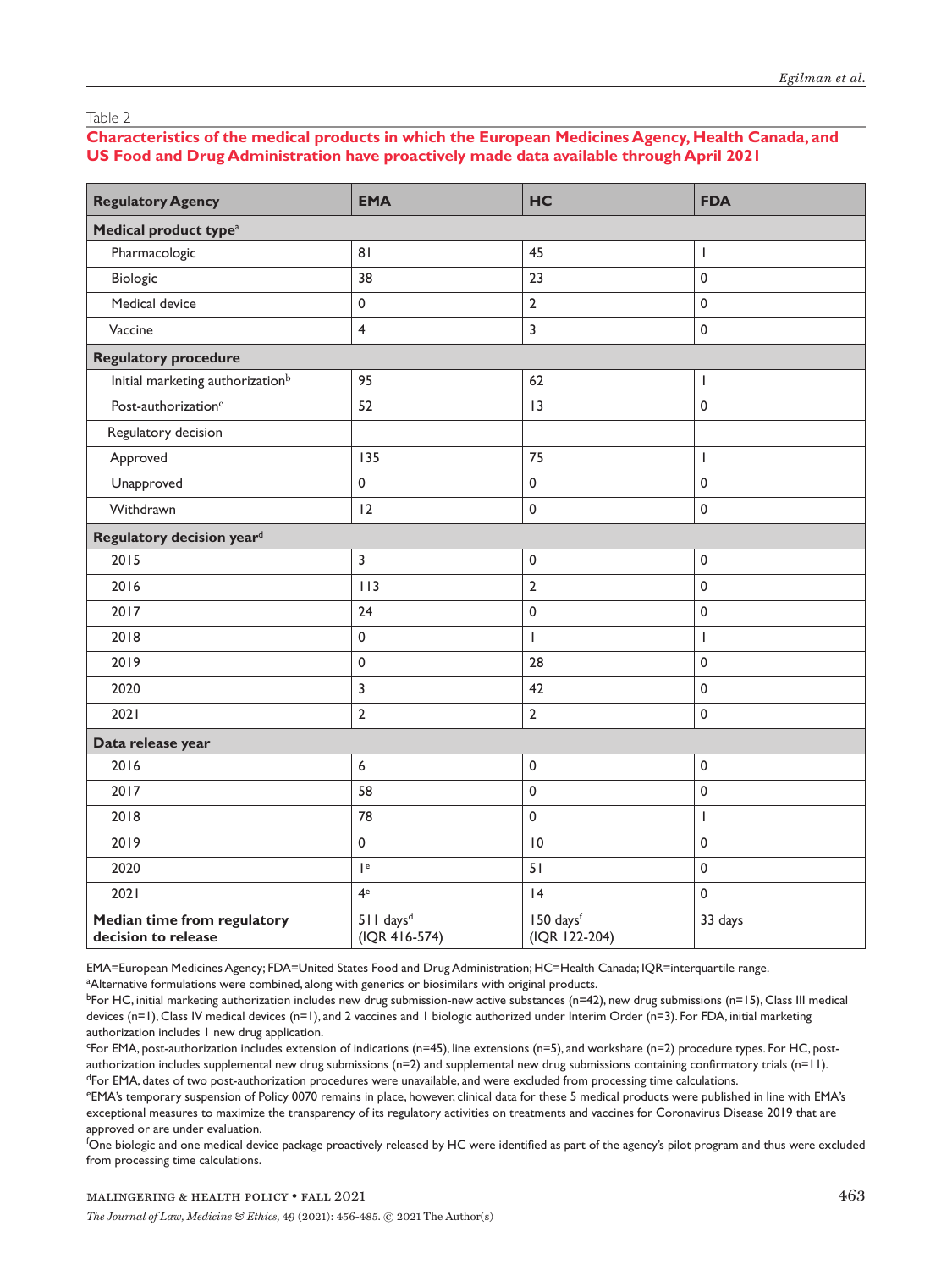Table 3

Comparison of the data made available by the European Medicines Agency and Health Canada. A case study of daratumumab (Darzalex) **Comparison of the data made available by the European Medicines Agency and Health Canada. A case study of daratumumab (Darzalex)**

| Type of document                          | o<br>NUZ<br>NUZ | EMA      | $\cup$<br>Ĭ             | Pages                                                                       | <b>Redactions</b><br>Contains | Reasons for<br>redactions<br>provided | Redaction description                                                                                                                                       | <b>Discrepancies</b>                                                                                                                                                 |
|-------------------------------------------|-----------------|----------|-------------------------|-----------------------------------------------------------------------------|-------------------------------|---------------------------------------|-------------------------------------------------------------------------------------------------------------------------------------------------------------|----------------------------------------------------------------------------------------------------------------------------------------------------------------------|
| Anonymization report                      |                 | $\sum$   | $\sum$                  | (EMA)<br>G <sub>1</sub><br>46<br>45                                         | $\stackrel{\circ}{\succeq}$   | $\lessgtr$                            | $\stackrel{\triangleleft}{\geq}$                                                                                                                            | HC version contains an<br>anonymization report<br>attestation                                                                                                        |
| Biomarker technical<br>report             | NCT01985126     | 丒        | Ŋ                       | $\frac{6}{7}$                                                               | Yes                           | 요                                     | Names of report authors and reviewers                                                                                                                       | $\frac{\circ}{Z}$                                                                                                                                                    |
| Clinical overview                         |                 | $\sum$   | $\overline{\mathbf{D}}$ | $\begin{array}{c}\n\text{(EMA)}\\ \n62\n\end{array}$<br>$\overline{C}$<br>R | Yes                           | 요                                     | (studies MMY2002 and GEN501 Part 2)<br>responders in all treated analysis set<br>Response and duration of response;<br>Patient subject numbers in Figure 6: | section on real world data<br>EMA's version has more<br>updated results of trials<br>(dated $\sim$ 2 months after<br>version also contains a<br>HC's version); EMA's |
| Clinical overview<br>addendum             |                 | $\times$ | Ŋ                       | $\overline{ }$                                                              | $\frac{1}{2}$                 | ≸                                     | ≸                                                                                                                                                           | $\frac{1}{2}$                                                                                                                                                        |
| Clinical study protocol<br>and amendments | NCT02116569     | $\sum$   | $\sum$                  | 95                                                                          | $\frac{1}{2}$                 | ₹                                     | $\frac{4}{2}$                                                                                                                                               | $\stackrel{\circ}{\mathsf{Z}}$                                                                                                                                       |
| Clinical study protocol<br>and amendments | NCT01615029     | $\sum$   | $\sum$                  | $\equiv$                                                                    | Yes                           | 요                                     | Name of responsible medical officer                                                                                                                         | $\frac{1}{2}$                                                                                                                                                        |
| Clinical study protocol<br>and amendments | NCT01998971     | $\sum$   | $\sum$                  | <b>129</b>                                                                  | Yes                           | РP                                    | Name of responsible medical officer                                                                                                                         | $\stackrel{\circ}{\mathcal{Z}}$                                                                                                                                      |
| Clinical study protocol<br>and amendments | NCT01985126     | $\sum$   | $\sum$                  | $\frac{4}{5}$                                                               | Yes                           | <b>U</b>                              | Single nucleotide polymorphisms that may<br>be measured                                                                                                     | $\frac{1}{2}$                                                                                                                                                        |
| Clinical study protocol<br>and amendments | NCT00574288     | $\sum$   | $\sum$                  | 108                                                                         | Yes                           | <b>Dad</b>                            | Subject IDs on a figure of relative change<br>in paraprotein from baseline                                                                                  | $\stackrel{\circ}{\mathsf{Z}}$                                                                                                                                       |
| Clinical study report<br>addendum         | NCT01985126     | $\sum$   | $\sum$                  | $\tilde{c}$                                                                 | Yes                           | <b>Dad</b>                            | Names of report contributors                                                                                                                                | $\frac{1}{2}$                                                                                                                                                        |
| Clinical study report<br>addendum         | NCT00574288     | $\sum$   | $\sum$                  | $\tilde{ }$                                                                 | Yes                           | <u>ned</u>                            | Names of report contributors                                                                                                                                | $\frac{1}{2}$                                                                                                                                                        |
| Clinical study report<br>body             | NCT02116569     | $\sum$   | $\sum$                  | 400                                                                         | Yes                           | 요                                     | information on lymphocyte, neutrophil,<br>hemoglobin, and platelet line plots by<br>Names of report contributors and<br>subject                             | $\frac{1}{2}$                                                                                                                                                        |
| Clinical study report<br>body             | NCT01615029     | $\sum$   | $\sum$                  | 1297                                                                        | Yes                           | 요                                     | Names of report contributors and subject<br>IDs on two swim lane plots of responders                                                                        | $\overset{\circ}{\mathsf{Z}}$                                                                                                                                        |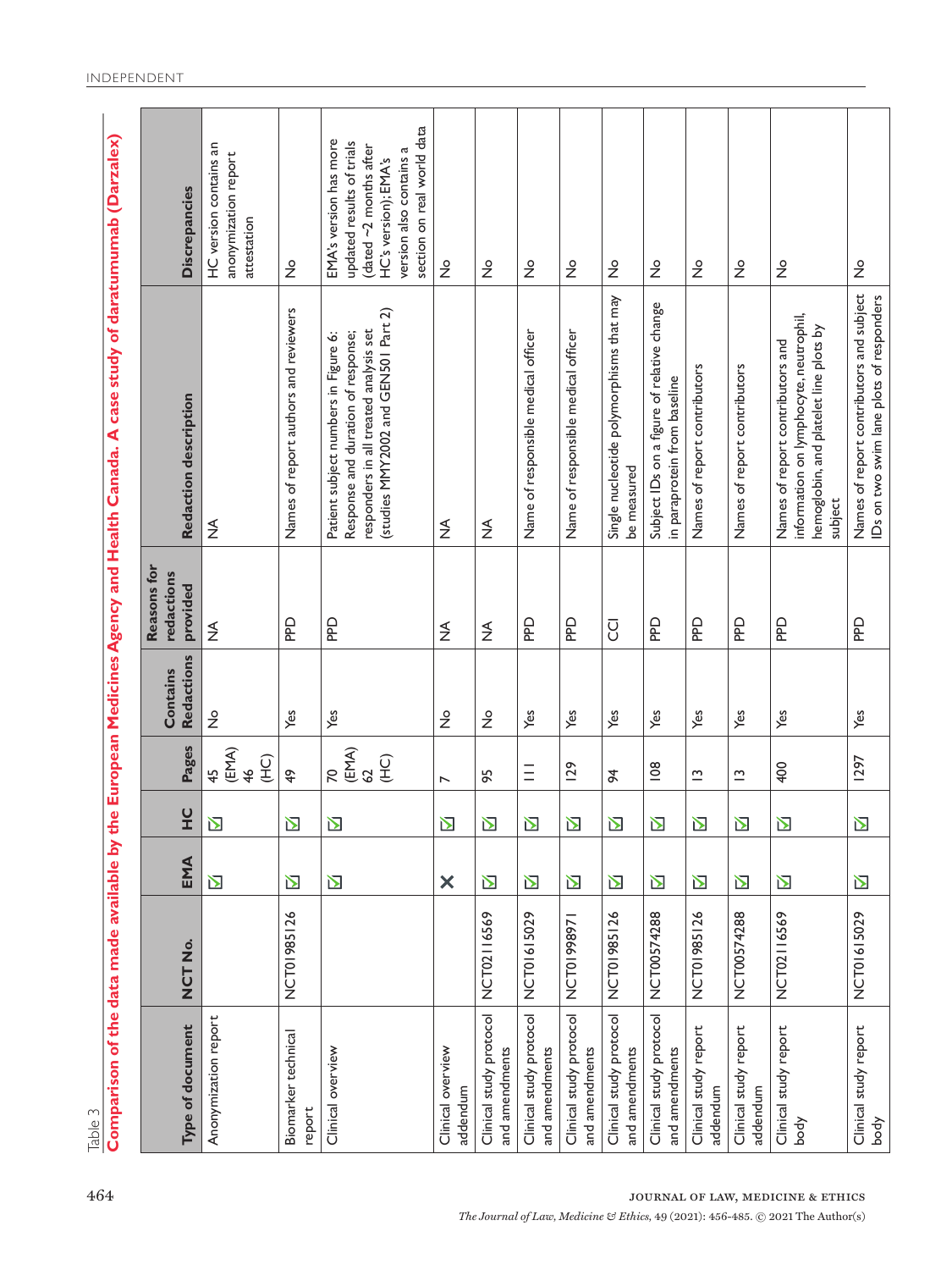| $\stackrel{\mathtt{o}}{z}$    | $\frac{1}{2}$                                                               | $\frac{0}{2}$                                                                                                              | $\frac{1}{2}$               | $\frac{1}{2}$               | $\stackrel{\circ}{\mathsf{Z}}$ | $\frac{1}{2}$               | $\overset{\circ}{\mathsf{Z}}$ | $\stackrel{\circ}{\mathsf{Z}}$ | $\frac{0}{2}$                                                 | $\stackrel{\circ}{\mathcal{Z}}$           | $\frac{1}{2}$                                                                                              | $\frac{1}{2}$                                                                                                                                                  | $\frac{1}{2}$                                                                                              | $\frac{1}{2}$                     | $\frac{1}{2}$                          |
|-------------------------------|-----------------------------------------------------------------------------|----------------------------------------------------------------------------------------------------------------------------|-----------------------------|-----------------------------|--------------------------------|-----------------------------|-------------------------------|--------------------------------|---------------------------------------------------------------|-------------------------------------------|------------------------------------------------------------------------------------------------------------|----------------------------------------------------------------------------------------------------------------------------------------------------------------|------------------------------------------------------------------------------------------------------------|-----------------------------------|----------------------------------------|
| $\frac{4}{2}$                 | Subject IDs on one figure and two plots<br>and names of report contributors | showing individual fits for a sample of 25<br>Subject IDs on a PK observation plot<br>subjects                             | ≸                           | $\lessgtr$                  | $\frac{4}{2}$                  | $\frac{1}{2}$               | $\lessgtr$                    | $\frac{1}{2}$                  | Names of those on the independent<br>review committee charter | Names and contact info of IMDC<br>members | The major N-linked glycans and the range<br>of the molecular masses of the major<br>daratumumab glycoforms | Response and duration of response and<br>(studies MMY2002 and GEN501 Part 2)<br>responders in all treated analysis set<br>Patient subject numbers in Figure 3: | The major N-linked glycans and the range<br>of the molecular masses of the major<br>daratumumab glycoforms | $\frac{\sphericalangle}{\succeq}$ | Names of report contributors           |
| ₹                             | БP                                                                          | 요                                                                                                                          | ₹                           | ₹                           | $\lessgtr$                     | ₹                           | ₹                             | $\lessgtr$                     | 요                                                             | 요                                         | g                                                                                                          | 요                                                                                                                                                              | g                                                                                                          | ≸                                 | 요                                      |
| $\frac{1}{2}$                 | Yes                                                                         | Yes                                                                                                                        | $\frac{\circ}{\mathsf{Z}}$  | $\frac{9}{2}$               | $\frac{1}{2}$                  | $\stackrel{\mathtt{o}}{z}$  | $\stackrel{\circ}{\succeq}$   | $\stackrel{\circ}{\succeq}$    | Yes                                                           | Yes                                       | Yes                                                                                                        | Yes                                                                                                                                                            | Yes                                                                                                        | $\frac{1}{2}$                     | Yes                                    |
| 1926                          | 2082                                                                        | 266                                                                                                                        | 86                          | 75                          | 168                            | $\frac{15}{1}$              | 954                           | 47                             | 124                                                           | 76                                        | $\overline{2}$                                                                                             | $\mathcal{R}$                                                                                                                                                  | 86                                                                                                         | 529                               | $\frac{4}{5}$                          |
| $\sum$                        | $\sum$                                                                      | 区                                                                                                                          | $\sum$                      | 丒                           | 丒                              | $\sum$                      | $\sum$                        | $\sum$                         | $\sum$                                                        | $\sum$                                    | $\sum$                                                                                                     | $\sum$                                                                                                                                                         | $\sum$                                                                                                     | $\sum$                            | $\sum$                                 |
| $\sum$                        | $\sum$                                                                      | $\sum$                                                                                                                     | $\overline{\mathbf{D}}$     | $\sum$                      | 丒                              | $\sum$                      | $\sum$                        | $\sum$                         | $\sum$                                                        | 丒                                         | $\sum$                                                                                                     | 丒                                                                                                                                                              | 丒                                                                                                          | $\mathbf{\Sigma}$                 | $\sum$                                 |
| NCT01985126                   | NCT00574288                                                                 |                                                                                                                            | NCT02116569                 | NCT01615029                 | NCT01998971                    | NCT01985126                 | NCT00574288                   | NCT01615029                    | NCT01985126                                                   | NCT00574288                               |                                                                                                            |                                                                                                                                                                |                                                                                                            |                                   | NCT01998971                            |
| Clinical study report<br>body | Clinical study report<br>body                                               | pharmacokinetic<br>Population<br>report                                                                                    | Sample case report<br>forms | Sample case report<br>forms | Sample case report<br>forms    | Sample case report<br>forms | Sample case report<br>forms   | Statistical analysis plan      | Statistical analysis plan                                     | Statistical analysis plan                 | biopharmaceutical<br>Summary of<br>studies                                                                 | of clinical<br>Summary<br>efficacy                                                                                                                             | pharmacology studies<br>Summary of clinical                                                                | Summary of clinical<br>safety     | Synoptic clinical study<br>report body |
|                               |                                                                             | MALINGERING & HEALTH POLICY . FALL 2021<br>The Journal of Law, Medicine & Ethics, 49 (2021): 456-485. © 2021 The Author(s) |                             |                             |                                |                             |                               |                                |                                                               |                                           |                                                                                                            |                                                                                                                                                                |                                                                                                            |                                   | $\overline{4}$                         |

CCI=confidential commercial information; EMA=European Medicines Agency; HC=Health Canada; NCT=national clinical trial; PK=pharmacokinetic; PPD=protected personal data. CCI=confi dential commercial information; EMA=European Medicines Agency; HC=Health Canada; NCT=national clinical trial; PK=pharmacokinetic; PPD=protected personal data.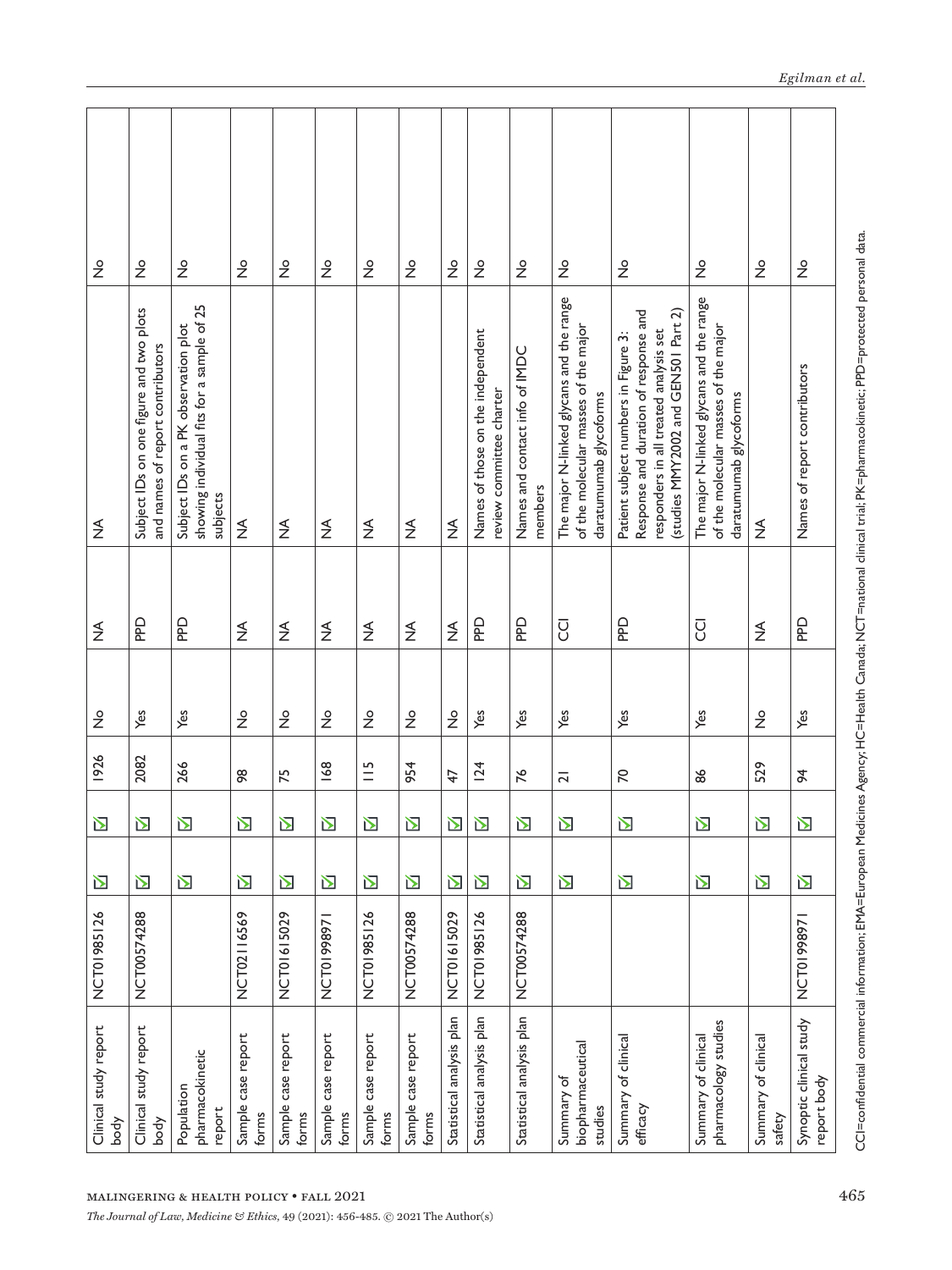Information only made available by EMA include periodic safety update reports and pharmacovigilance risk assessment committee reports (**Appendix Table 4**).

All three agencies made available CSRs for phase 1, 2, and 3 trials. Comparing the productions of CSRs of phase 2 and 3 clinical trials, EMA released CSRs corresponding to more phase 2 and 3 trials than FDA and HC (25 vs. 18 vs. 24); however, of the 16 CSRs produced for the same clinical trials by all three regulators, 11 released by FDA and HC were longer, 4 were the same, and 1 released by EMA was longer (**Appendix Table 5**). Among the 16 CSRs, those produced by FDA had an average of 473 pages compared to 464 and 179 pages for those produced by HC and EMA, respectively. EMA, HC, and FDA redactions of the CSRs were minimal, most commonly redacting names and contact information of study investigators and administrators and subject ID numbers. EMA and FDA also commonly redacted information about the drug manufacturer and supplier, citing CCI, while HC redacted narratives of deaths and serious adverse events, citing PPD. Time from initial request to final data production was 918 and 968 days for FDA and EMA, respectively (**Appendix Table 6**). While HC processed the information request much faster, publicly posting the data packages for Harvoni and Sovaldi 155 and 351 days, respectively, after the initial request. The request to FDA required considerably more resources, including multiple appeals and court filings. Additionally, FDA waived processing fees; however, the agency normally charges fees unless it is shown disclosure of the requested information is in the public interest.29 Last, HC organizes its data productions into categories, making the information much easier to navigate and process.

# **Enhancing Regulatory Data Transparency in the 2020s**

Over the past decade, EMA and HC have greatly expanded the public availability of regulatory data, while FDA has lagged behind by not proactively publishing clinical reports. EMA and HC's routine publication of clinical reports, including clinical overviews and summaries, CSRs, protocols, sample CRFs, and SAPs, which just a decade ago had largely been treated by regulators as CCI, represents a paradigm shift in clinical trial transparency. HC's more recent PRCI initiative goes beyond EMA Policy 0070 in proactively posting clinical reports supporting medical device applications, not just drug and biologic MAAs. HC also offers the most efficient source of regulatory data, typically posting clinical reports about 5 months after a regulatory decision, nearly a year quicker than EMA, and processing most information requests in less than

5 months, about 150 days quicker than EMA takes to release requested regulatory data that are complex or voluminous.30 EMA and FDA required nearly three years to process our request for comprehensive regulatory data supporting the approvals of Sovaldi and Harvoni, substantially longer than EMA had previously taken to process requests for CSRs.31

While EMA and FDA processing times vary widely, 32 our findings suggest there may be an opportunity for EMA and FDA to increase their processing speed to align with HC. The CSRs released upon request by FDA and HC were more than double the length of those produced by EMA, suggesting FDA and HC may source more comprehensive CSRs. A similar request to FDA may require greater resources than to EMA and HC. Nonetheless, use of EMA or FDA's information request processes may be necessary to gain access to other types of regulatory data, such as sponsorregulator correspondence. Consistent with findings from other recent studies, redactions across the agencies were mostly minor (e.g., primarily researcher and participant identifying information) and generally did not impede interpretation of the evidence.33 Two notable exceptions are FDA and HC's complete redaction of IPD and narratives of serious adverse events and deaths, respectively.

Our study has several limitations. First, HC's start date, the date when HC initiates the process to prepare information for public release, was used to calculate HC's processing time for information requests, not the actual date information requests were submitted, which is not publicly available. HC may take several weeks, and in some cases months, to begin processing requests, particularly when a request requires clarification or where paper records need to be digitized. Therefore, HC may take moderately longer than a median of 132 days to process requests. However, it is unlikely to impact the study's finding that HC is the most efficient source of clinical reports, given EMA required a median of 301 days to process a series of comparable information requests and HC also completed our requests for information on Sovaldi and Harvoni in about one-third the time that EMA and FDA required.34 Second, parts of the study were based on analyses of case studies, including Sovaldi, Harvoni, and Darzalex, which represent just a few of the many medical products for which data has been made publicly available. Third, the length of CSRs was used to compare the scope of data made available reactively by each agency; specific differences in the content of CSRs were not examined. Last, the study was limited to transparency of regulatory data, which comprises just a portion of data generated in clinical trials. Given the progress government agencies have made toward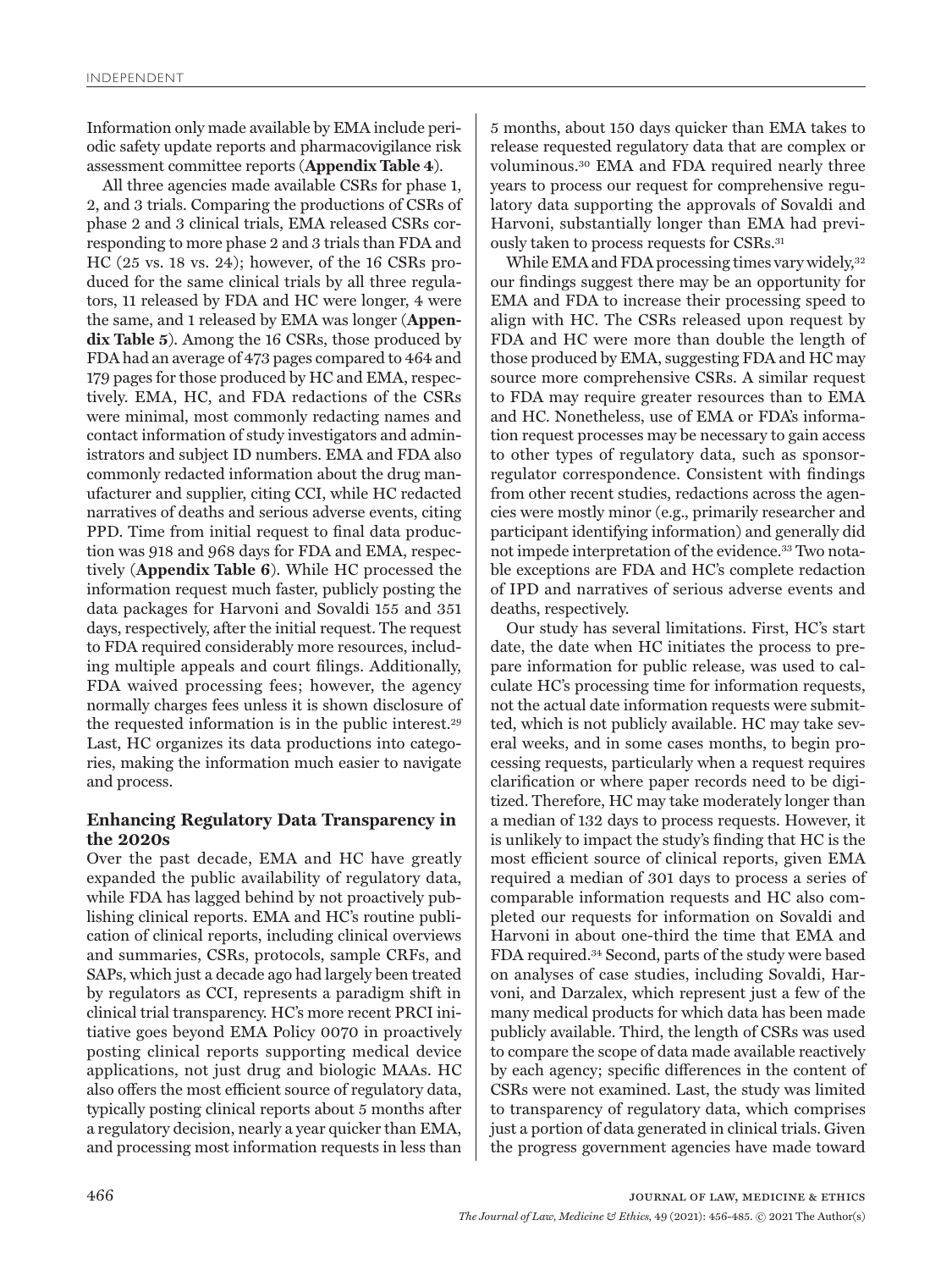transparency of regulatory data, non-governmental led data sharing initiatives, such as the YODA Project, might consider shifting their focus and resources toward advancing data transparency of trials not submitted to regulators (e.g., academic trials).

While clinical reports and other categories of regulatory data supporting MAAs of drugs, biologics, and medical devices have been made accessible, there are several ways regulators could enhance transparency over the next decade. First, EMA and FDA should mitigate or remove barriers to accessing clinical reports, including citizenship requirements and processing costs associated with information requests, particularly for those requesting information in the public interest. Second, to improve access to information, EMA and FDA should post requested clinical data on

should give greater priority and funding to regulatory data sharing programs. Concurrently, efforts to improve the efficiency of data sharing initiatives should be considered. For instance, multiregional disclosure requirements with varying anonymization standards for CCI and PPD increase costs. Regional regulators may consider a harmonized approach for clinical report disclosure to help reduce inefficiencies. In fact, HC has already begun accepting clinical information previously published under Policy 0070 for its PRCI initiative. Also, FDA recently announced that sharing of CSRs in harmony with international regulators is a long-term goal.36 However, an important benefit of a multiregional approach is that it encourages greater transparency by incentivizing sponsors to anonymize data in accordance with the standards least amenable

In summary, regulatory data pertinent to public health and clinical medicine that were used to support the approval of medicines and medical devices are now available proactively or in response to information requests. Over the next decade, regulatory agencies should make IPD available, and additional resources might be needed to ensure the long-term viability of regulatory data sharing programs and to encourage researchers to take advantage of the data that is — for now — more available than ever before.

a public online portal and increase their processing speed to more closely align with HC. To reduce delays, regulators should consider hiring more personnel and devoting greater resources to responding to requests. Third, EMA and FDA should extend access to data supporting medical devices. Last, while EMA remains committed to make available IPD in Phase 2 of Policy 0070, FDA and HC also should implement policies to share IPD, which would provide the raw data necessary to conduct secondary analyses. While sharing IPD poses increased risks of patient reidentification, data sharing initiatives, such as the YODA Project and CSDR, have demonstrated that through use of a "trusted intermediary," regulatory agencies could share IPD with researchers to maximize the use and utility of the data while still protecting patient privacy.35

The administrative and redaction costs incurred by industry and regulatory authorities represent a substantial obstacle to the future of clinical data sharing programs, exemplified by the ongoing, albeit temporary, suspension of Policy 0070 and the restriction of information requests to EMA to EU citizens and legal residents in 2018. To address this challenge, governments and institutions, such as the European Union,

to CCI claims. For example, we found that names of drug manufacturers and suppliers were often redacted by EMA and FDA, but HC did not consider this information as CCI, and thus pharmaceutical sponsors may be encouraged to not devote resources to redact such information in a multiregional approach, recognizing the data will become public under the PRCI initiative. Therefore, it is important that measures, such as enforcement of HC's narrower definition of CCI, are taken to prevent harmonization of disclosure standards toward less transparency.

In summary, regulatory data pertinent to public health and clinical medicine that were used to support the approval of medicines and medical devices are now available proactively or in response to information requests. Over the next decade, regulatory agencies should make IPD available, and additional resources might be needed to ensure the long-term viability of regulatory data sharing programs and to encourage researchers to take advantage of the data that is — for now — more available than ever before.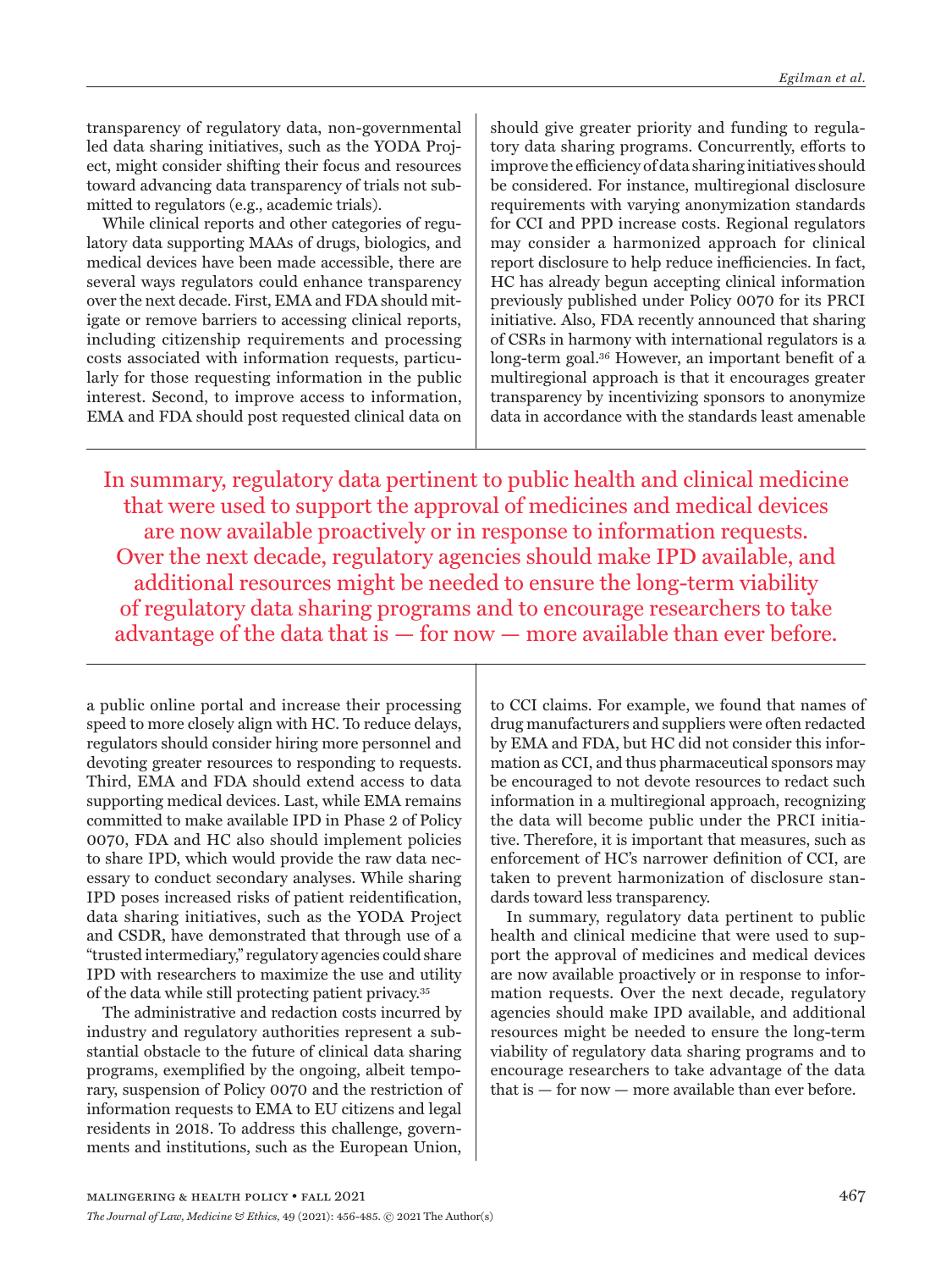#### Note

**Author Contributions:** Mr. Egilman and Dr. Ross had full access to all the data in the study and take responsibility for the integrity of the data and the accuracy of the data analysis. ACE and JSR contributed to study concept and design; ACE, MEM, and ATL abstracted the data; all authors contributed to the analysis and interpretation of the data; ACE drafted the manuscript; all authors contributed to the critical revision of the manuscript; and JSR provided study supervision.

**Additional Contributions:** We thank John Brinkerhoff, Kathleen Choi, Nora Niedzielski-Eichner, Russell Fink, Darius Fullmer, Gregg Gonsalves, Cortelyou Kenney, Aislinn Klos, John Langford, Amanda Lynch, Jonathan Manes, Catherine Martinez, Yurji Melnyk, Ben Picozzi, Jennifer Pinsof, David Schulz, and Delbert Tran for their contributions to the information requests to EMA and FDA. These individuals pursued this work as students or faculty of Yale Law School and were not compensated for their efforts.

**Funding:** This project was conducted as part of the Collaboration for Research Integrity and Transparency (CRIT) at Yale, funded by the Laura and John Arnold Foundation, which formerly supported all of the authors. The Laura and John Arnold Foundation played no role in the design and conduct of the study; collection, management, analysis, and interpretation of the data; preparation, review, or approval of the manuscript; and decision to submit the manuscript for publication. The authors assume full responsibility for the accuracy and completeness of the ideas presented, which do not represent the views of any supporting institutions.

**Competing interests:** All authors have completed the ICMJE uniform disclosure form at www.icmje.org/coi\_disclosure.pdf and declare: In the past 36 months, all of the authors formerly received research support through Yale University from the Laura and John Arnold Foundation for the Collaboration for Research Integrity and Transparency (CRIT) at Yale; Mr. Egilman and Drs. Ross and Wallach currently receive support from the Food and Drug Administration for the Yale-Mayo Clinic Center for Excellence in Regulatory Science and Innovation (CERSI) program (U01FD005938); Dr. Ross received research support through Yale University from Medtronic, Inc. and the Food and Drug Administration (FDA) to develop methods for postmarket surveillance of medical devices (U01FD004585) and from the Centers of Medicare and Medicaid Services (CMS) to develop and maintain performance measures that are used for public reporting (HHSM-500-2013-13018I); Dr. Ross currently receives research support through Yale University from Johnson and Johnson to develop methods of clinical trial data sharing, from the Medical Device Innovation Consortium as part of the National Evaluation System for Health Technology (NEST), from the Agency for Healthcare Research and Quality (R01HS022882), from the National Heart, Lung and Blood Institute of the National Institutes of Health (NIH) (R01HS025164, R01HL144644), and from the Laura and John Arnold Foundation to establish the Good Pharma Scorecard at Bioethics International. Mr. Herder is a member of the Patented Medicine Prices Review Board, Canada's national drug price regulator, and receives honoraria for his public service. Mr. Herder also receives research support from the Canadian Institutes of Health Research (PJT 156256; CMS 171741). Dr. Wallach receives support from the National Institute on Alcohol Abuse and Alcoholism of the National Institutes of Health under award K01AA028258.

**Ethics approval:** This study used publicly available information and did not require ethics approval from the Yale University School of Medicine Human Research Protection Program.

**Data availability:** Requests for the dataset can be made to the corresponding author at joseph.ross@yale.edu.

#### References

1. H.M. Krumholz, J.S. Ross, A.H. Presler, and D.S. Egilman, "What Have We Learnt from Vioxx?" *BMJ* 334 (2007): 120- 123; S.S. Vedula, L. Bero, R.W. Scherer, and K. Dickersin, "Outcome Reporting in Industry-Sponsored Trials of Gabapentin for Off-Label Use," *New England Journal of Medicine* 361, no. 20 (2009):1963-1971; A.C. Egilman, A.S. Kesselheim, H.M.

Krumholz, J.S. Ross, J. Kim, and A. Kapczynski, "Confidentiality Orders and Public Interest in Drug and Medical Device Litigation," *JAMA Internal Medicine* 180, no. 2 (2020):292- 299; A-W. Chan, F. Song, A. Vickers, T. Jefferson, K. Dickersin, P.C. Gøtzsche, et al., "Increasing Value and Reducing Waste: Addressing Inaccessible Research," *The Lancet* 383, no. 9913 (2014): 257–266.

- 2. L. Bernard, "Sharing Clinical Trial Data: Maximizing Benefits, Minimizing Risk," *JAMA* 313, no. 8 (2015): 793–794; J.S. Ross and H.M. Krumholz, "Ushering in a New Era of Open Science through Data Sharing: The Wall Must Come Down," *JAMA* 309, no. 13 (2013): 1355–1356; D. Eyding, M. Lelgemann, U. Grouven, M. Härter, M. Kromp, T. Kaiser, et al., "Reboxetine for Acute Treatment of Major Depression: Systematic Review and Meta-Analysis of Published and Unpublished Placebo and Selective Serotonin Reuptake Inhibitor Controlled Trials," *BMJ* 341 (2010): c4737; B. Wieseler, M.F. Kerekes, V. Vervoelgyi, N. McGauran, and T. Kaiser, "Impact of Document Type on Reporting Quality of Clinical Drug Trials: A Comparison of Registry Reports, Clinical Study Reports, and Journal Publications," *BMJ* 344 (2012): d8141; A.S. Paludan-Müller, P. Créquit, and I. Boutron, "Reporting of Harms in Oncological Clinical Study Reports Submitted to the European Medicines Agency Compared to Trial Registries and Publications — a Methodological Review," *BMC Medicine* 19, no. 1 (2021): 88.
- 3. P. Dey, J.S. Ross, J.D. Ritchie, N.R. Desai, S.P. Bhavnani, and H.M. Krumholz, "Data Sharing and Cardiology: Platforms and Possibilities," *Journal of the American College of Cardiology* 70, no. 24 (2017): 3018–3025.
- 4. The Yale University Open Data Access (YODA) Project, *available at* <https://yoda.yale.edu/> (last visited July 27, 2021); ClinicalStudyDataRequest.com, *available at* <https://www. clinicalstudydatarequest.com/Default.aspx> (last visited July 27, 2021).
- 5. M. Vaduganathan, A. Nagarur, A. Qamar, R.B. Patel, A.M. Navar, E.D. Peterson, et al., "Availability and Use of Shared Data From Cardiometabolic Clinical Trials," *Circulation* 137, no. 9 (2018): 938–947; J.S. Ross, J. Waldstreicher, S. Bamford, J.A. Berlin, K. Childers, N.R. Desai, et al., "Overview and Experience of the YODA Project with Clinical Trial Data Sharing after 5 Years," *Scientific Data* 5, no. 1 (2018): 180268.
- 6. A.M. Hopkins, A. Rowland, and M.J. Sorich, "Data Sharing from Pharmaceutical Industry Sponsored Clinical Studies: Audit of Data Availability," *BMC Medicine* 16, no. 1 (2018): 165; B. Wieseler, N. McGauran, M.F. Kerekes, and T. Kaiser, "Access to Regulatory Data from the European Medicines Agency: The Times They Are a-Changing," *Systematic Reviews* 1, no. 1 (2012): 50.
- 7. J.N. Schroll, E.I. Penninga, and P.C. Gøtzsche, "Assessment of Adverse Events in Protocols, Clinical Study Reports, and Published Papers of Trials of Orlistat: A Document Analysis," *PLoS Medicine* 13, no. 8 (2016): e1002101; P. Doshi, T. Jefferson, and C. Del Mar, "The Imperative to Share Clinical Study Reports: Recommendations from the Tamiflu Experience, *PLoS Medicine* 9, no. 4 (2012): e1001201; J.D. Wallach, K. Wang, A.D. Zhang, D. Cheng, H.K.G. Nardini, H. Lin, et al., "Updating Insights into Rosiglitazone and Cardiovascular Risk Through Shared Data: Individual Patient and Summary Level Meta-Analyses," *BMJ* 368 (2020): l7078; E.H. Turner, A.M. Mathews, E. Linardatos, R.A. Tell, and R. Rosenthal, "Selective Publication of Antidepressant Trials and its Influence on Apparent Efficacy," *New England Journal of Medicine* 358, no. 3 (2008): 252-260; J. Lexchin, J. Graham, M. Herder, T. Jefferson, and T. Lemmens, "Regulators, Pivotal Clinical Trials, and Drug Regulation in the Age of COVID-19," *International Journal of Health Services* 51, no. 1 (2021): 5–13.
- 8. T. Jefferson, M. Jones, P. Doshi, E.A. Spencer, I. Onakpoya, and C.J. Heneghan, "Oseltamivir for Influenza in Adults and Children: Systematic Review of Clinical Study Reports and Summary of Regulatory Comments," *BMJ* 346 (2013): f2231; L. Jørgensen, P.C. Gøtzsche, and T. Jefferson, "Benefits and Harms of the Human Papillomavirus (HPV) Vaccines: Sys-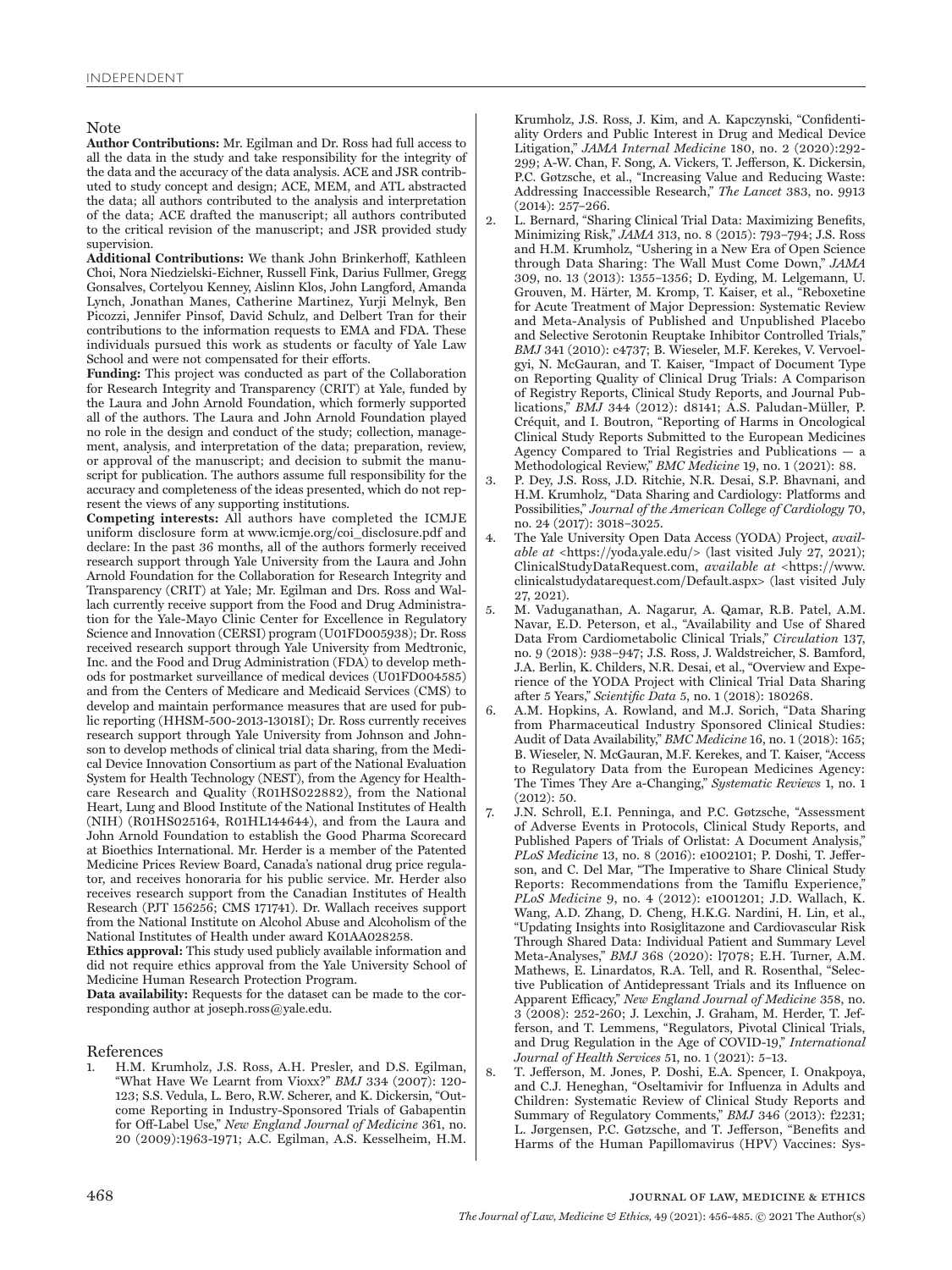tematic Review with Meta-Analyses of Trial Data from Clinical Study Reports," *Systematic Reviews* 9, no. 1 (2020): 43; Paludan-Müller, *supra* note 2; Schroll, *supra* note 7.

- 9. A. Hodkinson, K.C. Dietz, C. Lefebvre, S. Golder, M. Jones, P. Doshi, et al., "The Use of Clinical Study Reports to Enhance the Quality of Systematic Reviews: A Survey of Systematic Review Authors," *Systematic Reviews* 7, no. 1 (2018): 117; A.M. Navar, M.J. Pencina, J.A. Rymer, D.M. Louzao, and E.D. Peterson, "Use of Open Access Platforms for Clinical Trial Data," *JAMA* 315, no. 12 (2016): 1283–84; J.B. Schroll, L. Bero, and P.C. Gøtzsche, "Searching for Unpublished Data for Cochrane Reviews: Cross Sectional Study," *BMJ* 346 (2013): f2231; T. Jefferson, P. Doshi, I. Boutron, S. Golder, C. Heneghan, A. Hodkinson, et al., "When to Include Clinical Study Reports and Regulatory Documents in Systematic Reviews," *BMJ Evidence-Based Medicine* 23, no. 6 (2018): 210–17.
- 10. Schroll, *supra* note 9.
- 11. European Medicines Agency, *Policy on Access to Documents (Policy 0043)*, October 4, 2018, *available at* <https://www. ema.europa.eu/en/documents/other/policy/0043-europeanmedicines-agency-policy-access-documents\_en.pdf> (last visited June 27, 2021).
- 12. European Medicines Agency, *Policy on Publication of Clinical Data for Medicinal Products for Human Use (Policy 0070),* March 21, 2019, *available at* <https://www.ema.europa.eu/ en/documents/other/european-medicines-agency-policy-publication-clinical-data-medicinal-products-human-use\_en.pdf> (last visited June 27, 2021).
- 13. European Medicines Agency, *Brexit preparedness: EMA to further temporarily scale back and suspend activities*, January 8, 2018, *available at* <https://www.ema.europa.eu/en/news/ brexit-preparedness-ema-further-temporarily-scale-back-suspend-activities> (last visited June 27, 2021).
- 14. Court of Justice of the European Union, *PTC Therapeutics International Ltd v EMA*, *Case C-175/18 P* (judgement issued January 22, 2020), *available at* <http://curia.europa.eu/ juris/document/document.jsf?text=&docid=222502&pageI ndex=0&doclang=EN&mode=req&dir=&occ=first&part=1& cid=1894451> (last visited June 27, 2021).
- 15. Health Canada, *Public Release of Clinical Information: guidance document*, March 12, 2019, *available at* <https://www. canada.ca/en/health-canada/services/drug-health-productreview-approval/profile-public-release-clinical-informationguidance/document.html#s1.1> (last visited June 27, 2021).
- 16. Health Canada, *Guidance Document Disclosure of Confidential Business Information under Paragraph 21.1(3)(c) of the Food and Drugs Act*, March 12, 2019, *available at* <https:// www.canada.ca/en/health-canada/services/drug-health-product-review-approval/request-disclosure-confidential-businessinformation/disclosure-confidential-business-information/ guidance.html> (last visited June 27, 2021).
- 17. US Food and Drug Administration, *FDA Commissioner Scott Gottlieb, M.D., on new steps FDA is taking to enhance transparency of clinical trial information to support innovation and scientific inquiry related to new drugs*, January 16, 2018, *available at* <https://www.fda.gov/news-events/pressannouncements/fda-commissioner-scott-gottlieb-md-newsteps-fda-taking-enhance-transparency-clinical-trial> (last visited June 27, 2021).
- 18. US Food and Drug Administration, *FDA Continues to Support Transparency and Collaboration in Drug Approval Process as the Clinical Data Summary Pilot Concludes*, March 26, 2020, *available at* <https://www.fda.gov/news-events/pressannouncements/fda-continues-support-transparency-andcollaboration-drug-approval-process-clinical-data-summary> (last visited June 27, 2021).
- 19. 5U.S.C. § 552. Public information; agency rules, opinions, orders, records, and proceedings.
- 20. A.C. Egilman, J.D. Wallach, C.J. Morten, P. Lurie, and J.S. Ross, "Systematic Overview of Freedom of Information Act Requests to the Department of Health and Human Services from 2008 to 2017," *Research Integrity and Peer Review* 4, no. 1 (2019): 26.
- 21. C.F.R. § 20.61(b) (1994).
- 22. A. Kapczynski and J. Kim, "Clinical Trial Transparency: The FDA Should and Can Do More," The *Journal of Law, Medicine, & Ethics* 45, no. 2 (sup) (2017): 33–38; C.J. Morten and A. Kapczynski, "The Big Data Regulator, Rebooted: Why and How the FDA Can and Should Disclose Confidential Data on Prescription Drugs and Vaccines," *California Law Review* 109, no. 2 (2021): 493-558.
- 23. European Medicines Agency, *Online Access to Clinical Data for Medicinal Products for Human Use*, *available at* <https:// clinicaldata.ema.europa.eu/web/cdp/home> (last visited June 27, 2021); Health Canada, *Search for clinical information on drugs and medical devices*, *available at* <https://clinical-information.canada.ca/search/ci-rc> (last visited June 27, 2021).
- 24. H. Fontaine, A. Lazarus, S. Pol, C. Pecriaux, F. Bagate, P. Sultanik, et al., "Bradyarrhythmias Associated with Sofosbuvir Treatment," *The New England Journal of Medicine* 373, no. 19 (2015): 1886–88; C. Scavone, L. Sportiello, C. Rafaniello, A. Mascolo, M. Sessa, F. Rossi, et al., "New Era in Treatment Options of Chronic Hepatitis C: Focus on Safety of New Direct-Acting Antivirals (DAAs)," *Expert Opinion on Drug Safety* 15, no. 2 (sup) (2016): 85–100; U. Spengler, "Direct Antiviral Agents (DAAs) - A New Age in the Treatment of Hepatitis C Virus Infection," *Pharmacology & Therapeutics* 183 (2018): 118–26; J. Chhatwal, F. Kanwal, M.S. Roberts, and M.A. Dunn, "Cost-Effectiveness and Budget Impact of Hepatitis C Virus Treatment With Sofosbuvir and Ledipasvir in the United States," *Annals of Internal Medicine* 162, no. 6 (2015): 397.
- 25. P. Doshi and T. Jefferson, "The First 2 Years of the European Medicines Agency's Policy on Access to Documents: Secret no Longer," *JAMA Internal Medicine* 173, no. 5 (2013): 380-382.
- 26. P. Doshi and T. Jefferson, "Open Data 5 Years On: A Case Series of 12 Freedom of Information Requests for Regulatory Data to the European Medicines Agency," *Trials* 17, no. 1 (2016): 78.
- 27. P. Doshi and T. Jefferson, "Clinical Study Reports of Randomised Controlled Trials: An Exploratory Review of Previously Confidential Industry Reports," *BMJ Open* 3, no. 2 (2013): e002496.
- 28. Egilman, *supra* note 20.
- 29. US Food and Drug Administration, *FOIA Fees*, *available at*  <https://www.fda.gov/regulatory-information/freedom-information/foia-fees> (last visited June 27, 2021).
- 30. Doshi, *supra* note 26.
- 31. Doshi, *supra* note 26.
- 32. Egilman, *supra* note 20; Doshi, *supra* note 26.
- 33. Jefferson, *supra* note 8; Doshi, *supra* note 25; Doshi, *supra* note 26
- 34. Doshi, *supra* note 26.
- 35. C. Ohmann, R. Banzi, S. Canham, S. Battaglia, M. Matei, C. Ariyo, et al, "Sharing and Reuse of Individual Participant Data from Clinical Trials: Principles and Recommendations," *BMJ Open* 7, no. 12 (2017): e018647; Ross, *supra* note 5.
- 36. US FDA press release, *supra* note 18.
- 37. European Medicines Agency, *Clinical data available*, *available at* <https://clinicaldata.ema.europa.eu/web/cdp/background#2> (last visited June 27, 2021).
- 38. Egilman, *supra* note 20.
- 39. EMA *Policy 0043*, *supra* note 11.
- 40. EMA *Policy 0070*, *supra* note 12.
- 41. Health Canada Guidance on CBI, *supra* note 16.
- 42. C.F.R. § 20.61, *supra* note 21.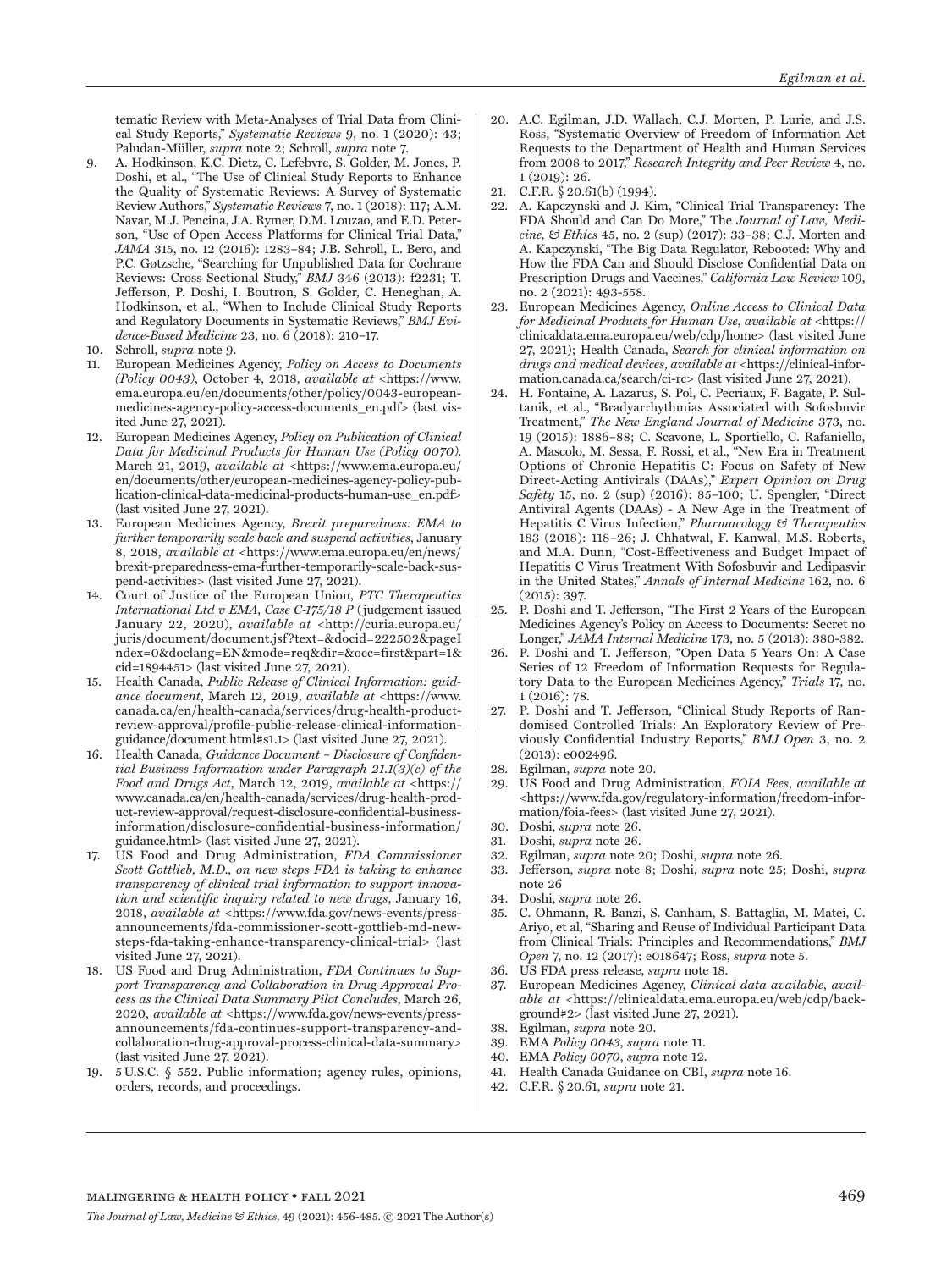# Supplementary Appendix

Appendix Table 1

**The medical products in which the European Medicines Agency, Health Canada, and US Food and Drug Administration have made data available through April 2021**

| <b>Generic Name (Brand)</b>                                                                                   | <b>EMA</b>                | HC                        | <b>FDA</b>                |
|---------------------------------------------------------------------------------------------------------------|---------------------------|---------------------------|---------------------------|
| 5-Aminolevulinic Acid (Ameluz)                                                                                | ☑                         | $\boldsymbol{\mathsf{x}}$ | $\times$                  |
| 840 PB Ventilator                                                                                             | $\boldsymbol{\times}$     | $\boxed{\triangle}$ (R)   | $\times$                  |
| Abatacept (Orencia)                                                                                           | ☑                         | $\boldsymbol{\mathsf{x}}$ | $\bm{\times}$             |
| Abemaciclib (Verzenio)                                                                                        | $\bm{\mathsf{x}}$         | $\mathbb{Z}(P)$           | $\boldsymbol{\mathsf{x}}$ |
| Abiraterone Acetate (Zytiga)                                                                                  | ☑                         | $\boldsymbol{\mathsf{x}}$ | $\boldsymbol{\mathsf{x}}$ |
| Acalabrutinib (Calquence)                                                                                     | $\times$                  | $\mathbf{V}(P)$           | $\bm{\times}$             |
| Accu-Chek Inform II                                                                                           | $\boldsymbol{\times}$     | $\Box$ (R)                | $\boldsymbol{\mathsf{x}}$ |
| Accu-Chek Inform II Test Strips                                                                               | $\times$                  | $\blacksquare$ (R)        | $\boldsymbol{\mathsf{x}}$ |
| Accu-Chek Mobile Monitor                                                                                      | $\times$                  | $\boxed{\triangle}$ (R)   | $\bm{\times}$             |
| Aceneuramic Acid (Kepnetic)                                                                                   | M                         | $\times$                  | $\boldsymbol{\mathsf{x}}$ |
| Adalimumab (Humira)                                                                                           | ☑                         | $\boldsymbol{\mathsf{x}}$ | $\boldsymbol{\mathsf{x}}$ |
| Afatinib (Giotrif)                                                                                            | ☑                         | $\bm{\times}$             | $\bm{\times}$             |
| Albutrepenonacog Alfa (Idelvion)                                                                              | $\boxtimes$               | $\bm{\times}$             | $\boldsymbol{\mathsf{x}}$ |
| Alectinib (Alecensa)                                                                                          | M                         | $\boldsymbol{\mathsf{x}}$ | $\boldsymbol{\mathsf{x}}$ |
| Alendronic Acid; Colecalciferol                                                                               | ☑                         | $\boldsymbol{\mathsf{x}}$ | $\bm{\times}$             |
| Alpelisib (Piqray)                                                                                            | X                         | $\boxtimes$ (P)           | $\boldsymbol{\mathsf{x}}$ |
| Amifampridine (Firdapse)                                                                                      | $\times$                  | $\blacksquare$ (P)        | $\boldsymbol{\mathsf{x}}$ |
| Amifampridine (Ruzurgi)                                                                                       | $\times$                  | $\mathbf{V}(P)$           | $\bm{\times}$             |
| Amlodipine; Valsartan                                                                                         | $\boxtimes$               | $\times$                  | $\boldsymbol{\mathsf{x}}$ |
| Antihemophilic Factor Viii (Esperoct)                                                                         | $\times$                  | $\mathbb{Z}(P)$           | $\boldsymbol{\mathsf{x}}$ |
| Apalutamide (Erleada)                                                                                         | $\boldsymbol{\times}$     | $\times$                  | ☑                         |
| Aripiprazole                                                                                                  | $\boxtimes$               | $\boldsymbol{\mathsf{x}}$ | $\boldsymbol{\times}$     |
| Aripiprazole (Abilify Maintena)                                                                               | $\times$                  | $\blacksquare$ (R)        | $\boldsymbol{\mathsf{x}}$ |
| Arsenic Trioxide (Trisenox)                                                                                   | ☑                         | $\boldsymbol{\mathsf{x}}$ | $\bm{\times}$             |
| Asfotase Alfa (Strensiq)                                                                                      | $\boldsymbol{\mathsf{x}}$ | $\boxtimes$ (P)           | $\bm{\times}$             |
| AT LISA tri                                                                                                   | $\times$                  | $\blacksquare$ (R)        | $\times$                  |
| Atezolizumab (Tecentriq)                                                                                      | ×                         | $\mathbf{V}$ (P)          | X                         |
| Atorvastatin (Lipitor)                                                                                        | $\boldsymbol{\mathsf{x}}$ | $\mathbf{a}$ (R)          | $\boldsymbol{\mathsf{x}}$ |
| Autologous CD34+ cells transfected with retroviral vector<br>containing adenosine deaminase gene (Strimvelis) | $\blacktriangledown$      | $\boldsymbol{\mathsf{x}}$ | $\boldsymbol{\mathsf{x}}$ |
| Avelumab (Bavencio)                                                                                           | $\times$                  | $\mathbf{V}$ (P)          | $\times$                  |
| Axicabtagene Ciloleucel (Yescarta)                                                                            | ×                         | $\blacktriangleright$ (R) | $\times$                  |
| Baloxavir Marboxil (Xofluza)                                                                                  | ×                         | $\blacktriangleright$ (P) | ×                         |
| Bamlanivimab                                                                                                  | $\boldsymbol{\mathsf{x}}$ | $\blacksquare$ (P)        | ×                         |
| Baricitinib (Olumiant)                                                                                        | ☑                         | $\times$                  | ×                         |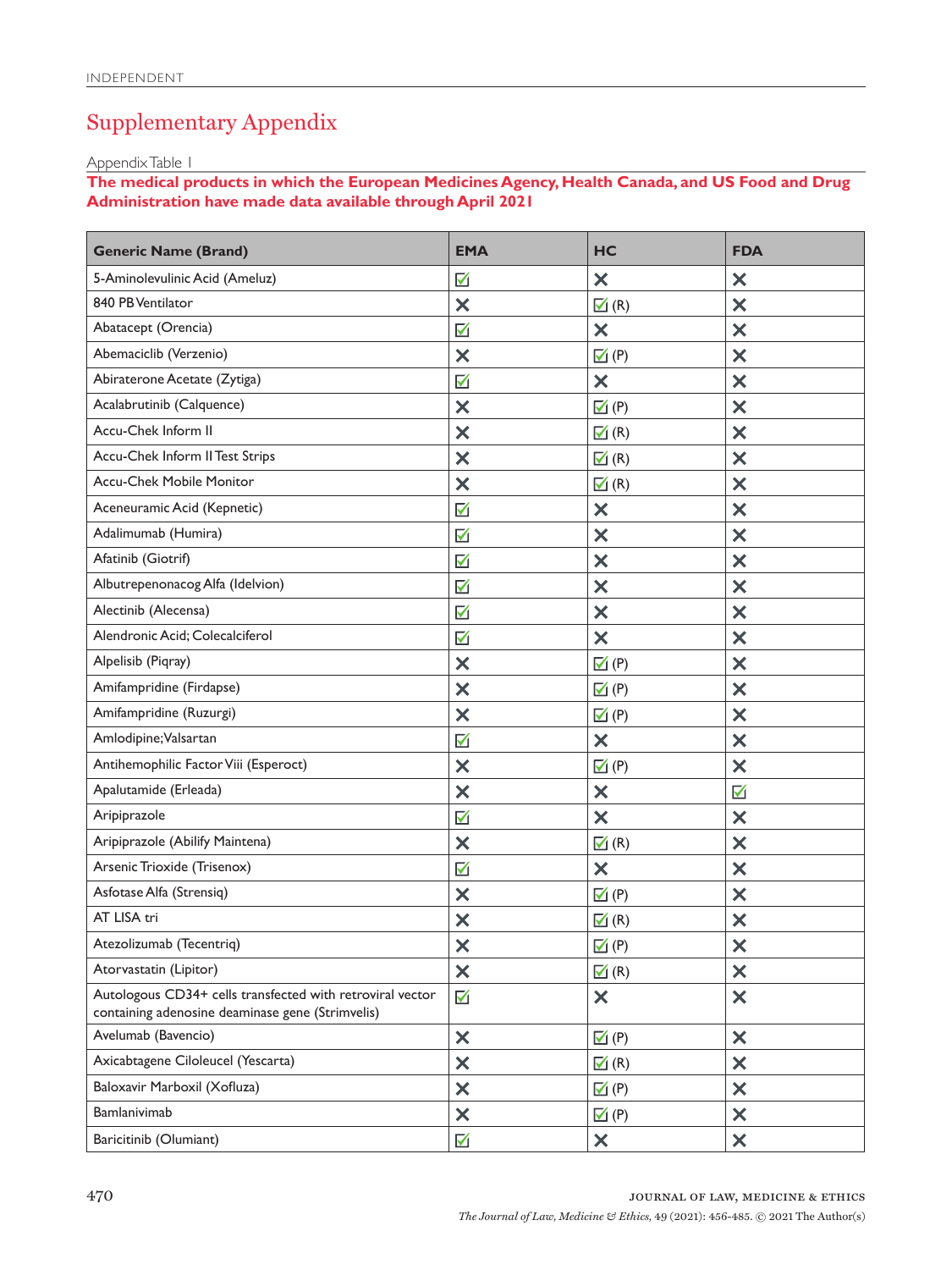| <b>Generic Name (Brand)</b>                                                 | <b>EMA</b>                | HC                          | <b>FDA</b>                |
|-----------------------------------------------------------------------------|---------------------------|-----------------------------|---------------------------|
| Baylis V4C-560 Ventilator                                                   | $\times$                  | $\Box$ (R)                  | $\times$                  |
| Begelomab (Begedina)                                                        | ☑                         | $\boldsymbol{\mathsf{x}}$   | $\boldsymbol{\mathsf{x}}$ |
| Bevacizumab (Avastin)                                                       | ☑                         | $\bm{\times}$               | $\bm{\times}$             |
| Bezlotoxumab (Zinplava)                                                     | ☑                         | $\boldsymbol{\mathsf{x}}$   | $\boldsymbol{\mathsf{x}}$ |
| Bortezomib                                                                  | ☑                         | $\boldsymbol{\mathsf{x}}$   | $\bm{\times}$             |
| Brentuximab Vedotin (Adcetris)                                              | $\bm{\times}$             | $\mathbb{Z}(P)$             | $\bm{\times}$             |
| <b>Brilliant Blue G (Tissueblue)</b>                                        | $\bm{\times}$             | $\overline{\mathsf{M}}$ (P) | $\boldsymbol{\mathsf{x}}$ |
| Brolucizumab (Beovu)                                                        | $\bm{\times}$             | $\mathbb{Z}(P)$             | $\boldsymbol{\mathsf{x}}$ |
| Buprenorphine Hydrochloride; Naloxone Hydrochloride<br>Dihydrate (Suboxone) | $\boldsymbol{\mathsf{x}}$ | $\boxed{\triangle}$ (R)     | $\bm{\times}$             |
| CI Esterase Inhibitor (Cinryze)                                             | ☑                         | $\times$                    | $\boldsymbol{\times}$     |
| Cabozantinib (Cabometyx)                                                    | ☑                         | $\boldsymbol{\mathsf{x}}$   | $\boldsymbol{\mathsf{x}}$ |
| Canakinumab (Ilaris)                                                        | ☑                         | $\bm{\times}$               | $\boldsymbol{\mathsf{x}}$ |
| Cannabidiol (Sativex)                                                       | $\bm{\times}$             | $\sqrt{ }$ (R&P)            | $\bm{\times}$             |
| Caplacizumab (Cablivi)                                                      | $\bm{\times}$             | $\overline{\mathbb{M}}$ (P) | $\boldsymbol{\mathsf{x}}$ |
| Carfilzomib (Kyprolis)                                                      | ☑                         | $\boldsymbol{\mathsf{x}}$   | $\boldsymbol{\mathsf{x}}$ |
| Caspofungin Acetate                                                         | ☑                         | $\boldsymbol{\mathsf{x}}$   | $\bm{\times}$             |
| Cedazuridine; Decitabine (Inqovi)                                           | $\boldsymbol{\mathsf{x}}$ | $\overline{\mathsf{M}}$ (P) | $\boldsymbol{\mathsf{x}}$ |
| Cediranib (Zemfirza)                                                        | ☑                         | $\boldsymbol{\mathsf{x}}$   | $\boldsymbol{\mathsf{x}}$ |
| Ceftazidime; Avibactam (Zavicefta)                                          | ☑                         | $\boldsymbol{\mathsf{x}}$   | $\bm{\times}$             |
| Cemiplimab (Libtayo)                                                        | $\boldsymbol{\mathsf{x}}$ | $\overline{\mathsf{M}}$ (P) | $\boldsymbol{\mathsf{x}}$ |
| Chenodeoxycholic Acid                                                       | ☑                         | $\boldsymbol{\mathsf{x}}$   | $\boldsymbol{\mathsf{x}}$ |
| Chlorhexidine (Umbipro)                                                     | ☑                         | $\times$                    | $\bm{\times}$             |
| Chlormethine (Ledaga)                                                       | ☑                         | $\bm{\times}$               | $\boldsymbol{\mathsf{x}}$ |
| Clomiphene Citrate (Serophene)                                              | $\boldsymbol{\mathsf{x}}$ | $\blacksquare$ (R)          | $\boldsymbol{\mathsf{x}}$ |
| Conestat Alfa (Ruconest)                                                    | ☑                         | $\times$                    | ×                         |
| Crizotinib (Xalkori)                                                        | ☑                         | $\bm{\times}$               | $\times$                  |
| Cysteamine Bitartrate (Procysbi)                                            | ×                         | $\blacktriangleright$ (R)   | $\times$                  |
| Daclatasvir (Daklinza)                                                      | ☑                         | $\times$                    | ×                         |
| Daclizumab (Zinbryta)                                                       | ☑                         | $\boldsymbol{\mathsf{x}}$   | $\boldsymbol{\mathsf{x}}$ |
| Daptomycin (Cubicin)                                                        | ☑                         | $\boldsymbol{\mathsf{x}}$   | $\boldsymbol{\mathsf{x}}$ |
| Daratumumab (Darzalex)                                                      | ☑                         | $\blacksquare$ (R)          | ×                         |
| Darolutamide (Nubeqa)                                                       | $\times$                  | $\overline{\mathsf{M}}$ (P) | $\boldsymbol{\mathsf{x}}$ |
| Darunavir                                                                   | ☑                         | $\boldsymbol{\mathsf{x}}$   | $\boldsymbol{\mathsf{x}}$ |
| Dasabuvir; Ombitasvir; Paritaprevir; Ritonavir (Cokiera)                    | $\boxtimes$               | $\times$                    | ×                         |
| Dasatinib (Apo-Dasatinib)                                                   | $\times$                  | $\Box$ (R)                  | $\boldsymbol{\mathsf{x}}$ |
| Deferiprone (Ferriprox)                                                     | ☑                         | $\boldsymbol{\mathsf{x}}$   | $\boldsymbol{\mathsf{x}}$ |
| Deoxycholic Acid (Belkyra)                                                  | $\times$                  | $\blacksquare$ (R)          | ×                         |
| Dexamethasone phosphate (Dexamethasone Taw)                                 | ☑                         | $\boldsymbol{\mathsf{x}}$   | $\boldsymbol{\mathsf{x}}$ |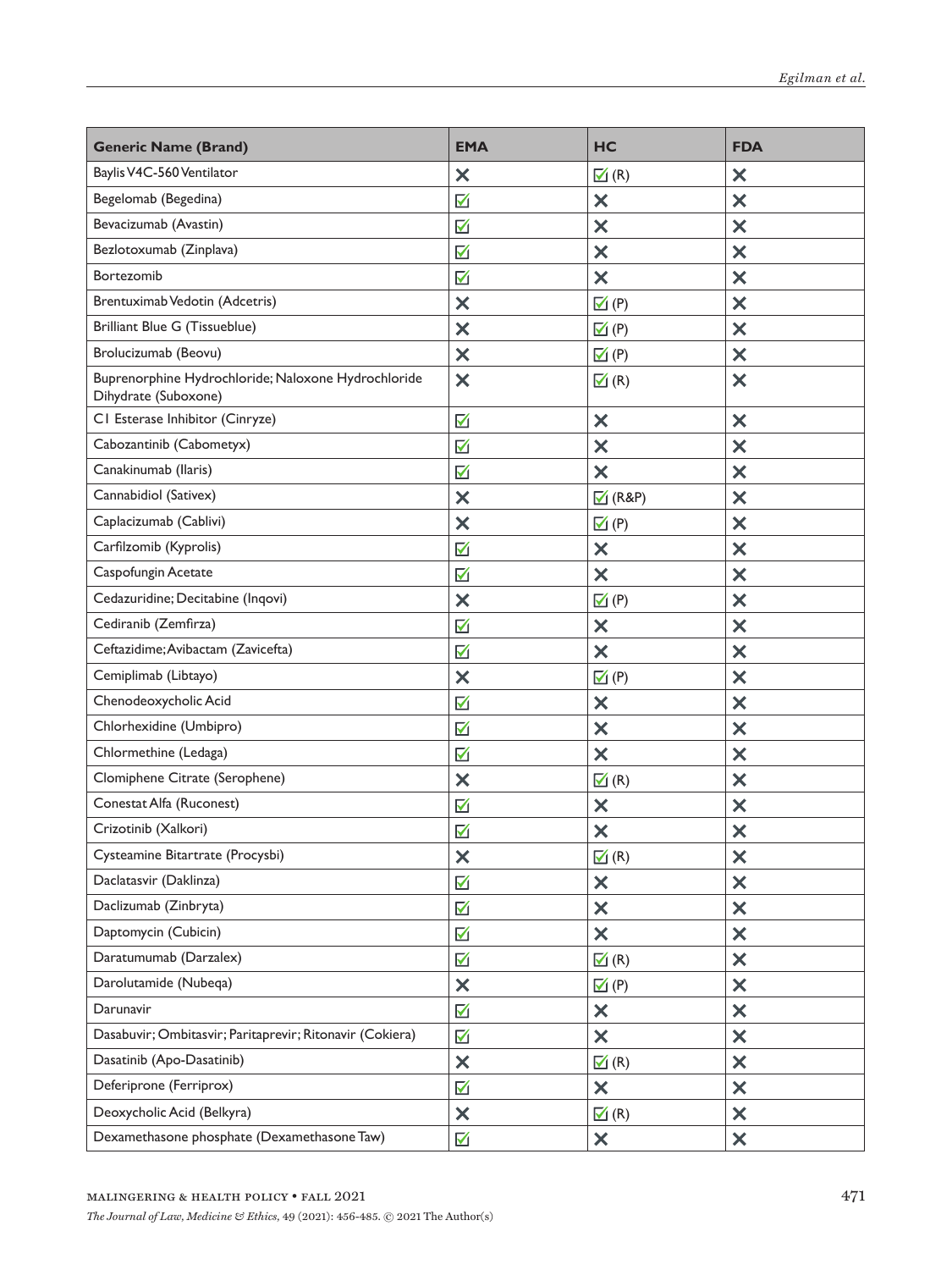### Appendix Table 1(continued)

**The medical products in which the European Medicines Agency, Health Canada, and US Food and Drug Administration have made data available through April 2021**

| <b>Generic Name (Brand)</b>                                                                                                           | <b>EMA</b>                | HC                          | <b>FDA</b>                |
|---------------------------------------------------------------------------------------------------------------------------------------|---------------------------|-----------------------------|---------------------------|
| Diphtheria, Tetanus, Pertussis, Hepatitis B, Poliomyelitis, and<br>Haemophilus Influenzae Type-B Conjugate Vaccine (Infanrix<br>Hexa) | ×                         | $\mathbf{a}$ (R)            | ×                         |
| Diphtheria, Tetanus, Pertussis, Poliomyelitis Vaccine<br>(Adacel-Polio)                                                               | $\bm{\times}$             | $\boxed{\triangle}$ (R)     | $\bm{\times}$             |
| Docetaxel                                                                                                                             | ☑                         | $\boldsymbol{\times}$       | ×                         |
| Dolutegravir (Tivicay)                                                                                                                | $\bm{\times}$             | $\boxed{\triangle}$ (R)     | $\times$                  |
| Drisapersen (Kyndrisa)                                                                                                                | ☑                         | $\bm{\times}$               | $\bm{\times}$             |
| Durvalumab (Imfinzi)                                                                                                                  | $\times$                  | $\mathbf{V}(P)$             | ×                         |
| Edotreotide (SomaKit TOC)                                                                                                             | ☑                         | $\times$                    | $\times$                  |
| Eftrenonacog Alfa (Alprolix)                                                                                                          | ☑                         | $\bm{\times}$               | $\bm{\times}$             |
| Elbasvir; Grazoprevir (Zepatier)                                                                                                      | ☑                         | ×                           | ×                         |
| Elotuzumab (Empliciti)                                                                                                                | ☑                         | $\times$                    | $\times$                  |
| Eluxadoline (Truberzi)                                                                                                                | ☑                         | $\bm{\times}$               | ×                         |
| Empagliflozin (Jardiance)                                                                                                             | ☑                         | ×                           | ×                         |
| Empagliflozin; Linagliptin (Glyxambi)                                                                                                 | ☑                         | $\times$                    | $\times$                  |
| Emtricitabine; Rilpivirine; Tenofovir Alafenamide (Odefsey)                                                                           | M                         | $\mathbb{Z}(R)$             | ×                         |
| Emtricitabine; Tenofovir Alafenamide (Descovy)                                                                                        | ☑                         | ×                           | ×                         |
| Emtricitabine; Tenofovir Disoproxil (Truvada)                                                                                         | ☑                         | $\times$                    | $\times$                  |
| Enoxaparin Sodium (Thorinane; Inhixa)                                                                                                 | ☑                         | $\bm{\times}$               | $\bm{\times}$             |
| Entrectinib (Rozlytrek)                                                                                                               | ×                         | $\overline{\mathbf{M}}$ (P) | ×                         |
| Epoetin Alfa (Eprex)                                                                                                                  | $\bm{\times}$             | $\mathbb{Z}(R)$             | $\times$                  |
| Erdafitinb (Balversa)                                                                                                                 | $\bm{\times}$             | $\mathbb{Z}(P)$             | $\bm{\times}$             |
| Eribulin (Halaven)                                                                                                                    | ☑                         | ×                           | ×                         |
| Erlotinib (Tarceva)                                                                                                                   | ☑                         | $\times$                    | $\times$                  |
| Ertapenem                                                                                                                             | ☑                         | $\bm{\times}$               | ×                         |
| Etelcalcetide (Parsabiv)                                                                                                              | ☑                         | ×                           | ×                         |
| Etomidate (Tomvi)                                                                                                                     | ×                         | $\mathbb{Z}$ (P)            | $\bm{\mathsf{x}}$         |
| Everolimus (Afinitor)                                                                                                                 | ☑                         | $\boldsymbol{\mathsf{x}}$   | $\times$                  |
| Evolocumab (Repatha)                                                                                                                  | ☑                         | $\boxed{\triangle}$ (R)     | $\times$                  |
| Exablate 2100                                                                                                                         | $\boldsymbol{\mathsf{x}}$ | $\boxed{\triangle}$ (R)     | $\times$                  |
| Fedratinib Hydrochloride (Inrebic)                                                                                                    | $\overline{\mathsf{x}}$   | $\overline{\mathsf{M}}$ (P) | $\boldsymbol{\mathsf{x}}$ |
| Fluoxetine (Prozac)                                                                                                                   | $\times$                  | $\boxed{\triangle}$ (R)     | $\times$                  |
| Fluvastatin (Lescol)                                                                                                                  | X                         | $\mathbb{Z}(R)$             | $\times$                  |
| Follitropin Delta (Rekovelle)                                                                                                         | M                         | $\boldsymbol{\mathsf{x}}$   | $\boldsymbol{\times}$     |
| Fostamatinib Disodium (Tavalisse)                                                                                                     | $\times$                  | $\mathbf{V}$ (P)            | $\times$                  |
| Fotona Dynamis Laser System                                                                                                           | $\overline{\mathsf{x}}$   | $\mathbb{Z}(R)$             | $\boldsymbol{\mathsf{x}}$ |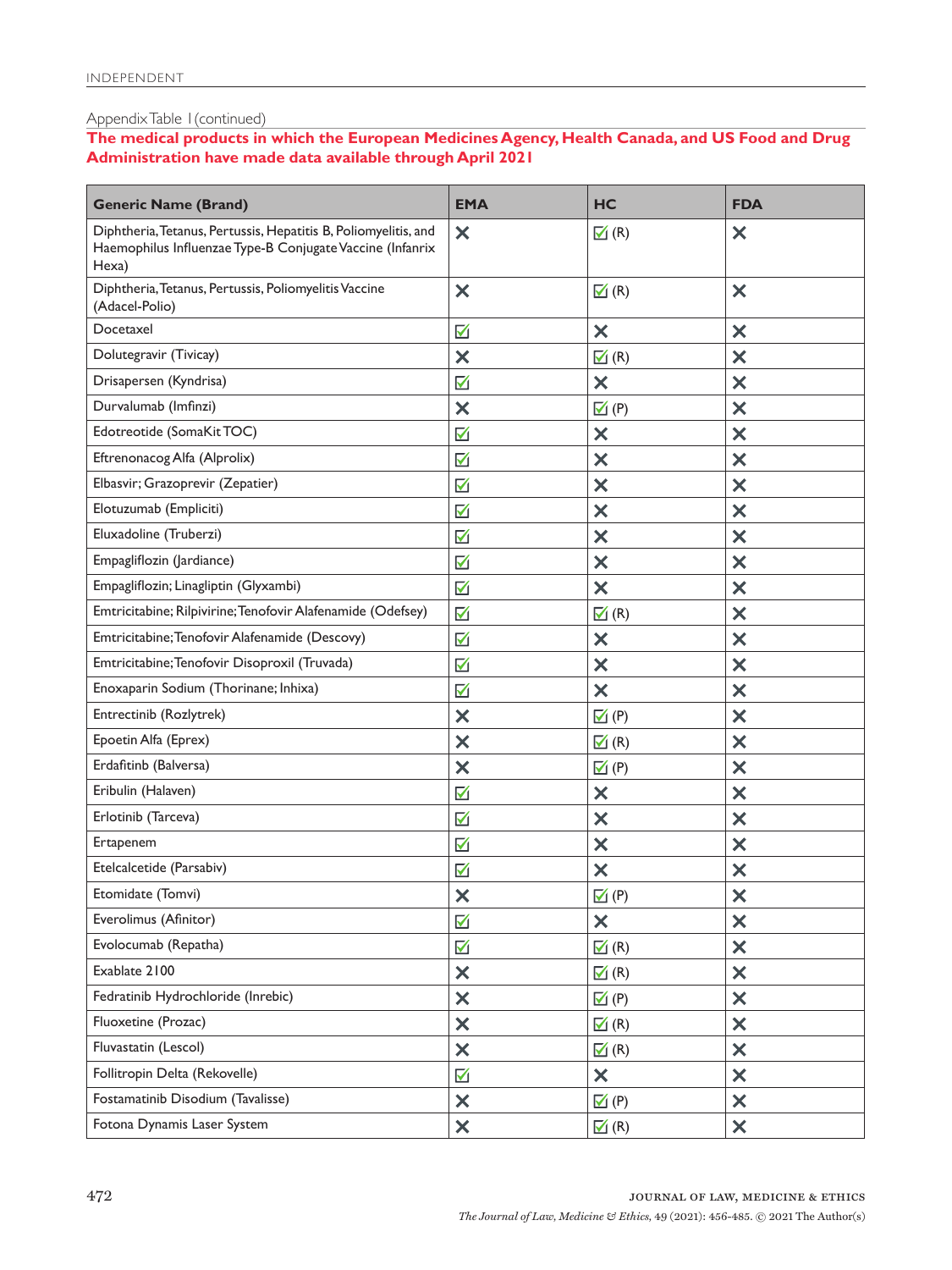| <b>Generic Name (Brand)</b>                                                   | <b>EMA</b>                | HC                        | <b>FDA</b>                |
|-------------------------------------------------------------------------------|---------------------------|---------------------------|---------------------------|
| Freestyle Libre Flash GMS                                                     | ×                         | $\Box$ (R)                | $\times$                  |
| Fremanezumab (Ajovy)                                                          | $\bm{\times}$             | $\mathbf{V}(P)$           | $\boldsymbol{\times}$     |
| Galcanezumab (Emgality)                                                       | $\bm{\times}$             | $\mathbf{V}(P)$           | $\boldsymbol{\mathsf{x}}$ |
| Gallium Ga 68 Dotatate (Netspot)                                              | $\times$                  | $\mathbf{V}$ (P)          | $\bm{\times}$             |
| Gemtuzumab Ozogamicin (Mylotarg)                                              | $\times$                  | $\mathbf{V}(P)$           | $\boldsymbol{\mathsf{x}}$ |
| Germanium Chloride; Gallium Chloride (Galliapharm)                            | $\bm{\times}$             | $\mathbf{V}(P)$           | $\boldsymbol{\mathsf{x}}$ |
| Gilteritinib Fumarate (Xospata)                                               | $\bm{\mathsf{x}}$         | $\mathbb{Z}(P)$           | $\boldsymbol{\mathsf{x}}$ |
| Givosiran (Givlaari)                                                          | $\bm{\times}$             | $\mathbf{V}(P)$           | $\boldsymbol{\mathsf{x}}$ |
| Glasdegib (Daurismo)                                                          | ×                         | $\mathbf{V}(P)$           | $\bm{\times}$             |
| Gynecare Gynemesh Ps                                                          | $\bm{\mathsf{x}}$         | $\blacksquare$ (R)        | $\boldsymbol{\mathsf{x}}$ |
| Htlv-I/li                                                                     | $\bm{\times}$             | $\blacksquare$ (P)        | $\boldsymbol{\mathsf{x}}$ |
| Human Coagulation Factor X (Coagadex)                                         | ☑                         | $\times$                  | $\bm{\times}$             |
| Human Normal Immunoglobulin (HyQvia)                                          | $\boxtimes$               | $\boldsymbol{\mathsf{x}}$ | $\boldsymbol{\mathsf{x}}$ |
| Human Papillomavirus 9-valent Vaccine (Gardasil 9)                            | $\boldsymbol{\mathsf{x}}$ | $\boxed{\triangle}$ (R)   | $\boldsymbol{\mathsf{x}}$ |
| Human Papillomavirus Quadrivalent (Types 6, 11, 16, 18)<br>Vaccine (Gardasil) | ×                         | $\mathbf{A}$ (R)          | $\bm{\times}$             |
| Ibrutinib (Imbruvica)                                                         | M                         | $\boldsymbol{\mathsf{x}}$ | $\times$                  |
| Id Now Covid-19                                                               | ×                         | $\blacksquare$ (R)        | ×                         |
| Idarucizumab (Praxbind)                                                       | $\boxtimes$               | $\boldsymbol{\mathsf{x}}$ | $\boldsymbol{\times}$     |
| Idelalisib (Zydelig)                                                          | $\boldsymbol{\times}$     | $\mathbf{V}(P)$           | $\boldsymbol{\times}$     |
| Infliximab (Flixabi)                                                          | ☑                         | $\boldsymbol{\mathsf{x}}$ | ×                         |
| Influenza Vaccine (Supemtek)                                                  | $\times$                  | $\mathbf{V}(P)$           | $\boldsymbol{\times}$     |
| Insulin Aspart (Fiasp)                                                        | ☑                         | $\blacksquare$ (R)        | $\boldsymbol{\times}$     |
| Insulin Aspart (Novorapid)                                                    | ☑                         | $\boldsymbol{\mathsf{x}}$ | ×                         |
| Insulin Glargine (Lusduna)                                                    | ☑                         | $\boldsymbol{\mathsf{x}}$ | $\boldsymbol{\times}$     |
| Insulin Human (Ryzodeg)                                                       | ☑                         | $\boldsymbol{\mathsf{x}}$ | $\boldsymbol{\times}$     |
| Irinotecan Hydrochloride (Onivyde)                                            | ☑                         | $\boldsymbol{\mathsf{x}}$ | $\times$                  |
| Isatuximab (Sarclisa)                                                         | ×                         | $\mathbb{Z}$ (P)          | ×                         |
| lvabradine                                                                    | ☑                         | $\times$                  | $\times$                  |
| Ixazomib (Ninlaro)                                                            | M                         | $\boldsymbol{\mathsf{x}}$ | $\times$                  |
| Ixekizumab (Taltz)                                                            | $\blacktriangledown$      | $\boldsymbol{\mathsf{x}}$ | $\times$                  |
| Juvederm - Volbella                                                           | $\times$                  | $\blacksquare$ (R)        | $\times$                  |
| Lacosamide (Vimpat)                                                           | M                         | $\times$                  | $\times$                  |
| Larotrectinib (Vitrakvi)                                                      | $\boldsymbol{\mathsf{x}}$ | $\mathbb{Z}$ (P)          | $\times$                  |
| Ledipasvir; Sofosbuvir (Harvoni)                                              | $\times$                  | $\blacksquare$ (R)        | $\times$                  |
| Lemborexant (Dayvigo)                                                         | $\boldsymbol{\mathsf{x}}$ | $\mathbb{Z}$ (P)          | $\times$                  |
| Lenvatinib (Kisplyx)                                                          | $\blacktriangledown$      | $\times$                  | $\times$                  |
| Lesinurad (Zurampic)                                                          | M                         | $\boldsymbol{\mathsf{x}}$ | $\times$                  |
| Linagliptin (Trajenta)                                                        | M                         | $\boldsymbol{\mathsf{x}}$ | $\boldsymbol{\mathsf{x}}$ |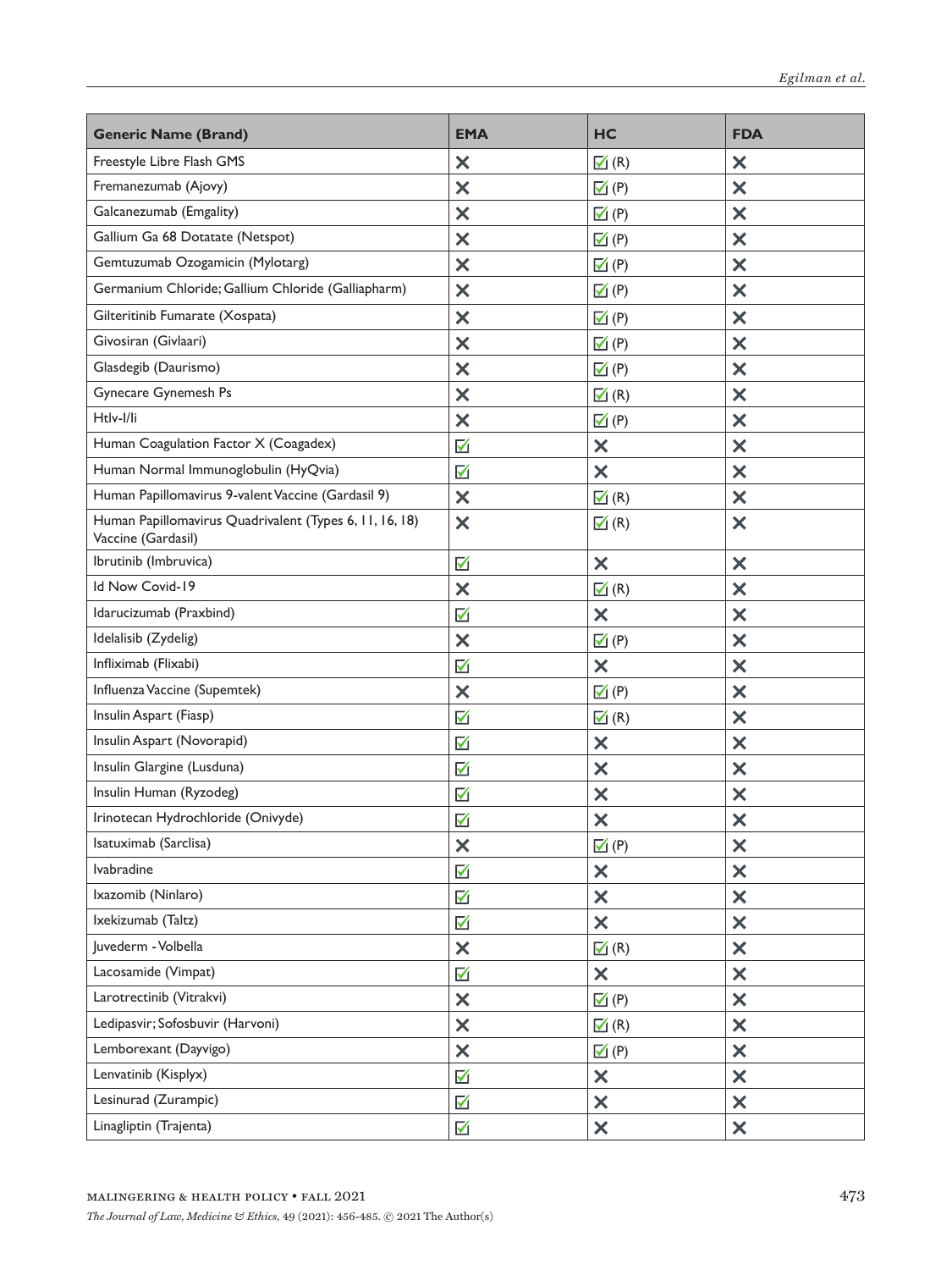### Appendix Table 1(continued)

**The medical products in which the European Medicines Agency, Health Canada, and US Food and Drug Administration have made data available through April 2021**

| <b>Generic Name (Brand)</b>                                           | <b>EMA</b>              | HC                          | <b>FDA</b>                |
|-----------------------------------------------------------------------|-------------------------|-----------------------------|---------------------------|
| Linagliptin; Metformin (Jentadueto)                                   | ☑                       | $\boldsymbol{\mathsf{x}}$   | $\bm{\times}$             |
| Liraglutide (Victoza)                                                 | ☑                       | $\bm{\times}$               | $\bm{\times}$             |
| Lonoctocog Alfa (Afstyla)                                             | ☑                       | $\sqrt{ }$ (Pilot)          | $\times$                  |
| Lutetium Chloride (EndolucinBeta)                                     | ☑                       | $\boldsymbol{\mathsf{x}}$   | $\bm{\times}$             |
| Mammomat Revelation                                                   | $\bm{\times}$           | $\sqrt{ }$ (Pilot)          | $\bm{\times}$             |
| Measles, Mumps and Rubella Vaccine (Priorix)                          | $\boldsymbol{\times}$   | $\mathbf{A}$ (R)            | $\times$                  |
| Measles, Mumps, Rubella, and Varicella Virus Vaccine<br>(Proquad)     | $\overline{\mathsf{x}}$ | $\mathbb{Z}(R)$             | $\boldsymbol{\mathsf{x}}$ |
| Meningococcal Group A, C, W135, and Y Conjugate Vaccine<br>(Nimenrix) | ☑                       | $\boldsymbol{\mathsf{x}}$   | $\bm{\times}$             |
| Methotrexate (Nordimet)                                               | ☑                       | ×                           | $\times$                  |
| Methylphenidate Hydrochloride (Foquest)                               | ×                       | $\boxed{\triangle}$ (R)     | $\bm{\times}$             |
| Metronidazole (Flagyl)                                                | $\bm{\times}$           | $\boxed{\triangle}$ (R)     | ×                         |
| Migalastat (Galafold)                                                 | ☑                       | $\boldsymbol{\mathsf{x}}$   | $\times$                  |
| Moderna COVID-19 Vaccine                                              | ☑                       | $\mathbf{V}(P)$             | $\bm{\times}$             |
| Mona Lisa 10 Intrauterine Device                                      | $\bm{\times}$           | $\boxed{\triangle}$ (R)     | ×                         |
| Nelarabine (Atriance)                                                 | ×                       | $\mathbf{V}(P)$             | $\times$                  |
| Nepafenac (Nevanac)                                                   | ☑                       | $\times$                    | $\bm{\times}$             |
| Neratinib (Nerlynx)                                                   | $\bm{\times}$           | $\overline{\Delta}$ (P)     | ×                         |
| Niraparib (Zejula)                                                    | ×                       | $\mathbf{V}$ (P)            | $\times$                  |
| Nivolumab (Opdivo)                                                    | ☑                       | $\mathbb{Z}(P)$             | $\bm{\times}$             |
| Obeticholic Acid (Ocaliva)                                            | ☑                       | $\boldsymbol{\mathsf{x}}$   | ×                         |
| Obinutuzumab (Gazyvaro)                                               | ☑                       | ×                           | $\times$                  |
| Ofatumumab (Arzerra)                                                  | ☑                       | $\times$                    | $\bm{\times}$             |
| Olaratumab (Lartruvo)                                                 | ☑                       | $\bm{\times}$               | ×                         |
| Osimertinib (Tagrisso)                                                | ☑                       | ×                           | $\times$                  |
| Oxycodone Hydrochloride (OxyContin and Oxyneo)                        | ×                       | $\boxed{\triangle}$ (R)     | $\times$                  |
| Ozanimod (Zeposia)                                                    | ×                       | $\boxtimes$ (P)             | ×                         |
| Palbociclib (Ibrance)                                                 | ☑                       | $\boldsymbol{\mathsf{x}}$   | $\times$                  |
| Paliperidone (Trevicta)                                               | M                       | $\boldsymbol{\mathsf{x}}$   | $\boldsymbol{\mathsf{x}}$ |
| Palonosetron                                                          | M                       | $\times$                    | $\times$                  |
| Pancreas Powder (Enzepi)                                              | ☑                       | ×                           | $\boldsymbol{\mathsf{x}}$ |
| Pandemic Influenza Vaccine H5N1                                       | M                       | $\times$                    | $\times$                  |
| Patisiran (Onpattro)                                                  | $\boldsymbol{\times}$   | $\overline{\mathsf{M}}$ (P) | $\times$                  |
| Pembrolizumab (Keytruda)                                              | ☑                       | $\mathbf{V}$ (P)            | $\boldsymbol{\mathsf{x}}$ |
| Pemetrexed                                                            | ☑                       | $\times$                    | $\boldsymbol{\mathsf{x}}$ |
| Pemetrexed Diacid (Armisarte)                                         | $\boxtimes$             | $\boldsymbol{\mathsf{x}}$   | $\boldsymbol{\mathsf{x}}$ |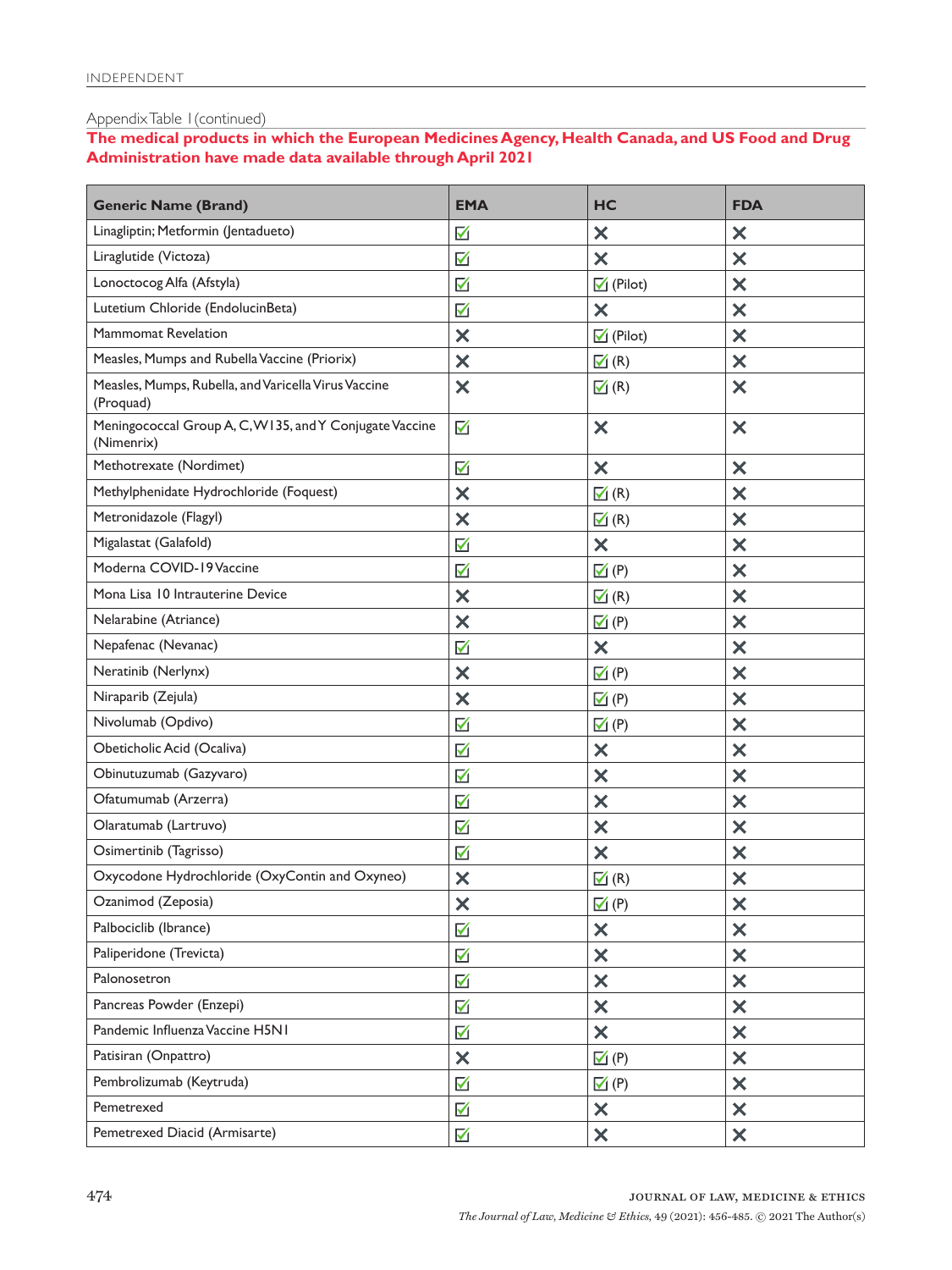| <b>Generic Name (Brand)</b>                                                  | <b>EMA</b>                | HC                          | <b>FDA</b>                |
|------------------------------------------------------------------------------|---------------------------|-----------------------------|---------------------------|
| Pfizer-BioNTech COVID-19 Vaccine                                             | ☑                         | $\mathbb{Z}(P)$             | $\times$                  |
| Pirfenidone (Esbriet)                                                        | $\bm{\times}$             | $\mathbf{A}$ (R)            | $\overline{\mathsf{x}}$   |
| Plecanatide (Trulance)                                                       | $\times$                  | $\mathbf{V}(P)$             | $\boldsymbol{\mathsf{x}}$ |
| Polatuzumab Vedotin (Polivy)                                                 | $\bm{\times}$             | $\mathbf{V}(P)$             | ×                         |
| Prasterone (Intrarosa)                                                       | $\bm{\times}$             | $\boxtimes$ (P)             | $\bm{\times}$             |
| Pravastatin (Pravachol)                                                      | $\times$                  | $\Box$ (R)                  | $\boldsymbol{\mathsf{x}}$ |
| Pregabalin                                                                   | ☑                         | $\boldsymbol{\mathsf{x}}$   | ×                         |
| Ranibizumab (Lucentis)                                                       | ☑                         | $\bm{\times}$               | $\boldsymbol{\mathsf{x}}$ |
| Ranolazine (Corzyna)                                                         | $\boldsymbol{\times}$     | $\mathbf{V}(P)$             | $\boldsymbol{\mathsf{x}}$ |
| Rasagiline                                                                   | M                         | $\times$                    | $\bm{\times}$             |
| Ravulizumab (Ultomiris)                                                      | $\bm{\times}$             | $\mathbf{V}(P)$             | $\boldsymbol{\mathsf{x}}$ |
| <b>Redexis</b>                                                               | $\times$                  | $\mathbf{A}(\mathsf{R})$    | $\times$                  |
| Remdesivir (Veklury)                                                         | M                         | $\mathbb{Z}$ (P)            | $\bm{\times}$             |
| Reslizumab (Cinqaero)                                                        | ☑                         | $\boldsymbol{\mathsf{x}}$   | $\boldsymbol{\mathsf{x}}$ |
| Rilpivirine; Cabotegravir (Cabenuva; Vocabria)                               | $\boldsymbol{\mathsf{x}}$ | $\mathbf{V}(P)$             | $\times$                  |
| Riociguat (Adempas)                                                          | M                         | $\times$                    | $\bm{\times}$             |
| Ripretinib (Qinlock)                                                         | $\bm{\times}$             | $\overline{\mathsf{M}}$ (P) | $\boldsymbol{\mathsf{x}}$ |
| Risankizumab (Skyrizi)                                                       | $\times$                  | $\mathbf{V}(P)$             | $\boldsymbol{\times}$     |
| Rituximab (Truxima)                                                          | M                         | $\boldsymbol{\mathsf{x}}$   | $\bm{\times}$             |
| Rociletinib (Xegafri)                                                        | ☑                         | $\bm{\times}$               | $\boldsymbol{\mathsf{x}}$ |
| Romosozymab (Evenity)                                                        | $\times$                  | $\overline{\mathsf{M}}$ (P) | $\boldsymbol{\times}$     |
| Rosuvastatin Calcium (Crestor)                                               | $\bm{\times}$             | $\Box$ (R)                  | $\bm{\times}$             |
| Rufinamide (Inovelon)                                                        | ☑                         | $\boldsymbol{\mathsf{x}}$   | $\boldsymbol{\mathsf{x}}$ |
| Salmeterol; Fluticasone Propionate (Aerivio Spiromax; Ai-<br>rexar Spiromax) | ☑                         | ×                           | $\bm{\times}$             |
| Satralizumab (Enspryng)                                                      | $\boldsymbol{\times}$     | $\overline{\mathsf{M}}$ (P) | $\boldsymbol{\times}$     |
| Saxagliptin; Dapagliflozin (Qtern)                                           | ☑                         | ×                           | $\boldsymbol{\times}$     |
| Sildenafil                                                                   | ☑                         | X                           | $\times$                  |
| Simvastatin (Zocor)                                                          | $\boldsymbol{\mathsf{x}}$ | $\blacksquare$ (R)          | $\boldsymbol{\mathsf{x}}$ |
| Siponimod (Mayzent)                                                          | $\times$                  | $\mathbf{V}$ (P)            | $\boldsymbol{\mathsf{x}}$ |
| Sodium Zirconium Cyclosilicate (Lokelma)                                     | $\boldsymbol{\mathsf{x}}$ | $\mathcal{I}(P)$            | $\times$                  |
| Sofia SARS Antigen Fluorescent Immunoassay                                   | $\times$                  | $\mathbb{Z}(R)$             | $\boldsymbol{\mathsf{x}}$ |
| Sofosbuvir (Sovaldi)                                                         | $\times$                  | $\Box$ (R)                  | $\boldsymbol{\mathsf{x}}$ |
| Sofosbuvir; Velpatasvir (Epclusa)                                            | K                         | $\times$                    | $\times$                  |
| Sonidegib (Odomzo)                                                           | $\times$                  | $\mathbf{V}$ (P)            | $\boldsymbol{\mathsf{x}}$ |
| Spartan Covid-19 System                                                      | $\times$                  | $\Box$ (R)                  | $\boldsymbol{\mathsf{x}}$ |
| Spartan Covid-19V2 System                                                    | $\times$                  | $\mathbf{A}$ (R)            | $\times$                  |
| Tadalafil (Talmanco)                                                         | $\blacktriangledown$      | $\boldsymbol{\mathsf{x}}$   | $\boldsymbol{\mathsf{x}}$ |
| Tafamidis Meglumine (Vyndaqel)                                               | $\boldsymbol{\mathsf{x}}$ | $\blacktriangledown$ (P)    | $\boldsymbol{\mathsf{x}}$ |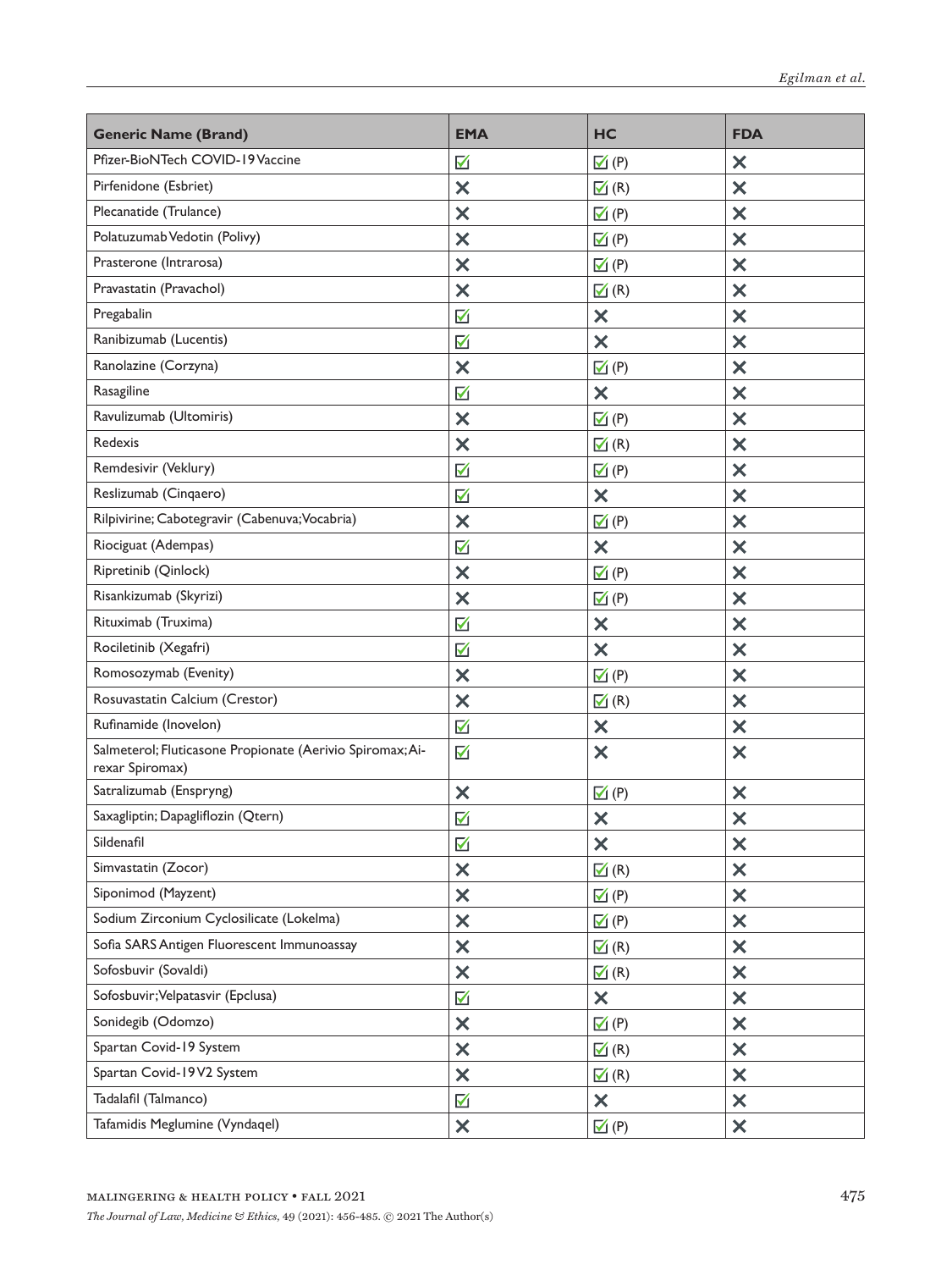### Appendix Table 1(continued)

**The medical products in which the European Medicines Agency, Health Canada, and US Food and Drug Administration have made data available through April 2021**

| <b>Generic Name (Brand)</b>                                  | <b>EMA</b>                | HC                          | <b>FDA</b>                |
|--------------------------------------------------------------|---------------------------|-----------------------------|---------------------------|
| Talazoparib (Talzenna)                                       | $\boldsymbol{\mathsf{x}}$ | $\mathbb{Z}(P)$             | $\bm{\times}$             |
| Tecnis Multifocal Intraocular Lens                           | $\times$                  | $\blacksquare$ (R)          | $\boldsymbol{\mathsf{x}}$ |
| Teduglutide (Revestive)                                      | ☑                         | $\boldsymbol{\mathsf{x}}$   | $\bm{\times}$             |
| Tenapanor (Ibsrela)                                          | $\boldsymbol{\mathsf{x}}$ | $\mathbb{Z}(P)$             | $\boldsymbol{\mathsf{x}}$ |
| Tenofovir Alafenamide (Vemlidy)                              | ☑                         | $\bm{\times}$               | $\boldsymbol{\mathsf{x}}$ |
| Tenofovir Disoproxil                                         | ☑                         | $\overline{\mathsf{x}}$     | $\overline{\mathsf{x}}$   |
| Teriparatide (Forteo; Movymio; Terrosa)                      | $\blacktriangledown$      | $\overline{\mathsf{M}}$ (R) | ×                         |
| Tisagenlecleucel (Kymriah)                                   | $\times$                  | $\blacksquare$ (R)          | $\boldsymbol{\mathsf{x}}$ |
| Tocilizumab (RoActemra)                                      | M                         | $\boldsymbol{\mathsf{x}}$   | $\bm{\times}$             |
| Trientine Hydrochloride (Mar-Trientine)                      | $\bm{\times}$             | $\mathbb{Z}(P)$             | $\bm{\times}$             |
| Trifarotene (Aklief)                                         | $\bm{\times}$             | $\mathbf{V}(P)$             | $\bm{\times}$             |
| Trifluridine; Tipiracil (Lonsurf)                            | $\blacktriangledown$      | $\boldsymbol{\mathsf{x}}$   | $\bm{\times}$             |
| Tucatinib (Tukysa)                                           | $\boldsymbol{\times}$     | $\overline{\mathsf{M}}$ (P) | $\bm{\times}$             |
| Upadactinb (Rinvoq)                                          | $\boldsymbol{\times}$     | $\mathbf{V}(P)$             | $\bm{\times}$             |
| Ustekinumab (Stelara)                                        | ☑                         | $\boldsymbol{\mathsf{x}}$   | $\bm{\times}$             |
| Venetoclax (Venclyxto)                                       | ☑                         | $\mathbb{Z}(P)$             | $\bm{\times}$             |
| Vigileo Arterial Pressure Cardiac Output/Oximetry<br>Monitor | $\boldsymbol{\mathsf{x}}$ | $\blacksquare$ (R)          | $\boldsymbol{\mathsf{x}}$ |
| Vorapaxar (Zontivity)                                        | $\blacktriangledown$      | $\overline{\mathsf{x}}$     | $\bm{\times}$             |
| Voretigene Neparvovec (Luxturna)                             | $\boldsymbol{\mathsf{x}}$ | $\mathbf{V}(P)$             | $\bm{\times}$             |
| Xpert Xpress Sars-Cov-2                                      | $\boldsymbol{\mathsf{x}}$ | $\mathbf{N}$ (R)            | $\bm{\times}$             |
| Zonisamide                                                   | ☑                         | X                           | ×                         |

EMA=European Medicines Agency; FDA=United States Food and Drug Administration; HC=Health Canada; P=proactive; R=reactive.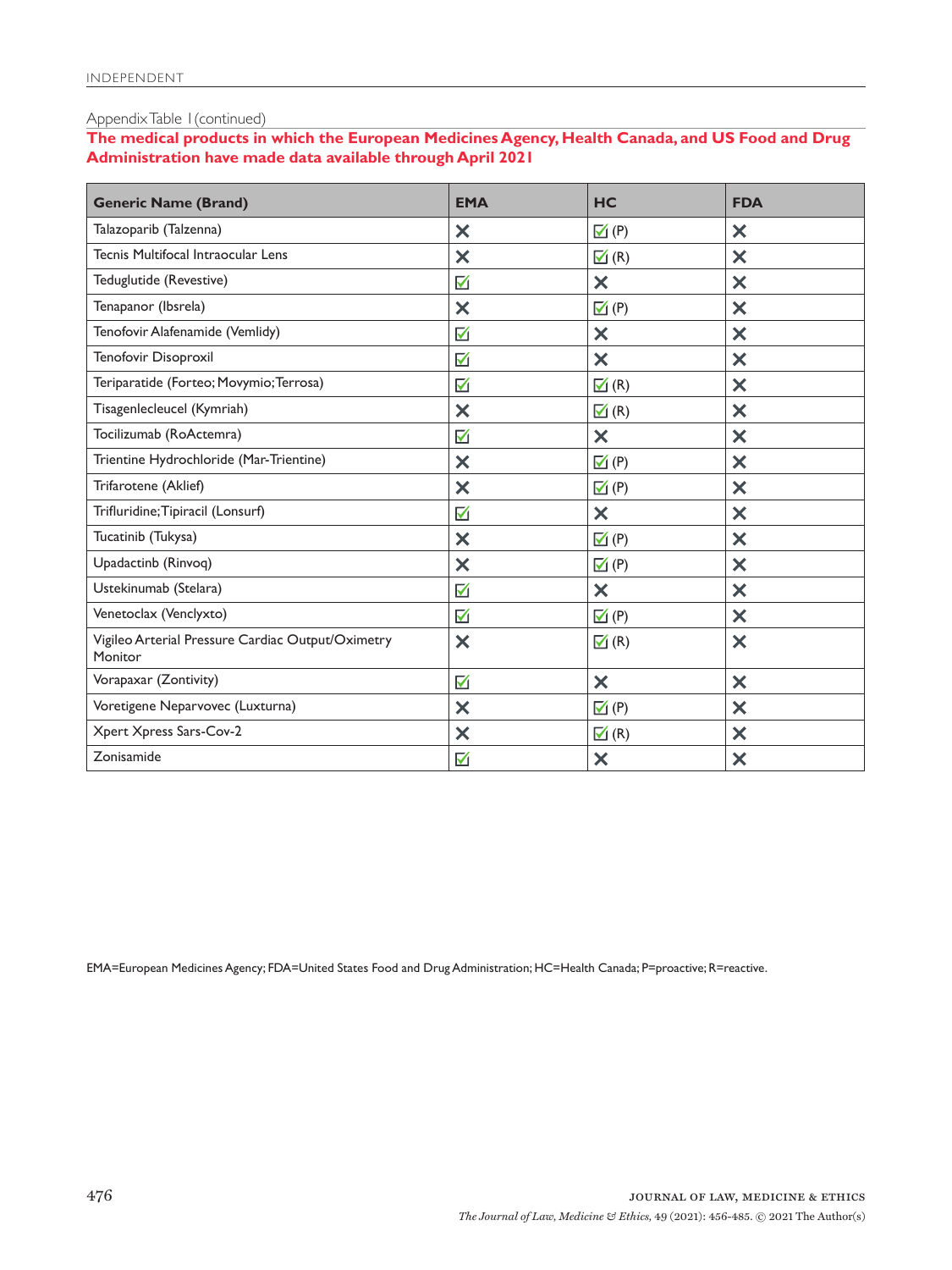# **Summary of documents released by the US Food and Drug Administration in response to our Freedom of Information Act request**

| <b>Production</b><br>No. | Date of<br><b>Production</b> | <b>Pages</b>     | <b>Document types</b>                                                                                                                                                                                                                                                                                                                                                                                                                                            |
|--------------------------|------------------------------|------------------|------------------------------------------------------------------------------------------------------------------------------------------------------------------------------------------------------------------------------------------------------------------------------------------------------------------------------------------------------------------------------------------------------------------------------------------------------------------|
| $\mathbf{I}$             | 9/19/16                      | 10362            | Individual case safety reports                                                                                                                                                                                                                                                                                                                                                                                                                                   |
| $\overline{2}$           | 10/11/16                     | 503              | Records related to fast track and breakthrough therapy designations;<br>memos of review cycle meetings and teleconferences between FDA and<br>Gilead: and FDA reviews                                                                                                                                                                                                                                                                                            |
| 3                        | 10/13/16                     | 8945             | Clinical overviews; clinical safety summaries; clinical efficacy summaries;<br>integrated summaries of safety; integrated summaries of efficacy; interim<br>synoptic CSRs; and interim CSRs                                                                                                                                                                                                                                                                      |
| 4                        | 10/18/16                     | 5894             | Clinical study protocols                                                                                                                                                                                                                                                                                                                                                                                                                                         |
| 5                        | 10/27/16                     | 2372             | Records and correspondence from new drug applications related to<br>product labeling, adverse events and safety issues, postmarketing require-<br>ments and commitments, mid- and late-cycle communications, and pro-<br>posed pediatric study requests; regulatory compliance audit reports; site<br>initiation visit reports; and safety update reports                                                                                                        |
| 6                        | 11/2/16                      | 720              | New drug application annual report, including annual status report of<br>postmarketing requirements and commitments                                                                                                                                                                                                                                                                                                                                              |
| $\overline{7}$           | 11/14/16                     | 9535             | Interim CSRs; interim synoptic CSRs; and final CSRs                                                                                                                                                                                                                                                                                                                                                                                                              |
| 8                        | 11/18/16                     | 7979             | Clinical study protocols                                                                                                                                                                                                                                                                                                                                                                                                                                         |
| 9                        | 12/23/16                     | 16840            | Final reports of animal studies                                                                                                                                                                                                                                                                                                                                                                                                                                  |
| 10                       | 1/6/17                       | 10944            | Records and correspondence from new drug applications, supplementary<br>new drug applications, and investigational new drug applications related<br>to product labeling, clinical investigator disclosures, sponsor requests for<br>pediatric study deferrals, FDA postmarketing requirement proposals, fast<br>track, breakthrough therapy, priority review designations, adverse events<br>and safety issues; clinical study protocols and protocol amendments |
| $\mathbf{H}$             | 1/31/17                      | electronic files | <b>IPD</b> datasets                                                                                                                                                                                                                                                                                                                                                                                                                                              |
| 12                       | 2/14/17                      | 6213             | Individual case safety reports                                                                                                                                                                                                                                                                                                                                                                                                                                   |
| 13                       | 3/24/17                      | 1153             | Final clinical study report and an abbreviated clinical study report                                                                                                                                                                                                                                                                                                                                                                                             |
| 4                        | 4/6/17                       | electronic files | <b>IPD</b> datasets                                                                                                                                                                                                                                                                                                                                                                                                                                              |
| 15                       | 6/22/17                      | electronic files | <b>IPD</b> datasets                                                                                                                                                                                                                                                                                                                                                                                                                                              |
| Total                    |                              | 81460            |                                                                                                                                                                                                                                                                                                                                                                                                                                                                  |

CSR=clinical study report; FDA=United States Food and Drug Administration; IPD=individual patient-level data.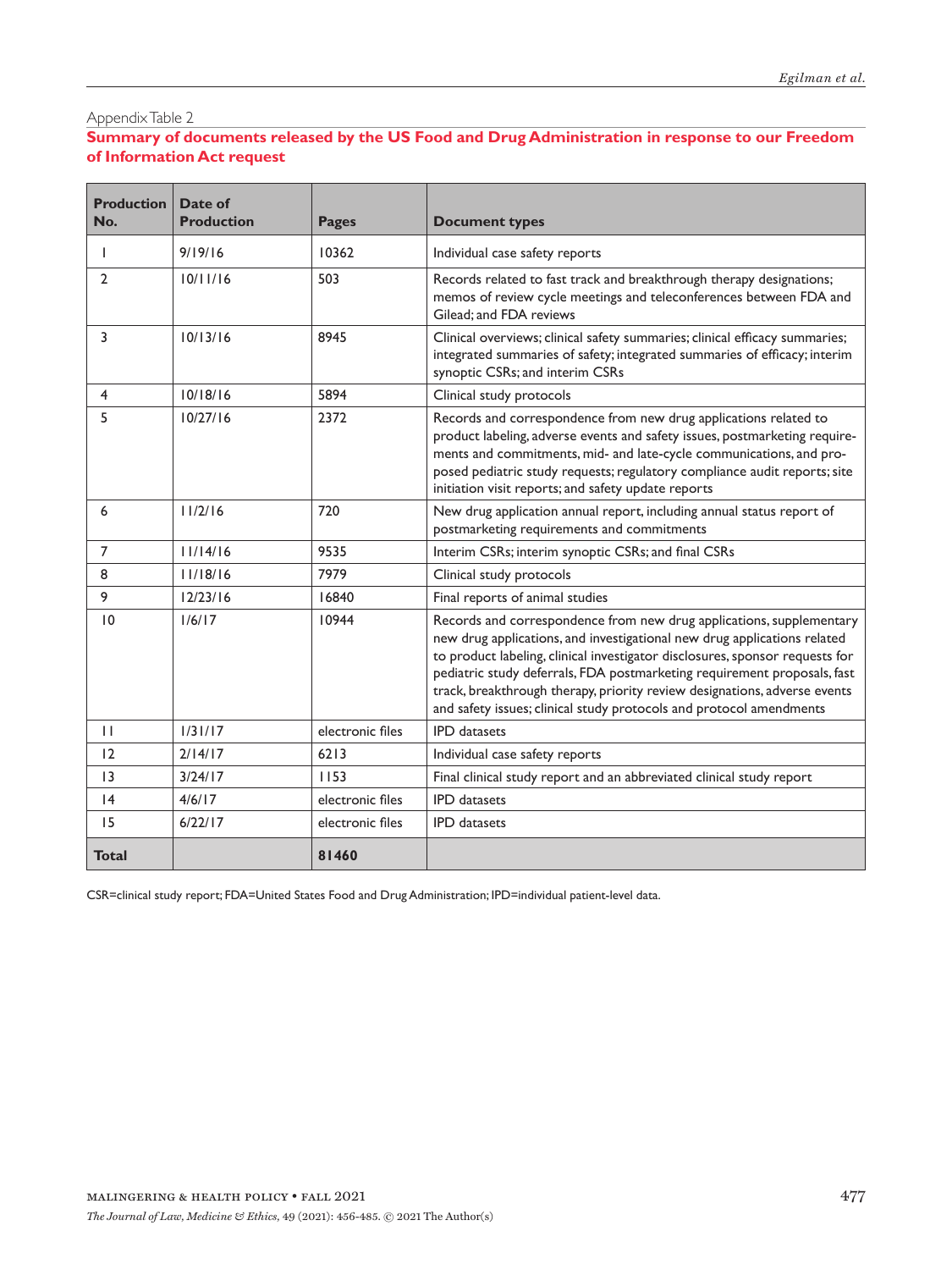# **Summary of documents released by Health Canada in response to our information requests through the Public Release of Clinical Information initiative**

ī

| <b>Production</b><br>No. | Date of<br><b>Production</b> | <b>Pages</b> | <b>Document Types</b>                                                                                                                                                                                                                                                                                                                                                                                                                                                                                                                                                                                                                                                                                                                                                                                                                                                                                                                                                                                                                                                                                                                                                                                |
|--------------------------|------------------------------|--------------|------------------------------------------------------------------------------------------------------------------------------------------------------------------------------------------------------------------------------------------------------------------------------------------------------------------------------------------------------------------------------------------------------------------------------------------------------------------------------------------------------------------------------------------------------------------------------------------------------------------------------------------------------------------------------------------------------------------------------------------------------------------------------------------------------------------------------------------------------------------------------------------------------------------------------------------------------------------------------------------------------------------------------------------------------------------------------------------------------------------------------------------------------------------------------------------------------|
|                          | 7/31/20<br>(Harvoni)         | 54052        | Clinical overview; summary of biopharmaceutical studies and associated analytical meth-<br>ods; summary of clinical pharmacology studies; summary of clinical efficacy; summary<br>of clinical safety; comparative bioavailability and bioequivalence study reports; plasma<br>protein binding study reports; reports of hepatic metabolism and drug interaction stud-<br>ies; reports of studies using other human biomaterials; healthy subject PK and initial<br>tolerability study reports; patient PK and initial tolerability study reports; intrinsic factor<br>PK study reports; extrinsic factor PK study reports; population PK study reports; healthy<br>subject PD and PK/PD study reports; patient PD and PK/PD study reports; study reports<br>of controlled clinical studies pertinent to the claimed indication; integrated summary<br>of safety; integrated summary of efficacy, and other study reports. Most study reports<br>include a synopsis, report body, protocol and protocol amendments, sample case report<br>forms, and statistical analysis plans, and all study reports of Phase 2 and 3 trials also in-<br>cluded narratives of SAEs (albeit completely redacted)    |
| $\overline{2}$           | 2/12/21<br>(Sovaldi)         | 31466        | Clinical overview; summary of biopharmaceutical studies and associated analytical meth-<br>ods; summary of clinical pharmacology studies; summary of clinical efficacy; summary<br>of clinical safety; comparative bioavailability and bioequivalence study reports; plasma<br>protein binding study reports; reports of hepatic metabolism and drug interaction stud-<br>ies; reports of studies using other human biomaterials; healthy subject PK and initial<br>tolerability study reports; patient PK and initial tolerability study reports; intrinsic factor<br>PK study reports; extrinsic factor PK study reports; population PK study reports; healthy<br>subject PD and PK/PD study reports; patient PD and PK/PD study reports; study reports<br>of controlled clinical studies pertinent to the claimed indication; integrated summary<br>of safety; integrated summary of efficacy, and other study reports. Most study reports<br>include a synopsis, report body, protocol and protocol amendments, sample case report<br>forms, and statistical analysis plans, and several study reports of Phase 2 and 3 trials also<br>included narratives of SAEs (albeit completely redacted). |
| <b>Total</b>             |                              | 85518        |                                                                                                                                                                                                                                                                                                                                                                                                                                                                                                                                                                                                                                                                                                                                                                                                                                                                                                                                                                                                                                                                                                                                                                                                      |

PD=pharmacodynamic; PK=pharmacokinetic; SAE=serious adverse event.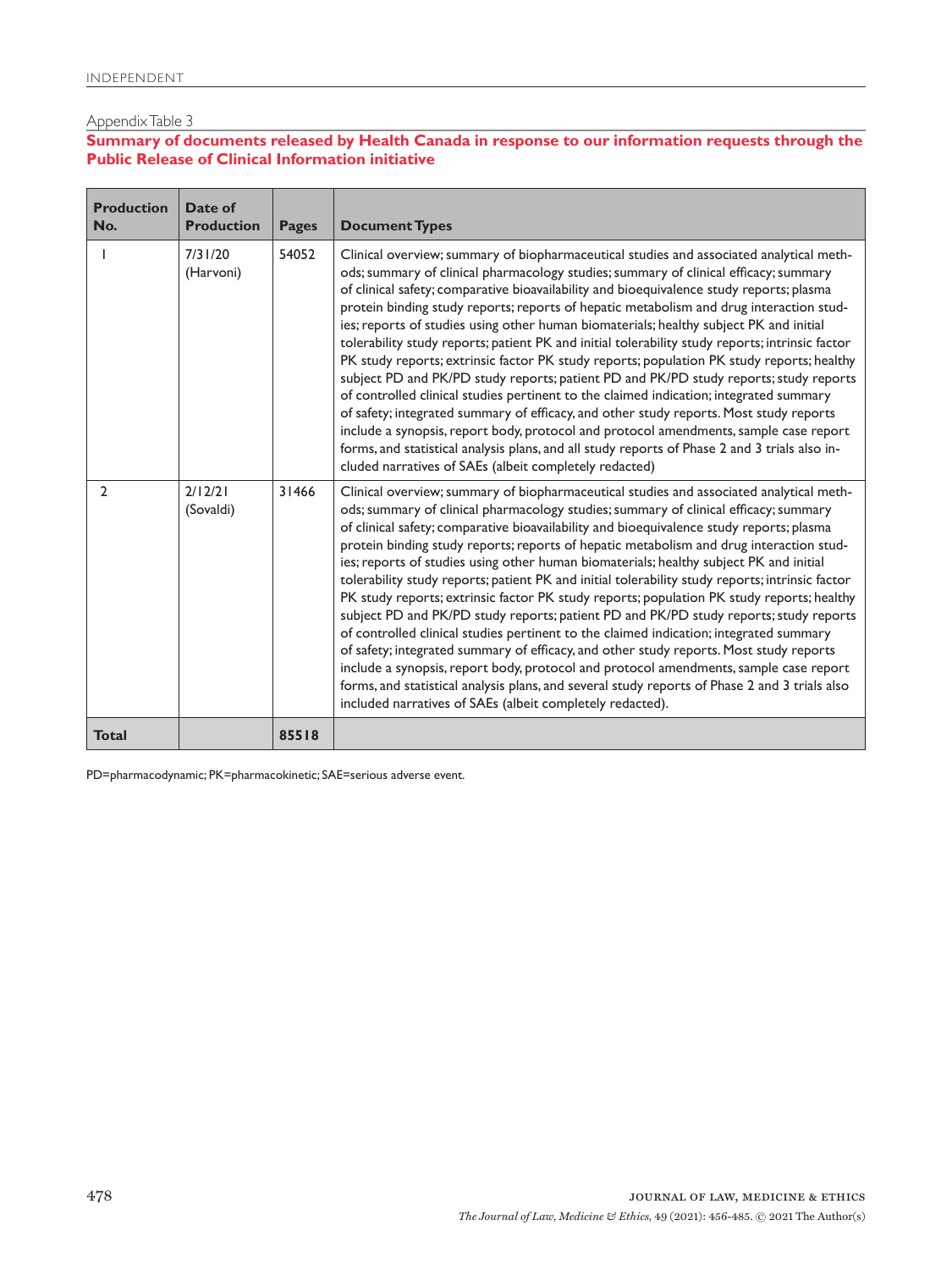# **Summary of documents released by the European Medicines Agency in response to our information request under Policy 0043**

| <b>Production</b><br>No. | Date of<br><b>Production</b> | <b>Pages</b> | <b>Document Types</b>                               |
|--------------------------|------------------------------|--------------|-----------------------------------------------------|
| Т                        | 12/1/16                      | 102          | I final CSR                                         |
| $\overline{2}$           | 12/14/16                     | 322          | 2 PSURs, 2 PRAC reports                             |
| 3                        | 1/10/17                      | 47           | 3 final CSRs                                        |
| 4                        | 1/31/17                      | 476          | 2 final CSRs, I CSR amendment                       |
| 5                        | 2/21/17                      | 872          | I synoptic CSR, 2 final CSRs                        |
| 6                        | 3/27/17                      | 202          | 2 final CSRs, 2 CSR amendments                      |
| $\overline{7}$           | 4/4/17                       | 338          | I interim CSR                                       |
| 8                        | 5/4/17                       | 3            | I final CSR                                         |
| 9                        | 5/30/17                      | 136          | 2 final CSRs, I CSR amendment                       |
| 10                       | 6/21/17                      | 204          | 2 final CSRs, I CSR amendment                       |
| П                        | 7/12/17                      | 165          | 2 final CSRs, 2 CSR amendments                      |
| 12                       | 8/7/17                       | 254          | I final CSR, I interim CSR                          |
| 3                        | 9/13/17                      | 283          | 2 final CSRs, I tabular listing of clinical studies |
| $\overline{14}$          | 10/4/17                      | 307          | 2 final CSRs                                        |
| 15                       | 10/25/17                     | 396          | 3 interim CSRs                                      |
| 16                       | 11/20/17                     | 492          | 3 interim CSRs                                      |
| 17                       | 12/11/17                     | 99           | I interim CSR, I 2nd interim synoptic CSR           |
| 8                        | 1/11/18                      | 132          | 2 abbreviated CSRs                                  |
| $ 9\rangle$              | 2/7/18                       | 514          | 2 interim CSRs                                      |
| 20                       | 3/7/18                       | 245          | I interim CSR, I interim synoptic CSR               |
| 21                       | 4/20/18                      | 151          | I interim CSR, I interim synoptic CSR               |
| 22                       | 5/28/18                      | 194          | 3 abbreviated CSRs                                  |
| 23                       | 7/3/18                       | 578          | 2 final CSRs, I abbreviated CSR, I 2nd interim CSR  |
| 24                       | 7/25/18                      | 50           | I PRAC                                              |
| 25                       | 8/24/18                      | 373          | 2 PSURs, I PRAC report                              |
| 26                       | 9/20/18                      | 259          | I PSUR, I PRAC report                               |
| 27                       | 10/12/18                     | 274          | I PSUR, I PRAC report                               |
| 28                       | 11/21/18                     | 200          | I PSUR, I PRAC report                               |
| 29                       | 12/12/18                     | 258          | I PSUR, I PRAC report                               |
| 30                       | 1/14/19                      | 243          | I PSUR, I PRAC report                               |
| 31                       | 2/19/19                      | 244          | I PSUR, I PRAC report                               |
| 32                       | 3/12/19                      | 178          | I PSUR, I PRAC report                               |
| 33                       | 5/3/19                       | 107          | I final CSR                                         |
| 34                       | 5/21/19                      | 242          | 1 2nd interim CSR                                   |
| 35                       | 6/20/19                      | 58           | 2 final synoptic CSRs                               |
| 36                       | 7/10/19                      | 371          | 1 2nd interim CSR                                   |
| <b>Total</b>             |                              | 10921        |                                                     |

CSR=clinical study report; PRAC=pharmacovigilance risk assessment committee; PSUR=periodic safety update report.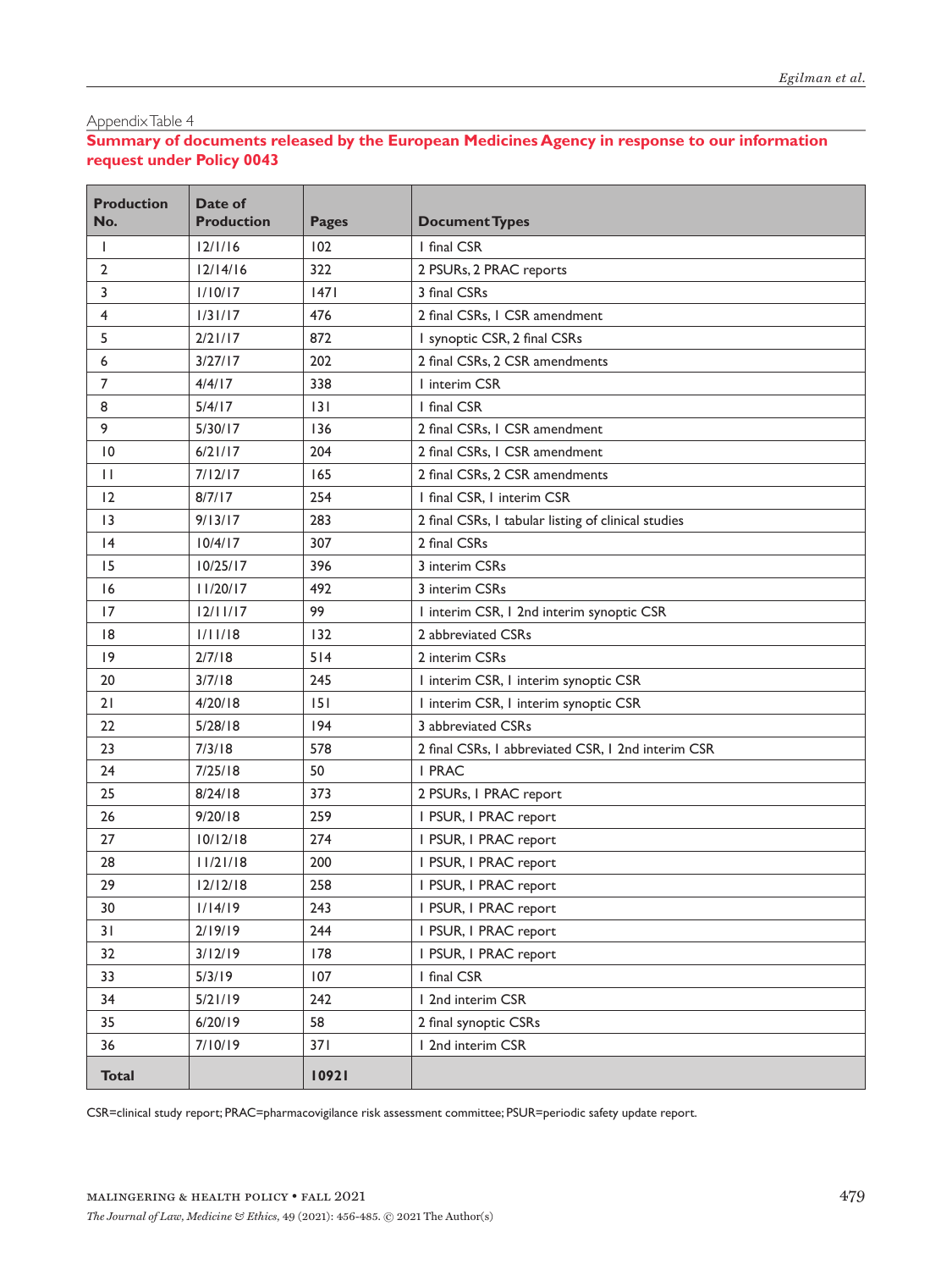Appendix Table 5 Appendix Table 5

**Comparison of clinical study reports**a **of phase 2 and 3 clinical trials released by the European Medicines Agency, Health Canada, and the**  Comparison of clinical study reports<sup>3</sup> of phase 2 and 3 clinical trials released by the European Medicines Agency, Health Canada, and the Food and Drug Administration in response to our information requests **Food and Drug Administration in response to our information requests**

|             |                              |                | FDA                |                                  |                                                                                      | EMA                |                                   |                                                                                                                                          | $\frac{0}{1}$      |                                  |                                                                                                                                                             |
|-------------|------------------------------|----------------|--------------------|----------------------------------|--------------------------------------------------------------------------------------|--------------------|-----------------------------------|------------------------------------------------------------------------------------------------------------------------------------------|--------------------|----------------------------------|-------------------------------------------------------------------------------------------------------------------------------------------------------------|
| <b>Drug</b> | (nickname)<br>Trial name     | phase<br>Trial | release<br>(pages) | type<br>CSR                      | description<br>Redaction                                                             | release<br>(pages) | type<br><b>CSR</b>                | description<br>Redaction                                                                                                                 | release<br>(pages) | type<br><b>CSR</b>               | Redaction description                                                                                                                                       |
| š           | GS-US-334-0107<br>(POSITRON) | $\equiv$       | (338)<br>Yes       | Interim<br>CSR                   | Contact information;<br>Supplier information;<br>Subject ID numbers<br>Manufacturer/ | (338)<br>Yes       | Interim<br>CSR                    | Contact information;<br>Subject ID numbers;<br>Dates related to<br>SAEs                                                                  | (338)<br>Yes       | Interim<br><b>GR</b>             | Narratives of deaths and<br>Investigator and study<br>Contact information;<br>administrator names;<br>Subject ID numbers;<br><b>SAEs</b>                    |
| 5OF         | GS-US-334-0108<br>(FUSION)   | Ξ              | (326)<br>Yes       | Interim<br><b>CSR</b>            | Contact information;<br>Supplier information<br>Manufacturer/                        | (131)<br>Yes       | Interim<br><b>SR</b>              | Investigator and study<br>Contact information;<br>administrator names;<br>Subject ID numbers                                             | (326)<br>Yes       | Interim<br>SR<br>S               | Investigator and study<br>Contact information;<br>administrator names;<br>Subject ID numbers                                                                |
| 5OF         | GS-US-334-0110<br>(NEUTRINO) | $\equiv$       | (321)<br>Yes       | Interim<br><b>CSR</b>            | Contact information;<br>Supplier information;<br>Subject ID numbers<br>Manufacturer/ | (121)<br>Yes       | Interim<br><b>GSR</b>             | Investigator and study<br>Contact information;<br>administrator names;<br>Subject ID numbers                                             | (321)<br>Yes       | Interim<br><b>SR</b>             | Investigator and study<br>Contact information;<br>administrator names;<br>Subject ID numbers                                                                |
| SOF         | GS-US-334-0123<br>(PHOTOL-1) | $\equiv$       | (73)<br>Yes        | synoptic<br>CSR<br>Interim       | Contact information                                                                  | (73)<br>Yes        | Interim<br><b>SR</b>              | Investigator and study<br>Contact information;<br>administrator names;<br>Subject ID numbers                                             | (73)<br>Yes        | synoptic<br>Interim<br><b>GR</b> | Investigator and study<br>Contact information;<br>administrator names;<br>Subject ID numbers                                                                |
| SOF         | GS-US-334-0133<br>(VALENCE)  | ≣              | (1,545)<br>Yes     | synoptic<br>Interim<br><b>GR</b> | Contact information;<br>Study ID numbers                                             | (24)<br>Yes        | synoptic<br>Interim<br><b>CSR</b> | Contact information;<br>Subject ID numbers                                                                                               | $\frac{1}{2}$      |                                  |                                                                                                                                                             |
| SOF         | P7977-0422<br>(PROTON)       | ≝              | (471)<br>Yes       | Final<br>CSR                     | Contact information;<br>Supplier information<br>Manufacturer/                        | (153)<br>Yes       | Final<br>CSR                      | names; Manufacturer/<br>Supplier information;<br>tion; Investigator and<br>Subject ID numbers<br>study administrator<br>Contact informa- | (471)<br>Yes       | Final<br><b>CSR</b>              | Narratives of deaths and<br>Investigator and study<br>Contact information;<br>administrator names;<br>Subject ID numbers;<br>SAEs                           |
| SOF         | P7977-0724<br>(ATOMIC)       | $\cong$        | (540)<br>Yes       | Final<br>CSR                     | Contact information;<br>Supplier information<br>Manufacturer/                        | (164)<br>yes       | Final<br><b>CSR</b>               | Investigator and study<br>Contact information;<br>administrator names;<br>Subject ID numbers;<br>Dates related to<br>SAEs                | (540)<br>Yes       | Final<br>CSR                     | Narratives of deaths and<br>Dates related to SAEs;<br>Investigator and study<br>Contact information;<br>administrator names;<br>Subject ID numbers;<br>SAEs |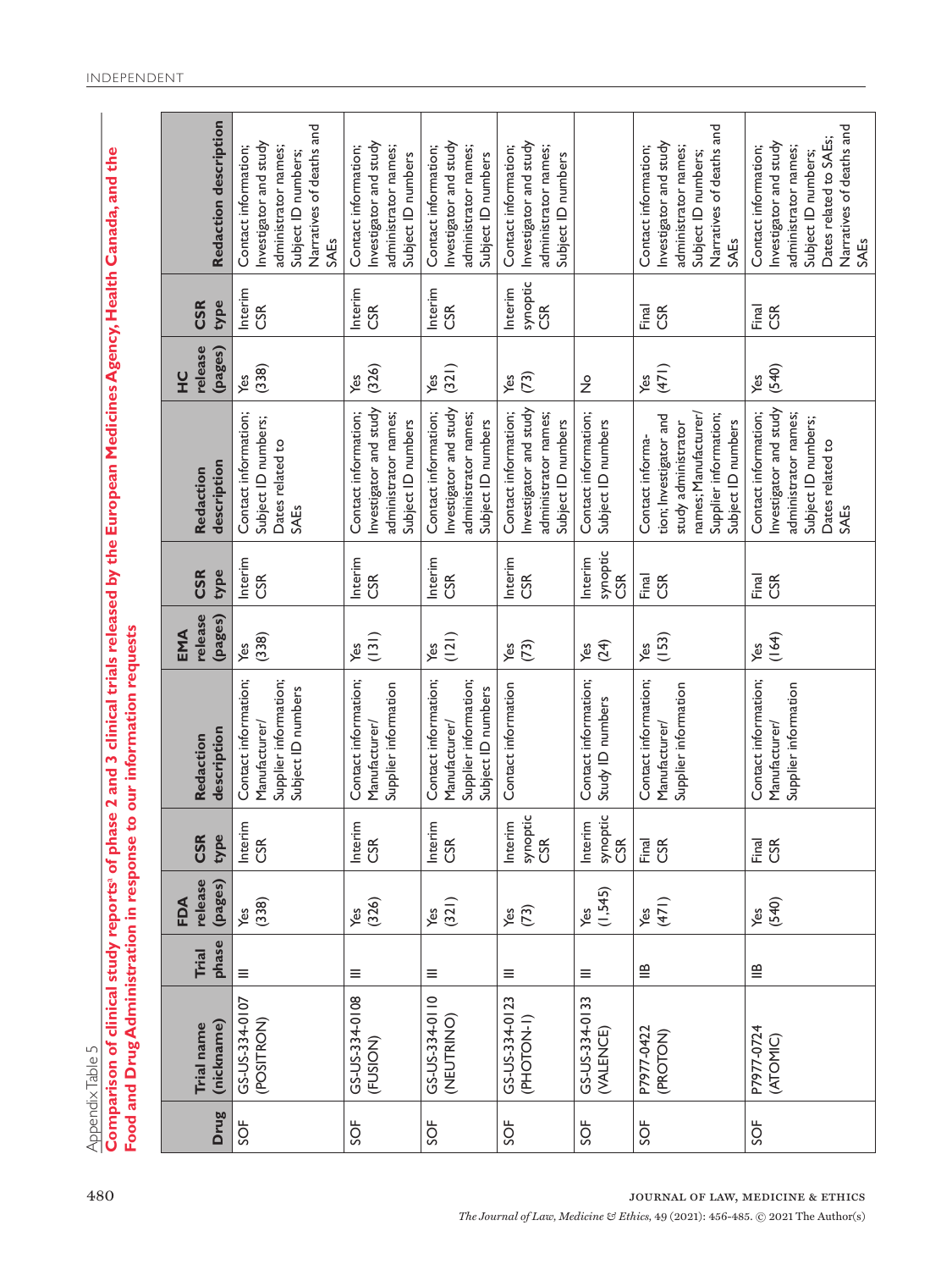| Investigator and study<br>administrator names;<br>Contact information;<br>Subject ID numbers | Narratives of deaths and<br>Investigator and study<br>Contact information;<br>administrator names;<br>Subject ID numbers;<br>SAEs. | race and ethnicity; Narra-<br>dividual patient listings of<br>tives of deaths and SAEs<br>Subject ID numbers; In-<br>Investigator and study<br>Contact information;<br>administrator names; | Subject ID numbers; Indi-<br>Investigator and study<br>administrator names;<br>Contact information;<br>vidual patient listings | Narratives of deaths and<br>Investigator and study<br>administrator names;<br>Contact information;<br>Subject ID numbers;<br>SAEs. | Investigator and study<br>administrator names;<br>Contact information;<br>Subject ID numbers                                                                                                                                                                                                                                   |
|----------------------------------------------------------------------------------------------|------------------------------------------------------------------------------------------------------------------------------------|---------------------------------------------------------------------------------------------------------------------------------------------------------------------------------------------|--------------------------------------------------------------------------------------------------------------------------------|------------------------------------------------------------------------------------------------------------------------------------|--------------------------------------------------------------------------------------------------------------------------------------------------------------------------------------------------------------------------------------------------------------------------------------------------------------------------------|
| Interim<br>CSR                                                                               | synoptic<br>Interim<br><b>CSR</b>                                                                                                  | Firal<br>CSR                                                                                                                                                                                | Interim<br><b>CSR</b>                                                                                                          | Abbre-<br>viated<br><b>GR</b>                                                                                                      | Interim<br><b>SR</b>                                                                                                                                                                                                                                                                                                           |
| (409)<br>Yes                                                                                 | (104)<br>Yes                                                                                                                       | (1179)<br>Yes                                                                                                                                                                               | (609)<br>Yes                                                                                                                   | (53)<br>Yes                                                                                                                        | (756)<br>Yes                                                                                                                                                                                                                                                                                                                   |
| Investigator and study<br>Contact information;<br>administrator names;<br>Subject ID numbers | Contact information;<br>Subject ID numbers;<br>Dates related to<br>SAEs                                                            |                                                                                                                                                                                             | Contact information;<br>Investigator and study<br>administrator names;<br>Subject ID numbers                                   | Investigator and study<br>Contact information;<br>administrator names;<br>Subject ID numbers;<br>Dates related to<br>SAEs          | names; Manufacturer/<br>Supplier information;<br>Subject ID numbers<br>study administrator<br>Investigator and                                                                                                                                                                                                                 |
| Interim<br>CSR                                                                               | synoptic<br>Interim<br>CSR                                                                                                         |                                                                                                                                                                                             | Interim<br><b>CSR</b>                                                                                                          | Abbre-<br>viated<br><b>SR</b>                                                                                                      | Interim<br><b>CSR</b>                                                                                                                                                                                                                                                                                                          |
| (144)<br>Yes                                                                                 | (104)<br>Yes                                                                                                                       | $\frac{1}{2}$                                                                                                                                                                               | (156)<br>Yes                                                                                                                   | (53)<br>Yes                                                                                                                        | (166)<br>Yes                                                                                                                                                                                                                                                                                                                   |
| Contact information;<br>Supplier information<br>Manufacturer/                                | Contact information                                                                                                                | Contact information;<br>Supplier information;<br>Subject ID numbers<br>Manufacturer/                                                                                                        |                                                                                                                                | Contact information;<br>study administrator<br>names; Subject ID<br>Investigator and<br>numbers                                    | efficacy data required<br>supplier information;<br>contact information;<br>Gilead regarding the<br>Subject ID numbers<br>statistical methods<br>between FDA and<br>Short portions of<br>sections detailing<br>the methods and<br>for the sponsor's<br>initial NDA filing;<br>and study design<br>manufacturer/<br>an agreement |
| Interim<br>CSR                                                                               | Interim<br>synoptic<br>CSR                                                                                                         | Final                                                                                                                                                                                       |                                                                                                                                | Abbre-<br>viated<br>CSR                                                                                                            | Interim<br>CSR                                                                                                                                                                                                                                                                                                                 |
| $\begin{pmatrix} 409 \\ 409 \end{pmatrix}$                                                   | $Yes$<br>(104)                                                                                                                     | $Yes$<br>(1100)                                                                                                                                                                             | $\frac{1}{2}$                                                                                                                  | $\frac{\text{Yes}}{\text{S3}}$                                                                                                     | Yes<br>(756)                                                                                                                                                                                                                                                                                                                   |
| Ξ                                                                                            | $=$                                                                                                                                | $\leqq$                                                                                                                                                                                     | $\equiv$                                                                                                                       | $\frac{1}{2}$                                                                                                                      | $\equiv$                                                                                                                                                                                                                                                                                                                       |
| P7977-1231<br>(FISSION)                                                                      | P7977-2025                                                                                                                         | P7977-022                                                                                                                                                                                   | P7977-1910                                                                                                                     | $11 - 1 - 0258$                                                                                                                    | GS-US-337-0102<br>$(10N-1)$                                                                                                                                                                                                                                                                                                    |
| SOF                                                                                          | SOF                                                                                                                                | SOF                                                                                                                                                                                         | SOF                                                                                                                            | SOF                                                                                                                                | <b>AGS</b>                                                                                                                                                                                                                                                                                                                     |
|                                                                                              | MALINGERING & HEALTH POLICY • FALL 2021                                                                                            | The Journal of Law, Medicine & Ethics, 49 (2021): 456-485. $\odot$ 2021 The Author(s)                                                                                                       |                                                                                                                                |                                                                                                                                    | 481                                                                                                                                                                                                                                                                                                                            |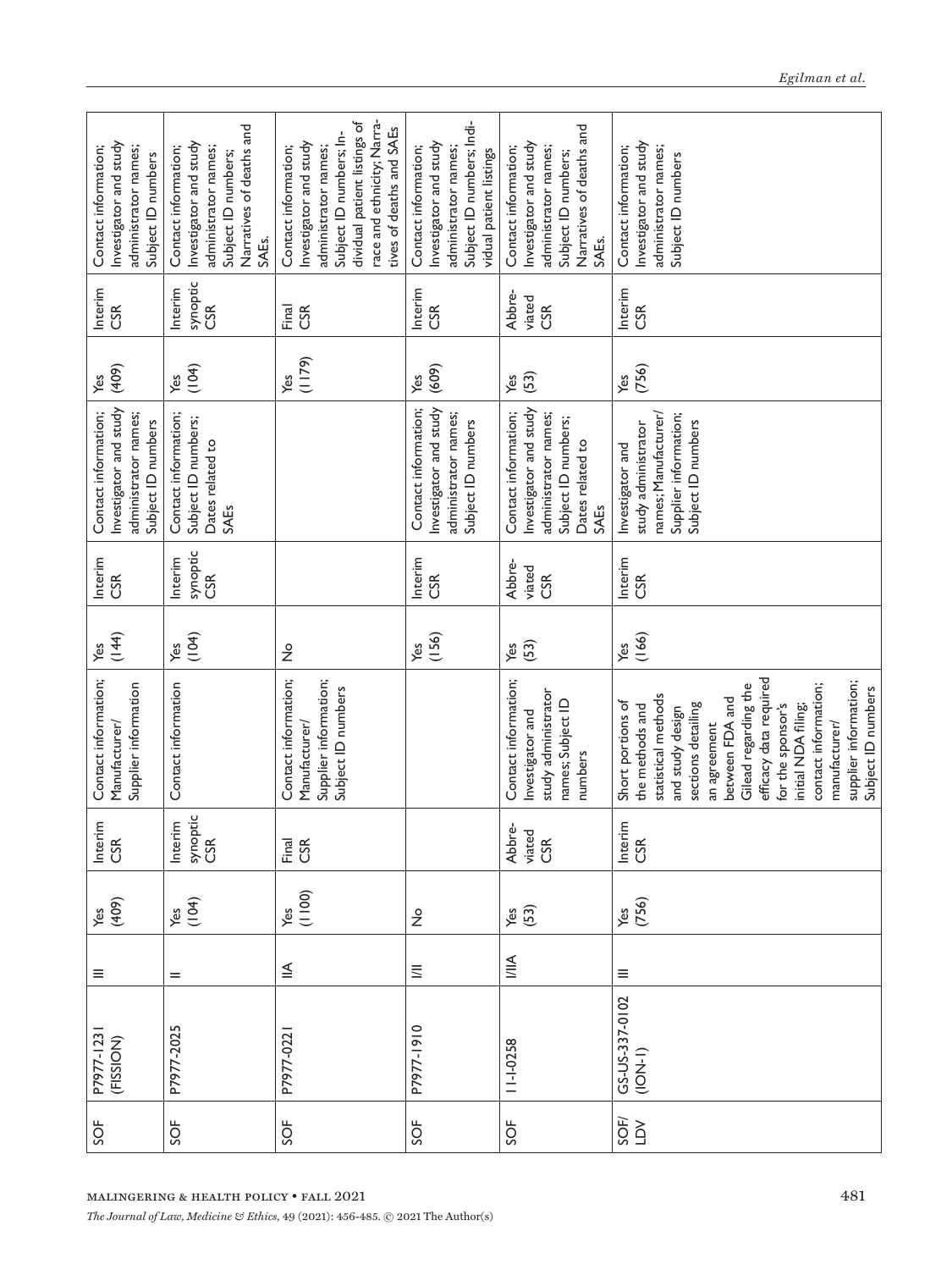Appendix Table 5 (continued) Appendix Table 5 (continued)

**Comparison of clinical study reports**a **of phase 2 and 3 clinical trials released by the European Medicines Agency, Health Canada, and the**  Comparison of clinical study reports<sup>3</sup> of phase 2 and 3 clinical trials released by the European Medicines Agency, Health Canada, and the Food and Drug Administration in response to our information requests **Food and Drug Administration in response to our information requests**

| Redaction description                      |                                                                                            | Investigator and $\operatorname{stud}$<br>administrator names;<br>Contact information;<br>Subject ID numbers | nvestigator and study<br>administrator names;<br>Contact information;<br>Subject ID numbers | Investigator and study<br>Contact information;<br>administrator names;<br>Subject ID numbers                 | Narratives of deaths and<br>Investigator and study<br>administrator names;<br>Contact information;<br>Subject ID numbers;                | Investigator and study<br>Contact information;<br>administrator names                        |                                                                                              |
|--------------------------------------------|--------------------------------------------------------------------------------------------|--------------------------------------------------------------------------------------------------------------|---------------------------------------------------------------------------------------------|--------------------------------------------------------------------------------------------------------------|------------------------------------------------------------------------------------------------------------------------------------------|----------------------------------------------------------------------------------------------|----------------------------------------------------------------------------------------------|
| CSR                                        |                                                                                            |                                                                                                              |                                                                                             |                                                                                                              | SAEs.                                                                                                                                    |                                                                                              |                                                                                              |
| type<br>(pages)                            | Interim<br><b>GR</b>                                                                       |                                                                                                              | Interim<br><b>CSR</b>                                                                       | Interim<br><b>CSR</b>                                                                                        | Interim<br>interim<br>second<br>CSRs<br>and                                                                                              | synoptic<br>Interim<br><b>GR</b>                                                             |                                                                                              |
| (673)<br>Yes                               |                                                                                            |                                                                                                              | (417)<br>Yes                                                                                | (427)<br>Yes                                                                                                 | (1944)<br>Yes                                                                                                                            | (54)<br>Yes                                                                                  | $\frac{1}{2}$                                                                                |
| tion; Investigator and<br>Contact informa- | names; Manufacturer/<br>Supplier information;<br>Subject ID numbers<br>study administrator | Investigator and                                                                                             | names; Manufacturer/<br>Supplier information;<br>Subject ID numbers<br>study administrator  | Investigator and $\operatorname{stud}$<br>Contact information;<br>administrator names;<br>Subject ID numbers | names; Manufacturer/<br>Supplier information;<br>tion; Investigator and<br>Subject ID numbers<br>study administrator<br>Contact informa- | Investigator and study<br>Contact information;<br>administrator names;<br>Subject ID numbers | Investigator and study<br>administrator names;<br>Contact information;<br>Subject ID numbers |
| Interim                                    |                                                                                            | nterim                                                                                                       |                                                                                             | Interim                                                                                                      | Interim<br>interim                                                                                                                       | Second<br>interim                                                                            | synoptic<br>CSR                                                                              |
| type                                       | <b>CSR</b>                                                                                 |                                                                                                              | CSR                                                                                         | CSR                                                                                                          | second<br>CSRs<br>and                                                                                                                    | <b>CSR</b>                                                                                   | Final                                                                                        |
| (pages)                                    | (175)<br>yes                                                                               | Yes                                                                                                          | (151)                                                                                       | (127)<br>Yes                                                                                                 | (335)<br>Yes                                                                                                                             | (371)<br>Yes                                                                                 | (32)<br>Yes                                                                                  |
| description                                | Contact information;<br>Supplier information;<br>Subject ID numbers<br>Manufacturer/       | Contact information;                                                                                         | Supplier information;<br>Subject ID numbers<br>Manufacturer/                                | inactive ingredients of<br>Contact information;<br>supplier information<br>drug; manufacturer/               | Contact information;<br>Conclusions section;<br>supplier information<br>Short portion of<br>drug ingredients;<br>manufacturer/           | Contact information                                                                          |                                                                                              |
| type                                       | Interim<br>CSR                                                                             | Interim<br><b>SR</b>                                                                                         |                                                                                             | Interim<br>CSR                                                                                               | Interim<br>second<br>interim<br>CSRs<br>and                                                                                              | synoptic<br>CSR<br>Interim                                                                   |                                                                                              |
| (pages)                                    | Yes<br>(673)                                                                               | (417)<br>Yes                                                                                                 |                                                                                             | (427)<br>Yes                                                                                                 | (1,944)<br>Yes                                                                                                                           | (54)<br>Yes                                                                                  | $\frac{1}{2}$                                                                                |
| phase<br>Trial                             | $\equiv$                                                                                   | $\equiv$                                                                                                     |                                                                                             | $\leqq$                                                                                                      | $\leqq$                                                                                                                                  | $=$                                                                                          | $=$                                                                                          |
| (nickname)<br>Trial name                   | GS-US-337-0109<br>$(10N-2)$                                                                | GS-US-337-0108<br>$(10N-3)$                                                                                  |                                                                                             | GS-US-337-0118<br>(LONESTAR)                                                                                 | (ELECTRON)<br>P7977-0523                                                                                                                 | GS-US-337-0122<br>(ELECTRON-2)                                                               | GS-US-337-0123<br>$(SOLAR-I)$                                                                |
| Drug                                       | <b>AGS</b>                                                                                 | <b>AGS</b>                                                                                                   |                                                                                             | <b>AGS</b>                                                                                                   | SOF/<br>SOF<br>and                                                                                                                       | <b>AGS</b>                                                                                   | <b>AGS</b>                                                                                   |

*The Journal of Law, Medicine & Ethics,* 49 (2021): 456-485. © 2021 The Author(s)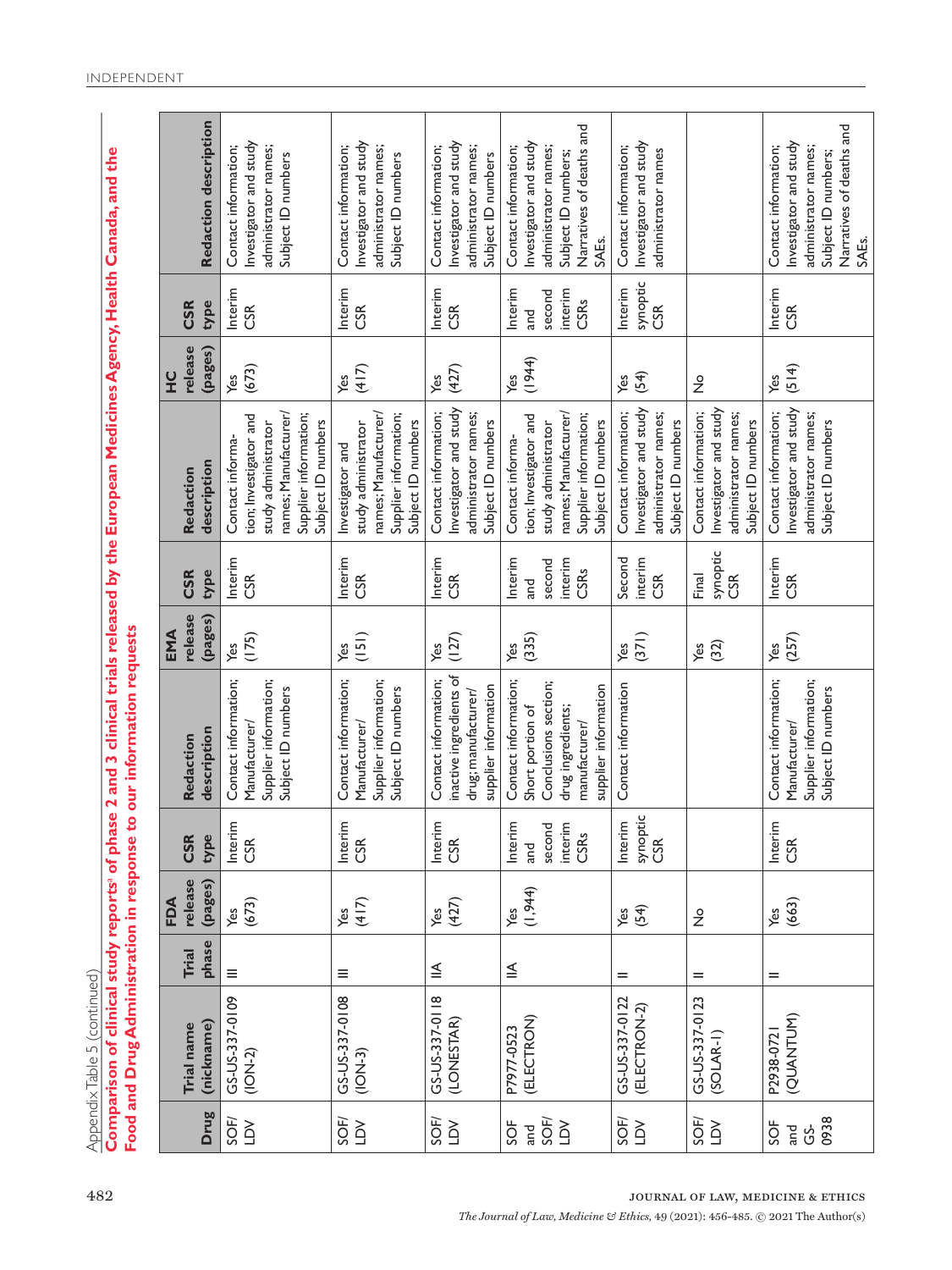| Investigator and study<br>Contact information;<br>administrator names                                                                    | Investigator and study<br>Contact information;<br>administrator names                                                    | Investigator and study<br>Contact information;<br>administrator names | Investigator and study<br>Contact information;<br>administrator names                                                     | Investigator and study<br>Contact information;<br>administrator names                                                    | Investigator and study<br>Contact information;<br>administrator names                                                                    |
|------------------------------------------------------------------------------------------------------------------------------------------|--------------------------------------------------------------------------------------------------------------------------|-----------------------------------------------------------------------|---------------------------------------------------------------------------------------------------------------------------|--------------------------------------------------------------------------------------------------------------------------|------------------------------------------------------------------------------------------------------------------------------------------|
| Firal<br>CSR                                                                                                                             | Abbre-<br>viated<br>ិ៍<br>ប                                                                                              | Synoptic<br>CSR                                                       | Abbre-<br>viated<br><b>ESR</b>                                                                                            | Abbre-<br>viated<br>g                                                                                                    | Abbre-<br>viated<br><b>GR</b>                                                                                                            |
| (783)<br>Yes                                                                                                                             | (455)<br>Yes                                                                                                             | (480)<br>Yes                                                          | (407)<br>Yes                                                                                                              | (357)<br>уeз                                                                                                             | (527)<br>Yes                                                                                                                             |
| names; Manufacturer/<br>Supplier information;<br>tion; Investigator and<br>Subject ID numbers<br>study administrator<br>Contact informa- | information of medi-<br>information; Subject<br>cal monitor; Manu-<br>Name and contact<br>facturer/Supplier<br>D numbers | Subject ID numbers                                                    | information of medi-<br>information; Subject<br>cal monitor; Manu-<br>Name and contact<br>facturer/Supplier<br>ID numbers | information of medi-<br>information; Subject<br>cal monitor; Manu-<br>Name and contact<br>facturer/Supplier<br>D numbers | Contact information<br>Subject ID numbers;<br>of medical monitor;<br>Manufacturer/Sup-<br>plier information;<br>Dates related to<br>SAEs |
| Final<br>CSR                                                                                                                             | Abbre-<br>viated<br><b>CSR</b>                                                                                           | Synoptic<br>CSR                                                       | Abbre-<br>viated<br><b>CSR</b>                                                                                            | Abbre-<br>viated<br>ិ៍<br>ប                                                                                              | Abbre-<br>viated<br><b>CSR</b>                                                                                                           |
| (152)<br>Yes                                                                                                                             | (80)<br>Yes                                                                                                              | (480)<br>Yes                                                          | (56)<br>Yes                                                                                                               | (58)<br>Yes                                                                                                              | $\widetilde{(\mathcal{E})}$<br>Yes                                                                                                       |
|                                                                                                                                          |                                                                                                                          |                                                                       |                                                                                                                           |                                                                                                                          |                                                                                                                                          |
|                                                                                                                                          |                                                                                                                          |                                                                       |                                                                                                                           |                                                                                                                          |                                                                                                                                          |
| $\frac{1}{2}$                                                                                                                            | $\frac{1}{2}$                                                                                                            | $\frac{1}{2}$                                                         | $\frac{1}{2}$                                                                                                             | $\frac{1}{2}$                                                                                                            | $\frac{1}{2}$                                                                                                                            |
| $=$                                                                                                                                      | $=$                                                                                                                      | $=$                                                                   | $=$                                                                                                                       | $\mathbf{m}$                                                                                                             | ≝                                                                                                                                        |
| GS-US-248-0120                                                                                                                           | GS-US-248-012                                                                                                            | GS-US-248-013                                                         | GS-US-248-0132                                                                                                            | GS-US-256-0124                                                                                                           | GS-US-256-0148                                                                                                                           |
| VDV<br>TGV<br>VQ1<br>RBV                                                                                                                 | XQV                                                                                                                      | /Ad^<br>$\widetilde{G}$                                               | vez<br>Vez                                                                                                                | vor<br>Ved                                                                                                               | XQV<br>XQT                                                                                                                               |

adverse event; SOF=sofosbuvir; TGV=tegobuvir; VDV=vedroprevir.

aCSR bodies were compared, not CSR appendices, such as protocols, sample case report forms, and statistical analysis plans.

communications - ישראל - ישראל - ישראל - ישראל - ישראל - ישראל - ישראל - ישראל - ישראל - ישראל - ישראל - ישראל<br>adverse event; SOF=sofosbuvir;TGV=tegobuvir;YDV=vedroprevir.<br>aCSR bodies were compared, not CSR appendices, su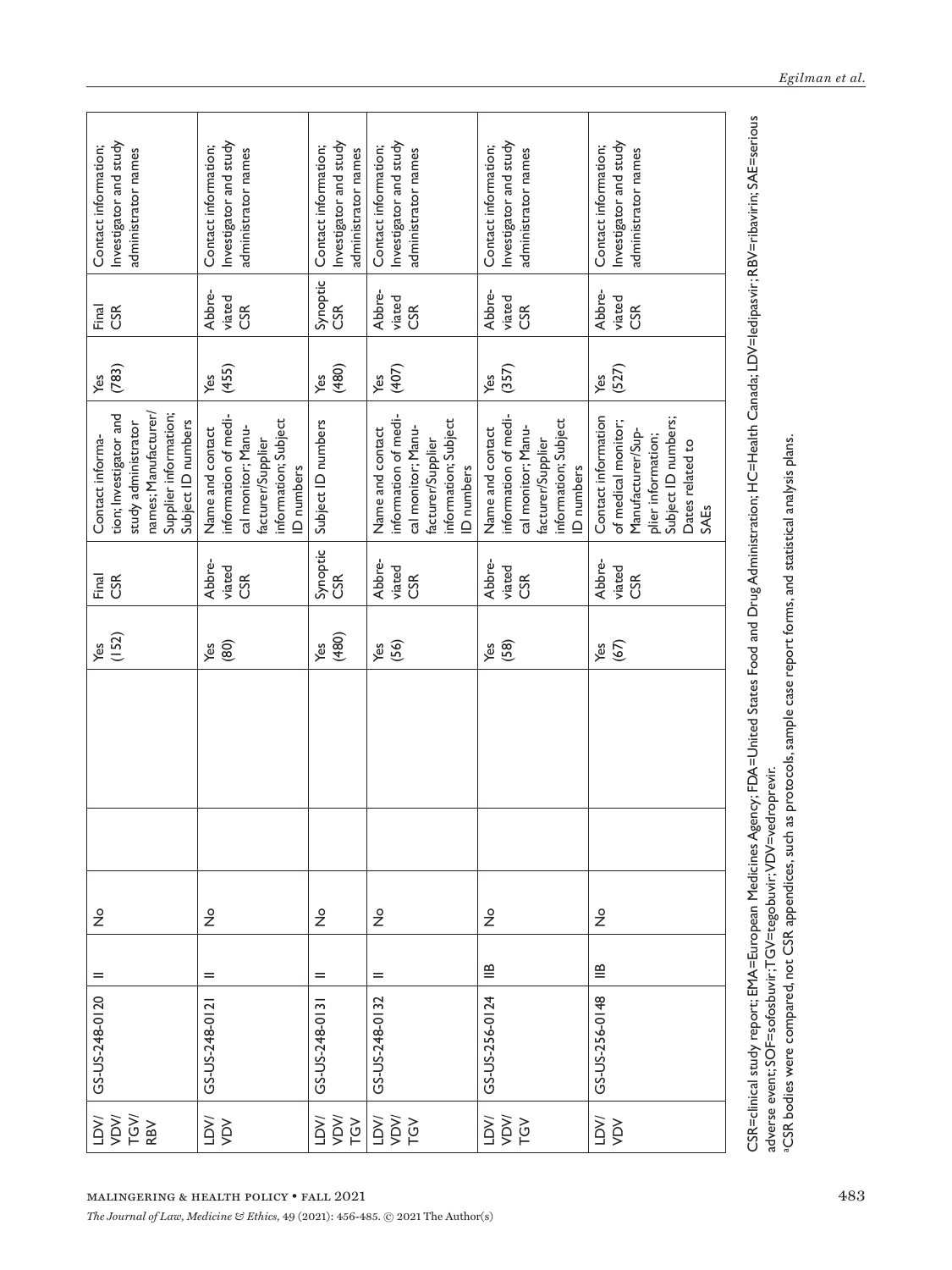# **Timeline of milestones for our information requests to the European Medicines Agency, Health Canada, and the US Food and Drug Administration**

| <b>Agency</b>                                  | <b>FDA</b>         | <b>FDA</b><br>(days) | <b>EMA</b>        | <b>EMA</b><br>(days)    | <b>HC</b>                                                    | HC (days)                            |
|------------------------------------------------|--------------------|----------------------|-------------------|-------------------------|--------------------------------------------------------------|--------------------------------------|
| Initial request                                | December 17, 2014  | $\mathbf{0}$         | November 14, 2016 | 0                       | February 27, 2020                                            | $\mathbf 0$                          |
| Request acknowledged                           | December 19, 2014  | $\overline{2}$       | November 15, 2016 |                         | n/a                                                          | n/a                                  |
| Decision on expedited pro-<br>cessing request  | December 22, 2014  | 5                    | n/a               | n/a                     | n/a                                                          | n/a                                  |
| Decision on request                            | n/a                | n/a                  | November 18, 2016 | $\overline{\mathbf{4}}$ | n/a                                                          | n/a                                  |
| Appeal filed-expedited<br>processing           | January 26, 2015   | 40                   | n/a               | n/a                     | n/a                                                          | n/a                                  |
| Appeal decision-expedited<br>processing        | February 19, 2015  | 64                   | n/a               | n/a                     | n/a                                                          | n/a                                  |
| Request for reconsideration<br>of appeal filed | April 1, 2015      | 105                  | n/a               | n/a                     | n/a                                                          | n/a                                  |
| 2nd appeal decision-expe-<br>dited processing  | April 3, 2015      | 107                  | n/a               | n/a                     | n/a                                                          | n/a                                  |
| Court filing                                   | June 25, 2015      | 190                  | n/a               | n/a                     | n/a                                                          | n/a                                  |
| Initial court decision                         | September 20, 2016 | 643                  | n/a               | n/a                     | n/a                                                          | n/a                                  |
| Initial data production                        | September 19, 2016 | 642                  | December 1, 2016  | 17                      | n/a                                                          | n/a                                  |
| Agreement to narrow<br>request                 | November 29, 2016  | 713                  | n/a               | n/a                     | n/a                                                          | n/a                                  |
| Final data production                          | June 22, 2017      | 918                  | July 10, 2019     | 968                     | July 31, 2020<br>(Harvoni)<br>February 12, 2021<br>(Sovaldi) | 155<br>(Harvoni)<br>351<br>(Sovaldi) |

EMA=European Medicines Agency; FDA=United States Food and Drug Administration; HC=Health Canada.